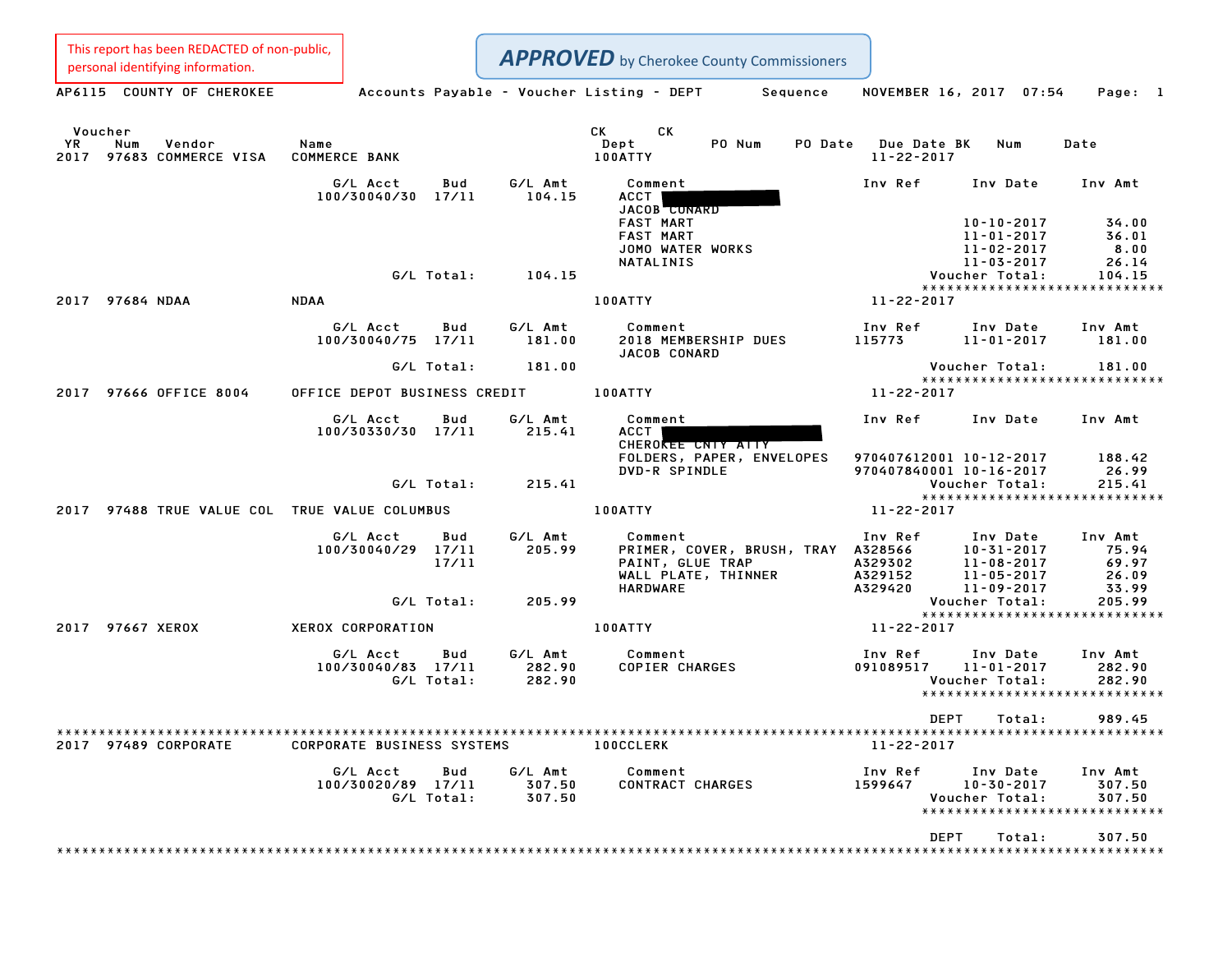|                |     | AP6115 COUNTY OF CHEROKEE |                                                   |                   |                             | Accounts Payable – Voucher Listing – DEPT         Sequence     NOVEMBER 16, 2017  07:54     Page:  2 |                |                                             |                                                                                                |                               |
|----------------|-----|---------------------------|---------------------------------------------------|-------------------|-----------------------------|------------------------------------------------------------------------------------------------------|----------------|---------------------------------------------|------------------------------------------------------------------------------------------------|-------------------------------|
| Voucher<br>YR. | Num | Vendor<br>2017 97490 BEST | Name<br>B.E.S.T. PLUMBING & HEATING INC 100CHOUSE |                   |                             | PO Num<br>Dept                                                                                       |                | PO Date Due Date BK Num<br>$11 - 22 - 2017$ | CK                                                                                             | CK<br>Date                    |
|                |     |                           | G/L Acct<br>100/30080/89 17/11                    | Bud<br>G/L Total: | G∕L Amt<br>791.22<br>791.22 | Comment<br>INSTALL CFM UNIT                                                                          |                | Inv Ref<br>266 — 10                         | Inv Date<br>$10 - 23 - 2017$<br>Voucher Total:                                                 | Inv Amt<br>791.22<br>791.22   |
|                |     | 2017 97491 COLUMBUS NEWS  | COLUMBUS NEWS REPORT                              |                   |                             | <b>100CHOUSE</b>                                                                                     |                | 11-22-2017                                  | *****************************                                                                  |                               |
|                |     |                           | G/L Acct<br>100/30080/78 17/11                    | Bud<br>G/L Total: | G/L Amt<br>375.00<br>375.00 | Comment<br>DISPLAY ADVERTISING                                                                       |                | Inv Ref<br>1009                             | Inv Date<br>$10 - 31 - 2017$<br>Voucher Total:                                                 | Inv Amt<br>375.00<br>375.00   |
|                |     |                           |                                                   |                   |                             | 2017 97492 FISHER, PATTERS FISHER, PATTERSON, SAYLER & SMITH L 100CHOUSE                             |                | 11-22-2017                                  | *****************************                                                                  |                               |
|                |     |                           | G/L Acct<br>100/30080/89 17/11                    | <b>Bud</b>        | G/L Amt<br>635.60           | Comment<br>NAT'L INDIAN GAMING COMM<br>FILE 1066-30439                                               |                | Inv Ref<br>82159                            | Inv Date<br>$10 - 10 - 2017$                                                                   | Inv Amt<br>635.60             |
|                |     |                           |                                                   |                   | G/L Total: 635.60           |                                                                                                      |                |                                             | Voucher Total:<br>*****************************                                                | 635.60                        |
|                |     | 2017 97493 JOPLIN SUPPLY  | JOPLIN SUPPLY COMPANY                             |                   |                             | <b>100CHOUSE</b>                                                                                     |                | 11-22-2017                                  |                                                                                                |                               |
|                |     |                           | G/L Acct<br>100/30080/80 17/11                    | Bud<br>G/L Total: | G/L Amt<br>174.90<br>174.90 | Comment<br><b>PUMP</b>                                                                               |                |                                             | Inv Ref Inv Date<br>S4164673.001 10-24-2017<br>Voucher Total:<br>***************************** | Inv Amt<br>174.90<br>174.90   |
|                |     | 2017 97673 MAXTON, K      | KENNETH E MAXTON                                  |                   |                             | <b>100CHOUSE</b>                                                                                     |                | 11-22-2017                                  |                                                                                                |                               |
|                |     |                           | G/L Acct<br>100/30080/89 17/11                    | Bud<br>G/L Total: | G/L Amt<br>80.00<br>80.00   | Comment<br>CORONER BILLING                                                                           |                |                                             | Inv Ref Inv Date<br>$11 - 13 - 2017$<br>Voucher Total:<br>*****************************        | Inv Amt<br>80.00<br>80.00     |
|                |     | 2017 97494 NATALINIS      | NATALINI'S AUTOMOTIVE                             |                   |                             | <b>100CHOUSE</b>                                                                                     |                | 11-22-2017                                  |                                                                                                |                               |
|                |     |                           | G/L Acct<br>100/30080/25 17/11                    | Bud<br>G/L Total: | G/L Amt<br>222.70<br>222.70 | Comment<br><b>BATTERY</b>                                                                            |                | Inv Ref<br>652388                           | Inv Date<br>$11 - 06 - 2017$<br>Voucher Total:<br>*****************************                | Inv Amt<br>222.70<br>222.70   |
|                |     | 2017 97695 PRO SOLUTIONS  | PRO SOLUTIONS, LLC                                |                   |                             | <b>100CHOUSE</b>                                                                                     |                | 11-22-2017                                  |                                                                                                |                               |
|                |     |                           | G/L Acct<br>100/30080/81 17/11                    | Bud<br>G/L Total: | G/L Amt<br>24.28<br>24.28   | Comment<br><b>GAS SALES</b>                                                                          |                |                                             | Inv Ref Inv Date<br>201710144 11-14-2017<br>Voucher Total:<br>******************************   | Inv Amt<br>24.28<br>24.28     |
|                |     | 2017 97664 SEK RECYCLING  | SOUTHEAST KANSAS RECYCLING, INC 100CHOUSE         |                   |                             |                                                                                                      |                | 11-22-2017                                  |                                                                                                |                               |
|                |     |                           | G/L Acct<br>100/30080/89 17/11                    | Bud<br>G/L Total: | 1000.00<br>1000.00          | G/L Amt Comment<br><b>COLLECTION FEE</b>                                                             | <b>OCTOBER</b> |                                             | Inv Ref      Inv Date<br>42040 11-01-2017<br>Voucher Total:<br>*****************************   | Inv Amt<br>1000.00<br>1000.00 |
|                |     |                           |                                                   |                   |                             |                                                                                                      |                |                                             | <b>DEPT</b><br>Total:                                                                          | 3303.70                       |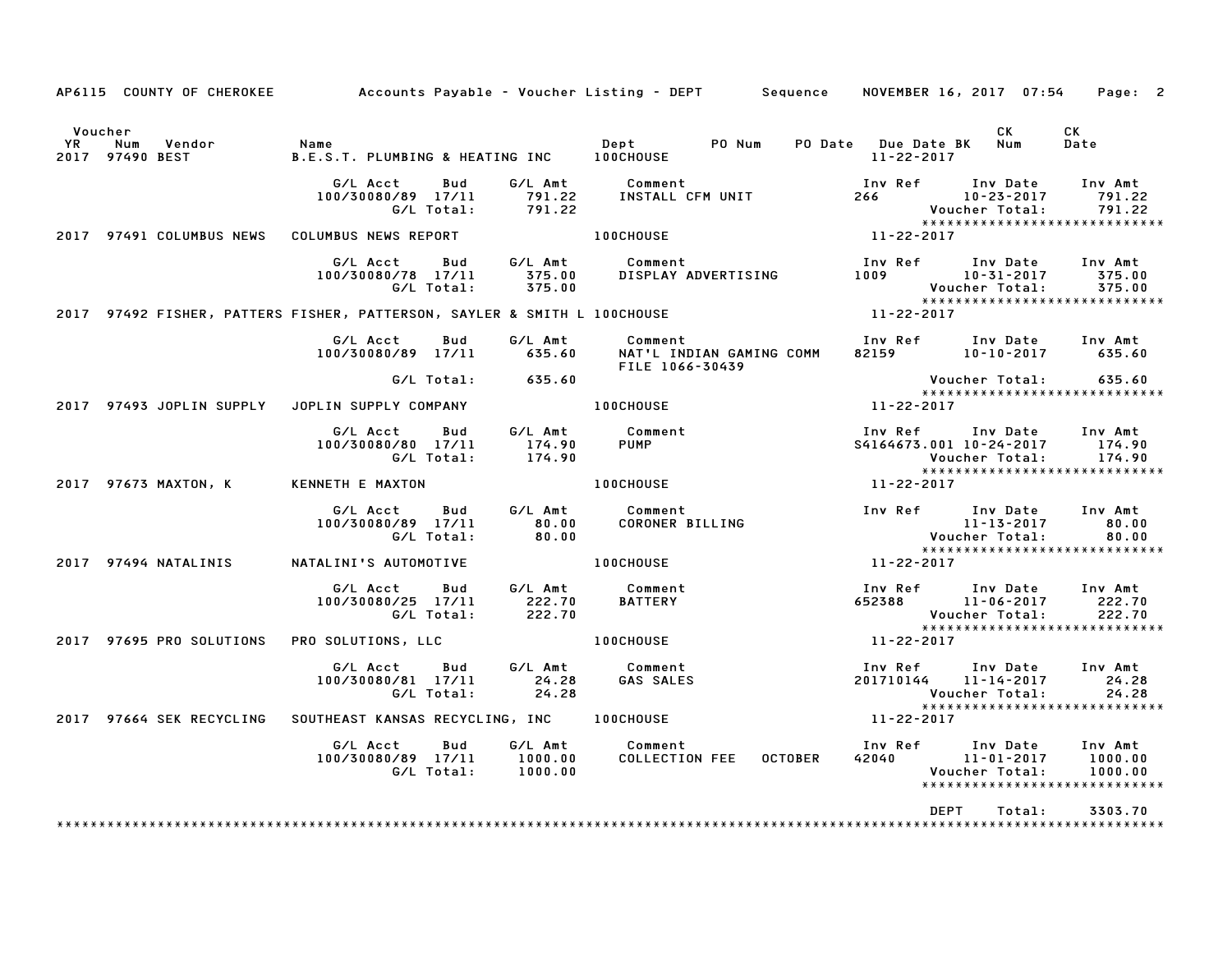| AP6115 COUNTY OF CHEROKEE                                |                                                     |                               | Accounts Payable – Voucher Listing – DEPT        Sequence |                                         | NOVEMBER 16, 2017 07:54                                                   | Page: 3                       |
|----------------------------------------------------------|-----------------------------------------------------|-------------------------------|-----------------------------------------------------------|-----------------------------------------|---------------------------------------------------------------------------|-------------------------------|
| Voucher<br>YR.<br>Num<br>Vendor<br>97495 COUNTRY<br>2017 | Name<br><b>COUNTRY GARDENS</b>                      |                               | PO Num<br>Dept<br>100COMM                                 | PO Date Due Date BK<br>$11 - 22 - 2017$ | СK<br><b>Num</b>                                                          | CK<br>Date                    |
|                                                          | G/L Acct<br>Bud<br>100/30010/89 17/11<br>G/L Total: | G/L Amt<br>50.00<br>50.00     | Comment<br>FLOWERS/JUANITA HODGSON                        | Inv Ref<br>010763                       | Inv Date<br>$09 - 27 - 2017$<br><b>Voucher Total:</b>                     | Inv Amt<br>50.00<br>50.00     |
| 2017 97496 JOPLIN GLOBE                                  | THE JOPLIN GLOBE                                    |                               | 100COMM                                                   | 11-22-2017                              | *****************************                                             |                               |
|                                                          | G/L Acct<br>Bud<br>100/30010/75 17/11               | G/L Amt<br>332.99             | Comment<br>1 YEAR SUBSCRIPTION<br><b>CHEROKEE COUNTY</b>  | Inv Ref<br>28564                        | Inv Date<br>10-07-2017                                                    | Inv Amt<br>332.99             |
|                                                          | G/L Total:                                          | 332.99                        |                                                           |                                         | Voucher Total:<br>*****************************                           | 332.99                        |
| 2017 97647 RANDYS AUTO                                   | RANDY W FROEBE                                      |                               | 100COMM                                                   | 11-22-2017                              |                                                                           |                               |
|                                                          | G/L Acct<br>Bud<br>100/30010/25 17/11<br>G/L Total: | G/L Amt<br>81.00<br>81.00     | Comment<br>COMPUTER DIAGNOSIS                             | Inv Ref<br>23956                        | Inv Date<br>11-09-2017<br>Voucher Total:<br>***************************** | Inv Amt<br>81.00<br>81.00     |
|                                                          |                                                     |                               |                                                           |                                         | <b>DEPT</b><br>Total:                                                     | 463.99                        |
| 2017 97605 NEX TECH                                      | NEX-TECH                                            |                               | 100COMP                                                   | 11-22-2017                              |                                                                           |                               |
|                                                          | G/L Acct<br>Bud<br>100/30150/89 17/11<br>G/L Total: | G/L Amt<br>2.50<br>2.50       | Comment<br>ACCT 403167                                    | Inv Ref                                 | Inv Date<br>11-01-2017<br>Voucher Total:                                  | Inv Amt<br>2.50<br>2.50       |
| 2017 97497 STRONGHOLD                                    | STRONGHOLD DATA                                     |                               | 100COMP                                                   | 11-22-2017                              | *****************************                                             |                               |
|                                                          | G/L Acct<br>Bud<br>100/30150/89 17/11<br>G/L Total: | G/L Amt<br>4300.00<br>4300.00 | Comment<br>AGREEMENT: MSP PLATINUM                        | Inv Ref<br>24502                        | Inv Date<br>11-01-2017<br>Voucher Total:<br>***************************** | Inv Amt<br>4300.00<br>4300.00 |
|                                                          |                                                     |                               |                                                           |                                         | <b>DEPT</b><br>Total:                                                     | 4302.50                       |
| 2017 97668 ALLISON, N                                    | NICOLE LYNETTE ALLISON                              |                               | 100DCOURT                                                 | 11-22-2017                              |                                                                           |                               |
|                                                          | G/L Acct<br>Bud<br>100/30070/73 17/11<br>G/L Total: | G/L Amt<br>223.10<br>223.10   | Comment<br>TRAVEL EXPENSE                                 | Inv Ref                                 | Inv Date<br>11-13-2017<br>Voucher Total:                                  | Inv Amt<br>223.10<br>223.10   |
| 2017 97462 CARLSON, T                                    | TAMMIE CARLSON-OAS                                  |                               | 100DCOURT                                                 | 11-22-2017                              | *****************************                                             |                               |
|                                                          | G/L Acct<br>Bud<br>100/30070/73 17/11<br>G/L Total: | G/L Amt<br>306.22<br>306.22   | Comment<br>TRAVEL EXPENSE                                 | Inv Ref                                 | Inv Date<br>11-07-2017<br>Voucher Total:                                  | Inv Amt<br>306.22<br>306.22   |
| 2017 97669 COPY 65807                                    | COPY PRODUCTS INC                                   |                               | 100DCOURT                                                 | $11 - 22 - 2017$                        | *****************************                                             |                               |
|                                                          | G/L Acct<br>Bud<br>100/30070/83 17/11<br>G/L Total: | G/L Amt<br>248.33<br>248.33   | Comment<br>COPIER CONTRACT CHARGES                        | Inv Ref<br>211953                       | Inv Date<br>11-07-2017<br>Voucher Total:<br>***************************** | Inv Amt<br>248.33<br>248.33   |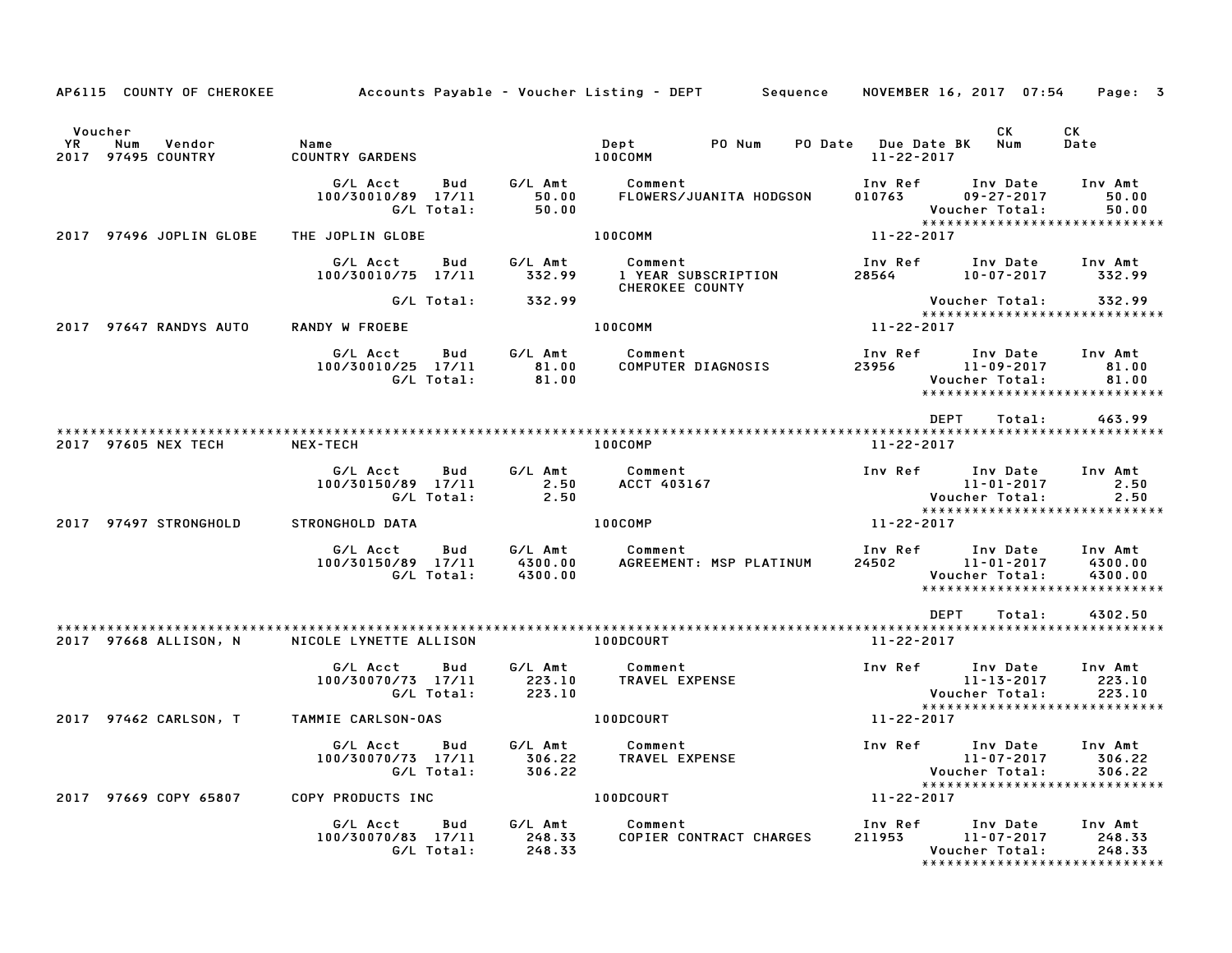|         |                                                      |                                       | AP6115 COUNTY OF CHEROKEE Accounts Payable - Voucher Listing - DEPT Sequence NOVEMBER 16, 2017 07:54 Page: 4                                                                                                                            |             |        |                                           |
|---------|------------------------------------------------------|---------------------------------------|-----------------------------------------------------------------------------------------------------------------------------------------------------------------------------------------------------------------------------------------|-------------|--------|-------------------------------------------|
| Voucher | است، السابر<br>2017 97670 CULLIGAN CULLIGAN CULLIGAN |                                       |                                                                                                                                                                                                                                         |             | CK L   | CK<br>Date                                |
|         |                                                      |                                       | G/L Acct Bud G/L Amt Comment Inv Ref Inv Date Inv Amt<br>100/30070/83 17/11 18.50 COOLER RENTALS 108885 10-31-2017 18.50<br>G/L Total: 18.50 18.50 Voucher Total: 18.50<br>2017 97465 FIBER : FIBER COMMUNICATIONS OF COLUMBUS, L 100DC |             |        |                                           |
|         |                                                      |                                       |                                                                                                                                                                                                                                         |             |        |                                           |
|         |                                                      |                                       | G/L Acct Bud G/L Amt Comment Inv Ref Inv Date Inv Amt<br>100/30070/89 17/11 175.00 SERVICE CALL 175 175 10-25-2017 175.00<br>G/L Total: 175.00 175.00 Voucher Total: 175.00<br>2017 97671 LYNCH,0 OLIVER KENT LYNCH 100DCOURT 11-22-201 |             |        |                                           |
|         |                                                      |                                       |                                                                                                                                                                                                                                         |             |        |                                           |
|         |                                                      |                                       | G/L Acct Bud G/L Amt Comment Inv Ref Inv Date Inv Amt<br>100/30070/22 17/11 12.00 REIMB/ROBE REPAIRS 363525 09-01-2017 12.00<br>G/L Total: 12.00 100DCOURT 11-22-2017 12.00<br>2017 97482 USCELLULAR USCELLULAR 100DCOURT 11-22-2017    |             |        |                                           |
|         |                                                      |                                       |                                                                                                                                                                                                                                         |             |        |                                           |
|         |                                                      |                                       | G/L Acct Bud G/L Amt Comment Inv Ref Inv Date Inv Amt Inv 2016/19/84 17/11 41.23<br>100/30070/84 17/11 41.23 ACCT 558976541 0216600800 10–20–2017 41.23<br>6/L Total: 41.23 ACCT 558976541 Voucher Total: 41.23                         |             |        |                                           |
|         |                                                      |                                       |                                                                                                                                                                                                                                         | <b>DEPT</b> | Total: | 1024.38                                   |
|         |                                                      |                                       | 2017 97498 CINTAS 459 CINTAS #459 2017 100DEPT OFF 22-2017                                                                                                                                                                              |             |        |                                           |
|         |                                                      |                                       | G/L Acct Bud G/L Amt Comment Inv Ref Inv Date Inv Amt<br>100/30330/31 17/11 104.59 DUST MOPS 4002176842 10-31-2017 104.59<br>G/L Total: 104.59 Voucher Total: 104.59<br>2017 97499 ETTINGER'S OFFICE SUPPLY 100DEPT OFF 11-22-2017      |             |        |                                           |
|         |                                                      |                                       |                                                                                                                                                                                                                                         |             |        |                                           |
|         |                                                      |                                       | 6/L Acct Bud G/L Amt Comment Inv Ref Inv Date Inv Amt<br>10/30330/26 17/11 233.70 FOLDERS, POST ITS 4966530 11-01-2017 135.29<br>100/30330/26 17/11 662.88 BLANK CHECKS 4969480 11-08-2017 38.70<br>233.70 EDLDERS, POST ITS 4969480    |             |        |                                           |
|         |                                                      |                                       |                                                                                                                                                                                                                                         |             |        |                                           |
|         |                                                      | 2017 97665 POSTAL PRESORT POSTALOCITY | 100DEPT OFF 11-22-2017 3 114 11-13-2017 HAND                                                                                                                                                                                            |             |        | *****************************             |
|         |                                                      |                                       | G/L Acct Bud G/L Amt Comment Inv Ref Inv Date Inv Amt<br>100/30330/23 17/11 12776.32 2017 TAX MAILING 647 10–13–2017 12776.32                                                                                                           |             |        |                                           |
|         |                                                      | G/L Total: 12776.32                   | 2017 TAX MAILING<br>MAILING, ENVELOPES, POSTAGE<br>Voucher Total:                                                                                                                                                                       |             |        | 12776.32<br>***************************** |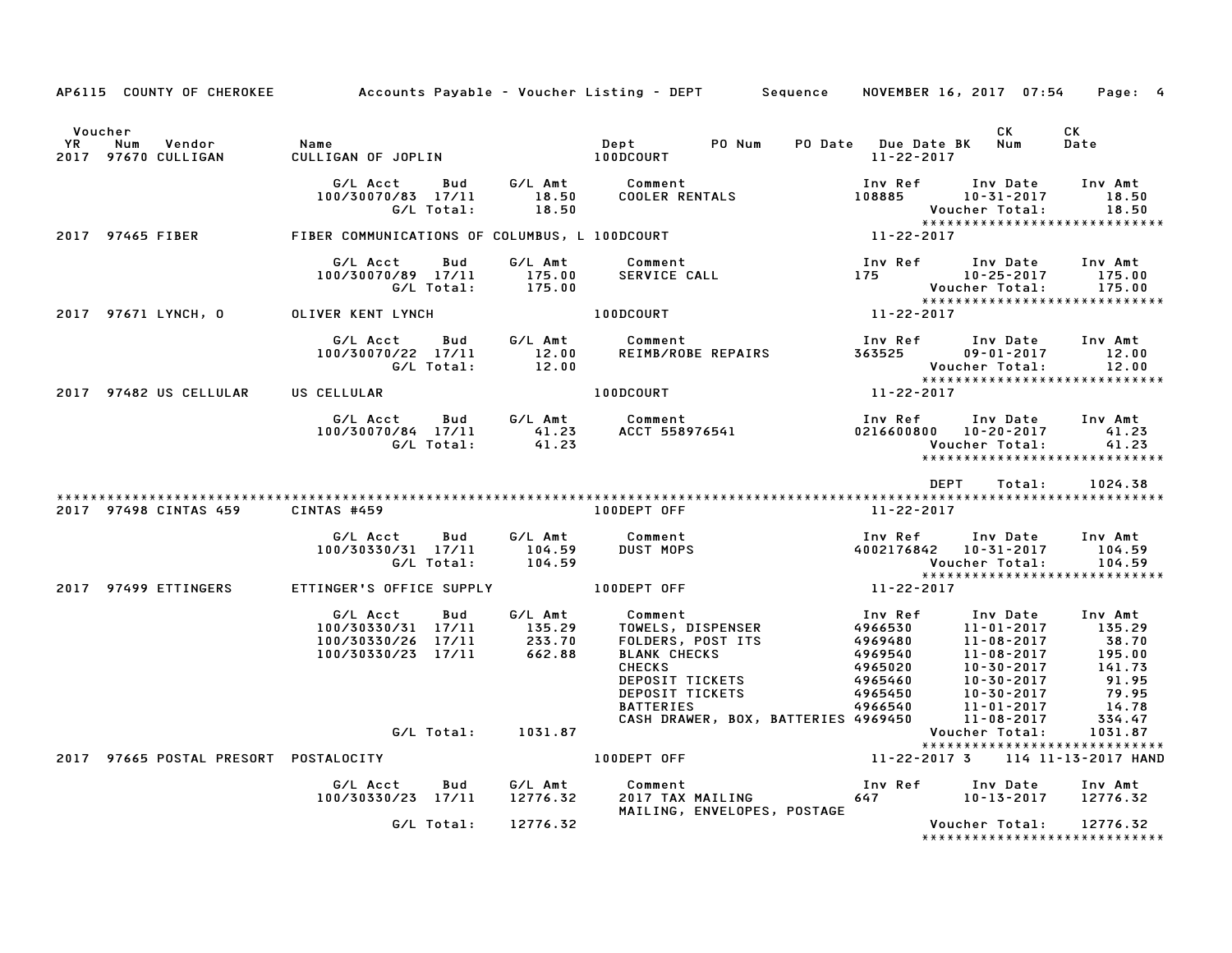| AP6115 COUNTY OF CHEROKEE                           |                                                     |                               | Accounts Payable – Voucher Listing – DEPT         Sequence | NOVEMBER 16, 2017 07:54                 |                                                | Page: 5                                                         |
|-----------------------------------------------------|-----------------------------------------------------|-------------------------------|------------------------------------------------------------|-----------------------------------------|------------------------------------------------|-----------------------------------------------------------------|
| Voucher<br>YR.<br>Vendor<br>Num<br>2017 97500 QUILL | Name<br>QUILL CORPORATION                           |                               | <b>CK</b><br><b>CK</b><br>Dept<br>PO Num<br>100DEPT OFF    | PO Date Due Date BK<br>$11 - 22 - 2017$ | Num                                            | Date                                                            |
|                                                     | G/L Acct<br>Bud<br>100/30330/22 17/11               | G/L Amt<br>237.96             | Comment<br><b>DRUM</b><br><b>TONER</b>                     | Inv Ref<br>1862404<br>1888401           | Inv Date<br>$10 - 23 - 2017$<br>10-24-2017     | Inv Amt<br>144.99<br>92.97                                      |
|                                                     | G/L Total:                                          | 237.96                        |                                                            |                                         | Voucher Total:                                 | 237.96<br>******************************                        |
| 2017 97678 COMMERCE VISA                            | <b>COMMERCE BANK</b>                                |                               | 100E/P                                                     | <b>DEPT</b><br>$11 - 22 - 2017$         | Total:                                         | 14150.74                                                        |
|                                                     | G/L Acct<br>Bud<br>100/30090/23 17/11               | G/L Amt<br>16.49              | Comment<br><b>ACCT</b><br>JASON ALLISON                    | Inv Ref                                 | Inv Date                                       | Inv Amt                                                         |
|                                                     | G/L Total:                                          | 16.49                         | HORIZONS ERIE                                              |                                         | 10-05-2017<br>Voucher Total:                   | 16.49<br>16.49<br>*****************************                 |
| 2017 97677 EMPIRE                                   | EMPIRE DISTRICT ELECTRIC COMPANY                    |                               | 100E/P                                                     | 11-22-2017                              |                                                |                                                                 |
|                                                     | G/L Acct<br>Bud<br>100/30090/72 17/11<br>G/L Total: | G/L Amt<br>39.70<br>39.70     | Comment<br>ACCT 122003-60-1                                | Inv Ref<br>STORM SIREN 11-07-2017       | Inv Date<br>Voucher Total:                     | Inv Amt<br>39.70<br>39.70<br>******************************     |
| 2017 97501 HEARTLAND                                | HEARTLAND ELECTRIC COOPERATIVE INC 100E/P           |                               |                                                            | 11-22-2017                              |                                                |                                                                 |
|                                                     | G/L Acct<br>Bud<br>100/30090/89 17/11<br>G/L Total: | G/L Amt<br>44.15<br>44.15     | Comment<br><b>ACCT 50891200</b>                            | Inv Ref<br>STORM SIREN 11-01-2017       | Inv Date<br>Voucher Total:                     | Inv Amt<br>44.15<br>44.15<br>*****************************      |
| 2017 97502 SEKRPC                                   | <b>SEKRPC</b>                                       |                               | 100E/P                                                     | 11-22-2017                              |                                                |                                                                 |
|                                                     | G/L Acct<br>Bud<br>100/30090/89 17/11<br>G/L Total: | G/L Amt<br>1500.00<br>1500.00 | Comment<br>CDBG ADMIN INVOICE                              | Inv Ref<br>16IT001                      | Inv Date<br>$11 - 01 - 2017$<br>Voucher Total: | Inv Amt<br>1500.00<br>1500.00<br>*****************************  |
| 2017 97676 WESTAR                                   | <b>WESTAR ENERGY</b>                                |                               | 100E/P                                                     | 11-22-2017                              |                                                |                                                                 |
|                                                     | G/L Acct<br>Bud<br>100/30090/72 17/11<br>G/L Total: | G/L Amt<br>32.28<br>32.28     | Comment<br>ACCT 2457329745                                 | Inv Ref<br>STORM SIREN 11-07-2017       | Inv Date<br>Voucher Total:                     | Inv Amt<br>32.28<br>32.28<br>*****************************      |
|                                                     |                                                     |                               |                                                            | DEPT                                    | Total:                                         | 1632.62                                                         |
| 2017 97503 CHARM TEX                                | CHARM-TEX INC                                       |                               | 100JAIL                                                    | 11-22-2017                              |                                                |                                                                 |
|                                                     | G/L Acct<br>Bud<br>100/30140/39 17/11<br>G/L Total: | G/L Amt<br>178.90<br>178.90   | Comment<br>PULL TIGHT SEAL                                 | Inv Ref<br>0150828                      | Inv Date<br>$10 - 25 - 2017$<br>Voucher Total: | Inv Amt<br>178.90<br>178.90<br>******************************** |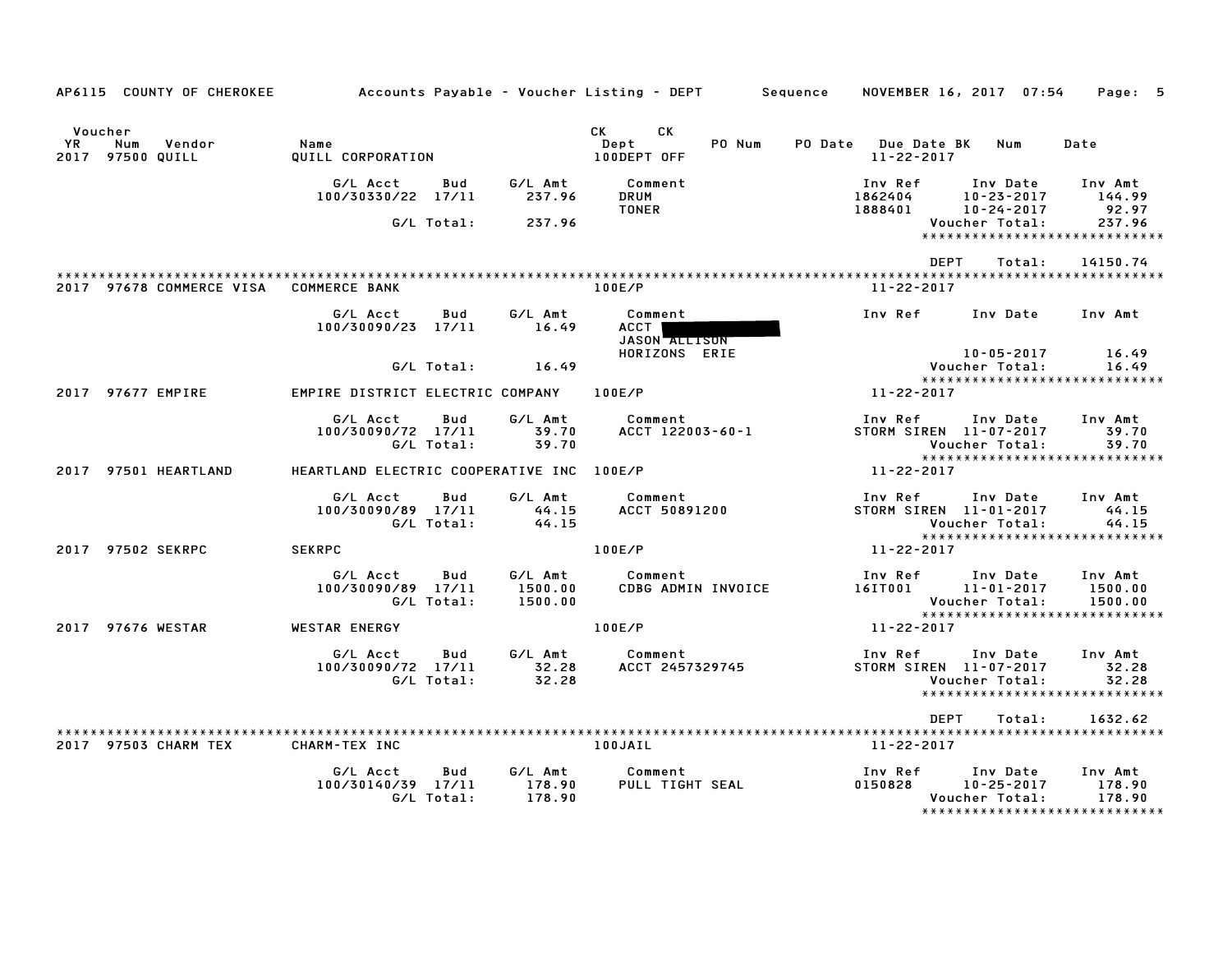|                                                         |                                                              |                             | AP6115 COUNTY OF CHEROKEE Accounts Payable - Voucher Listing - DEPT Sequence NOVEMBER 16, 2017 07:54 Page: 6                                                              |                                                                                                                                        |                                                                                       |
|---------------------------------------------------------|--------------------------------------------------------------|-----------------------------|---------------------------------------------------------------------------------------------------------------------------------------------------------------------------|----------------------------------------------------------------------------------------------------------------------------------------|---------------------------------------------------------------------------------------|
| Voucher                                                 |                                                              |                             | CK CK                                                                                                                                                                     |                                                                                                                                        |                                                                                       |
| YR D<br>Num Vendor<br>2017 97504 CINTAS                 | Name<br>CINTAS FIRST AID & SAFETY 100JAIL                    |                             | Dept PONum                                                                                                                                                                | PO Date Due Date BK Num<br>11-22-2017                                                                                                  | Date                                                                                  |
|                                                         | G/L Acct   Bud<br>100/30140/21 17/11<br>G/L Total:           | 165.40<br>165.40            | G/L Amt Comment<br>BATTERIES, GLOVES                                                                                                                                      | Inv Ref      Inv Date     Inv Amt<br>8403384891 10-20-2017 165.40<br>▼∪u∪IIでI  i ∪└── *       ▲──・・-<br>****************************** | Voucher Total: 165.40                                                                 |
| 2017 97505 CITY TELE                                    | CITY TELE COIN COMPANY INC <b>100JAIL</b>                    |                             |                                                                                                                                                                           | 11-22-2017                                                                                                                             |                                                                                       |
|                                                         | G/L Acct<br>Bud<br>100/30140/39 17/11<br>G/L Total:          | 1500.00                     |                                                                                                                                                                           | Inv Ref Inv Date Inv Amt<br>15528 10-31-2017 1500.00<br>Voucher Total: 1500.00<br>Voucher Total: 1500.00                               |                                                                                       |
| 2017 97506 COLUMBUS                                     | CITY OF COLUMBUS                                             |                             | 100JAIL                                                                                                                                                                   | 11-22-2017                                                                                                                             |                                                                                       |
|                                                         | G/L Acct   Bud<br>100/30140/72 17/11<br>G/L Total:           |                             |                                                                                                                                                                           | Inv Ref Inv Date Inv Amt<br>10.00<br>Voucher Total: 110.00<br>XXXXXXXXXXXXXXXXXXXXXXXXXXXXX                                            |                                                                                       |
| 2017 97689 COMMERCE VISA COMMERCE BANK                  |                                                              |                             | $11 - 22 - 2017$<br>100JAIL                                                                                                                                               |                                                                                                                                        |                                                                                       |
|                                                         | G/L Acct   Bud<br>100/30140/73 17/11 178.06                  | G/L Amt                     | Comment<br>ACCT  <br>DENNIS OPLOTNIK<br>TRUE VALUE<br>KWIK SHOP<br>CARRIAGE CROSSING<br>PHILLIPS 66<br>TA BETO JUNCTION<br>DINOS DINER<br>SHELL OIL<br><b>BURGER KING</b> | Inv Ref Inv Date Inv Amt<br>10-23-2017<br>10-23-2017<br>10-24-2017<br>10-24-2017<br>10-27-2017<br>10-27-2017<br>10-28-2017             | $10 - 10 - 2017$ 16.38<br>27.92<br>28.00<br>27.90<br>17.95<br>18.85<br>28.63<br>12.43 |
|                                                         | G/L Total: 178.06                                            |                             |                                                                                                                                                                           | Voucher Total:                                                                                                                         | 178.06<br>*****************************                                               |
| 2017 97507 MANZER FAMILY MANZER FAMILY MEDICINE         |                                                              |                             | 100JAIL THE RESIDENCE OF REAL PROPERTY.                                                                                                                                   | 11-22-2017                                                                                                                             |                                                                                       |
|                                                         | G/L Acct Bud<br>100/30140/81 17/11<br>G/L Total:             | 4060.00                     | G/L Amt Comment<br>4060.00 PATIENTS<br>PATIENTS SEEN/MONTHLY FEE<br><b>DRUG SCREENS</b>                                                                                   | 1nv Ref 1nv Date 1nv Amt<br>11-03-2017 3660.00<br>11-03-2017 400.00<br>Voucher Total: 4060.00                                          |                                                                                       |
| 2017 97508 MERCY 4524                                   | MERCY CLINIC JOPLIN LLC <b>100JAIL</b>                       |                             |                                                                                                                                                                           | 11-22-2017                                                                                                                             | *****************************                                                         |
|                                                         | G/L Acct   Bud<br>100/30140/81 17/11<br>G/L Total:           | 21.00                       | G/L Amt Comment<br><b>SALAMENT COMMENT<br/>21.00 INMATE MEDICAL</b>                                                                                                       | Inv Ref Inv Date Inv Amt<br>JP139767890 10-12-2017<br>Voucher Total:                                                                   | 21.00<br>21.00<br>*****************************                                       |
| 2017 97509 TRUE VALUE COL TRUE VALUE COLUMBUS   100JAIL |                                                              |                             |                                                                                                                                                                           | 11-22-2017                                                                                                                             |                                                                                       |
|                                                         | G/L Acct<br>Bud<br>100/30140/80 17/11<br>17/11<br>G/L Total: | G/L Amt<br>186.37<br>186.37 | Comment<br>BRUSH, ENAMEL, TAPE, COVER A328644<br>COATING                                                                                                                  | Inv Ref<br>Inv Date<br>$11 - 01 - 2017$<br>A328717<br>$11 - 02 - 2017$<br>Voucher Total:                                               | Inv Amt<br>124.39<br>61.98<br>186.37<br>*****************************                 |
|                                                         |                                                              |                             |                                                                                                                                                                           | DEPT<br>Total:                                                                                                                         | 6399.73                                                                               |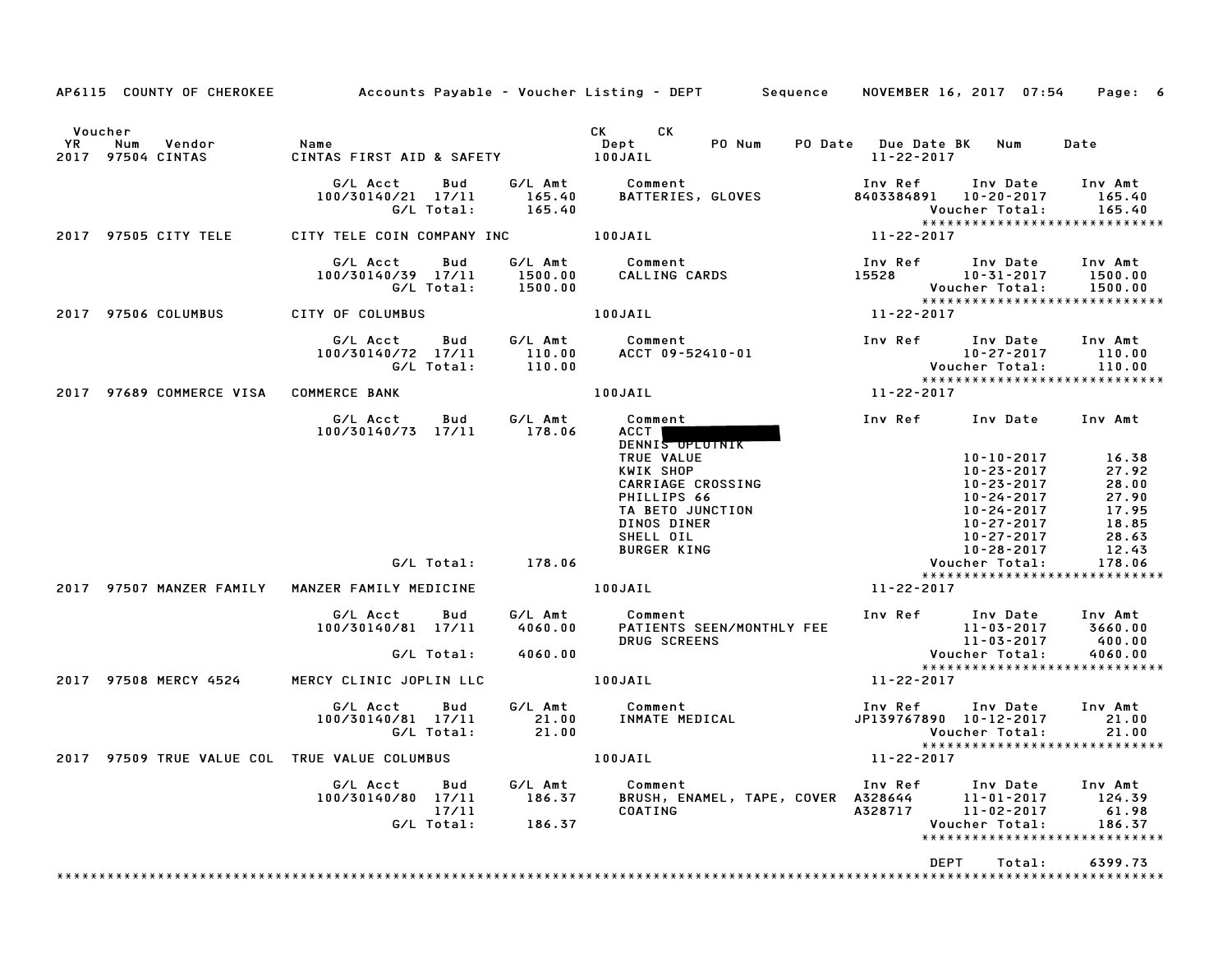|    |                | AP6115 COUNTY OF CHEROKEE              |                                                                                    |                   |                               | Accounts Payable – Voucher Listing – DEPT Sequence                           |                                          | NOVEMBER 16, 2017 07:54                                                              | Page: 7                                 |
|----|----------------|----------------------------------------|------------------------------------------------------------------------------------|-------------------|-------------------------------|------------------------------------------------------------------------------|------------------------------------------|--------------------------------------------------------------------------------------|-----------------------------------------|
| YR | Voucher<br>Num | Vendor                                 | Name<br>2017 97679 SEK REG JUVENIL SEK REGIONAL JUVENILE DETENTION CTR 100JUVENILE |                   |                               | CK.<br>CK<br>Dept<br>PO Num                                                  | <b>PO Date</b> Due Date BK<br>11-22-2017 | Num                                                                                  | Date                                    |
|    |                |                                        | G/L Acct<br>100/30170/89 17/11                                                     | Bud<br>G/L Total: | G/L Amt<br>8189.00<br>8189.00 | Comment<br>MONTHLY DETENTION FEE                                             | Inv Ref<br>6248                          | Inv Date<br>10-31-2017<br>Voucher Total:<br>******************************           | Inv Amt<br>8189.00<br>8189.00           |
|    |                |                                        |                                                                                    |                   |                               |                                                                              |                                          | DEPT<br>Total:                                                                       | 8189.00                                 |
|    |                | 2017 97644 BEAR GRAPHICS               | BEAR GRAPHICS, INC                                                                 |                   |                               | 100REGOFDEED                                                                 | 11-22-2017                               |                                                                                      |                                         |
|    |                |                                        | G/L Acct<br>100/30050/88 17/11                                                     | Bud<br>G/L Total: | G/L Amt<br>9.50<br>9.50       | Comment<br>FEE SCHEDULES 2018                                                | Inv Ref<br>0784001                       | Inv Date<br>11-09-2017<br>Voucher Total:<br>*****************************            | Inv Amt<br>9.50<br>9.50                 |
|    |                | 2017 97510 AT&T 5068                   | AT&T                                                                               |                   |                               | <b>100SHERIFF</b>                                                            | $11 - 22 - 2017$                         | <b>DEPT</b><br>Total:                                                                | 9.50                                    |
|    |                |                                        | G/L Acct<br>100/30060/74 17/11                                                     | Bud               | G/L Amt<br>126.33             | Comment<br>ACCT 030 517 9815 001<br>057 721 2154 001                         | Inv Ref                                  | Inv Date<br>$10 - 25 - 2017$<br>$10 - 24 - 2017$                                     | Inv Amt<br>43.90<br>82.43               |
|    |                |                                        |                                                                                    | G/L Total:        | 126.33                        |                                                                              |                                          | Voucher Total:<br>*****************************                                      | 126.33                                  |
|    |                | 2017 97511 CENTURYLINK2961 CENTURYLINK |                                                                                    |                   |                               | <b>100SHERIFF</b>                                                            | 11-22-2017                               |                                                                                      |                                         |
|    |                |                                        | G/L Acct<br>100/30060/74 17/11                                                     | Bud<br>G/L Total: | G/L Amt<br>.59<br>.59         | Comment<br>ACCT 314237715                                                    | Inv Ref                                  | Inv Date<br>$11 - 01 - 2017$<br>Voucher Total:                                       | Inv Amt<br>.59<br>.59                   |
|    |                | 2017 97512 COL TEL                     | COLUMBUS TELEPHONE COMPANY                                                         |                   |                               | <b>100SHERIFF</b>                                                            | 11-22-2017                               | *****************************                                                        |                                         |
|    |                |                                        | G/L Acct<br>100/30060/74 17/11                                                     | Bud<br>G/L Total: | G/L Amt<br>46.47<br>46.47     | Comment<br>ACCT 171                                                          | Inv Ref                                  | Inv Date<br>11-01-2017<br>Voucher Total:                                             | Inv Amt<br>46.47<br>46.47               |
|    |                | 2017 97690 COMMERCE VISA               | <b>COMMERCE BANK</b>                                                               |                   |                               | <b>100SHERIFF</b>                                                            | 11-22-2017                               | *****************************                                                        |                                         |
|    |                |                                        | G/L Acct<br>100/30060/25 17/11                                                     | Bud               | G/L Amt<br>366.38             | Comment<br>ACCT  <br><b>TERRY CLUGSTON</b>                                   | Inv Ref                                  | Inv Date                                                                             | Inv Amt                                 |
|    |                |                                        |                                                                                    | G/L Total:        | 366.38                        | 43 AUTO<br>IN ATLANTIC WALL BLANKS                                           |                                          | 10-18-2017<br>$10 - 27 - 2017$<br>Voucher Total:<br>*****************************    | 325.00<br>41.38<br>366.38               |
|    |                |                                        | 2017 97691 COMMERCE VISA COMMERCE BANK                                             |                   |                               | <b>100SHERIFF</b>                                                            | $11 - 22 - 2017$                         |                                                                                      |                                         |
|    |                |                                        | G/L Acct<br>100/30060/88 17/11                                                     | Bud               | G/L Amt<br>67.01              | Comment<br>ACCT 0<br><b>BRIAN KERNS</b>                                      | Inv Ref                                  | Inv Date                                                                             | Inv Amt                                 |
|    |                |                                        |                                                                                    |                   |                               | <b>BURGER KING</b><br><b>MCDONALDS</b><br>KOBE JAPANESE STEAK<br>PHILLIPS 66 |                                          | $10 - 23 - 2017$<br>$10 - 24 - 2017$<br>10-24-2017<br>$10 - 25 - 2017$<br>10-25-2014 | 8.93<br>7.84<br>13.03<br>26.00<br>11.21 |
|    |                |                                        |                                                                                    | G/L Total:        | 67.01                         | <b>SUBWAY</b>                                                                |                                          | Voucher Total:<br>******************************                                     | 67.01                                   |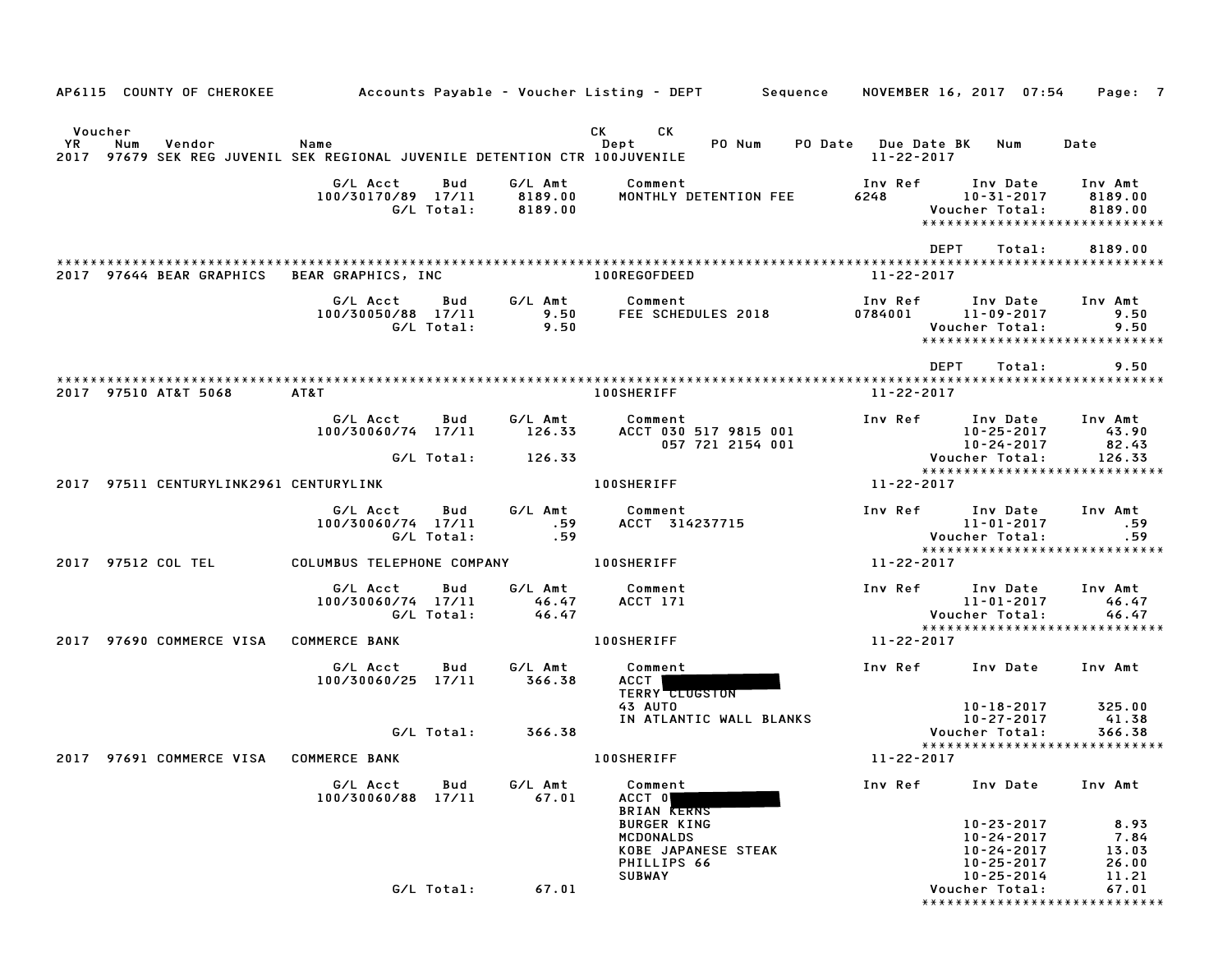| CK<br><b>CK</b><br>Voucher<br>PO Num<br>PO Date Due Date BK<br>YR<br>Vendor<br>Name<br>Dept<br>Num<br>Date<br>Num<br><b>100SHERIFF</b><br>2017 97692 COMMERCE VISA<br><b>COMMERCE BANK</b><br>11-22-2017<br>G/L Acct<br>Bud<br>G/L Amt<br>Comment<br>Inv Ref<br>Inv Date<br>Inv Amt<br>643.98<br>100/30060/88 17/11<br>ACCT  <br>DAVID GROVES<br>KS STATE PMT<br>$10 - 10 - 2017$<br>77.14<br><b>DOUBLETREE</b><br>$10 - 26 - 2017$<br>298.29<br>ELITE K9 INC<br>10-27-2017<br>268.55<br>G/L Total:<br>643.98<br>Voucher Total:<br>643.98<br>*****************************<br><b>100SHERIFF</b><br>2017 97693 COMMERCE VISA COMMERCE BANK<br>11-22-2017<br>G/L Acct<br>G/L Amt<br>Comment<br>Inv Ref<br>Inv Amt<br>Bud<br>Inv Date<br>137.25<br>ACCT  <br>100/30060/30 17/11<br>TAYLOR LUDWIG<br>QT 359<br>$10 - 06 - 2017$<br>31.00<br>QT 359<br>22.50<br>10-13-2017<br>QT 359<br>30.00<br>10-20-2017<br>QT 359<br>10-27-2017<br>23.75<br>KWIK SHOP<br>11-03-2017<br>30.00<br>G/L Total:<br>137.25<br>137.25<br>Voucher Total:<br>*****************************<br>2017 97514 CRAW KAN TELEPH CRAW-KAN TELEPHONE COOPERATIVE INC 100SHERIFF<br>11-22-2017<br>G/L Amt<br>G/L Acct<br>Bud<br>Comment<br>Inv Ref<br>Inv Date<br>Inv Amt<br>100/30060/74 17/11<br>36.41<br>ACCT 121787<br>$11 - 01 - 2017$<br>36.41<br>G/L Total:<br>36.41<br>Voucher Total:<br>36.41<br>*****************************<br><b>100SHERIFF</b><br>2017 97675 FRANK FLET DOD FRANK FLETCHER DODGE<br>11-22-2017<br>G/L Amt<br>Comment<br>Inv Ref<br>G/L Acct<br>Inv Date<br>Inv Amt<br>Bud<br>100/30060/25 17/11<br>636.70<br>GENERATOR<br>102690<br>$11 - 13 - 2017$<br>636.70<br>G/L Total:<br>636.70<br>Voucher Total:<br>636.70<br>*****************************<br>2017 97515 MIKE CARPINO<br>MIKE CARPINO FORD MERCURY INC<br><b>100SHERIFF</b><br>11-22-2017<br>G/L Acct<br>G/L Amt<br>Inv Ref<br>Bud<br>Comment<br>Inv Date<br>Inv Amt<br>A/C REPLACE VALVE,<br>$08 - 28 - 2017$<br>621.11<br>100/30060/25 17/11<br>621.11<br>49103<br>SEAT, RECALL<br>G/L Total:<br>621.11<br>621.11<br>Voucher Total:<br>*****************************<br>2017 97516 NATALINIS<br>NATALINI'S AUTOMOTIVE<br><b>100SHERIFF</b><br>11-22-2017<br>G/L Acct<br>G/L Amt<br>Inv Ref<br>Inv Date<br>Inv Amt<br>Bud<br>Comment<br>123.68<br>100/30060/25 17/11<br><b>WIPERS</b><br>651899<br>11-01-2017<br>12.98<br>17/11<br>AIR FILTER<br>651913<br>11-01-2017<br>10.37<br>TRSF CASE MOTOR<br>652330<br>$11 - 06 - 2017$<br>283.20<br>WARRANTY CREDIT<br>652333<br>283.20CR<br>11-06-2017<br>BATTERY CABLE TERMINAL<br>652360<br>11-06-2017<br>3.29<br>TRSF CASE MOTOR<br>651955<br>283.20<br>11-01-2017<br>WARRANTY CREDIT<br>652402<br>11-06-2017<br>283.20CR<br>OIL FILTER<br>4.57<br>652926<br>11-13-2017<br>WIPER BLADES<br>20.98<br>652931<br>11-13-2017<br>DISC BRAKE PAD<br>71.49<br>652951<br>11-13-2017<br>G/L Total:<br>123.68<br>123.68<br>Voucher Total:<br>***************************** | AP6115 COUNTY OF CHEROKEE | Accounts Payable – Voucher Listing – DEPT         Sequence     NOVEMBER 16, 2017  07:54 |  |  |  | Page: 8 |
|-------------------------------------------------------------------------------------------------------------------------------------------------------------------------------------------------------------------------------------------------------------------------------------------------------------------------------------------------------------------------------------------------------------------------------------------------------------------------------------------------------------------------------------------------------------------------------------------------------------------------------------------------------------------------------------------------------------------------------------------------------------------------------------------------------------------------------------------------------------------------------------------------------------------------------------------------------------------------------------------------------------------------------------------------------------------------------------------------------------------------------------------------------------------------------------------------------------------------------------------------------------------------------------------------------------------------------------------------------------------------------------------------------------------------------------------------------------------------------------------------------------------------------------------------------------------------------------------------------------------------------------------------------------------------------------------------------------------------------------------------------------------------------------------------------------------------------------------------------------------------------------------------------------------------------------------------------------------------------------------------------------------------------------------------------------------------------------------------------------------------------------------------------------------------------------------------------------------------------------------------------------------------------------------------------------------------------------------------------------------------------------------------------------------------------------------------------------------------------------------------------------------------------------------------------------------------------------------------------------------------------------------------------------------------------------------------------------------------------------------------------------------------------------------------------------------------------------------------------------------------------------------------------------------------------------------------------------------|---------------------------|-----------------------------------------------------------------------------------------|--|--|--|---------|
|                                                                                                                                                                                                                                                                                                                                                                                                                                                                                                                                                                                                                                                                                                                                                                                                                                                                                                                                                                                                                                                                                                                                                                                                                                                                                                                                                                                                                                                                                                                                                                                                                                                                                                                                                                                                                                                                                                                                                                                                                                                                                                                                                                                                                                                                                                                                                                                                                                                                                                                                                                                                                                                                                                                                                                                                                                                                                                                                                                   |                           |                                                                                         |  |  |  |         |
|                                                                                                                                                                                                                                                                                                                                                                                                                                                                                                                                                                                                                                                                                                                                                                                                                                                                                                                                                                                                                                                                                                                                                                                                                                                                                                                                                                                                                                                                                                                                                                                                                                                                                                                                                                                                                                                                                                                                                                                                                                                                                                                                                                                                                                                                                                                                                                                                                                                                                                                                                                                                                                                                                                                                                                                                                                                                                                                                                                   |                           |                                                                                         |  |  |  |         |
|                                                                                                                                                                                                                                                                                                                                                                                                                                                                                                                                                                                                                                                                                                                                                                                                                                                                                                                                                                                                                                                                                                                                                                                                                                                                                                                                                                                                                                                                                                                                                                                                                                                                                                                                                                                                                                                                                                                                                                                                                                                                                                                                                                                                                                                                                                                                                                                                                                                                                                                                                                                                                                                                                                                                                                                                                                                                                                                                                                   |                           |                                                                                         |  |  |  |         |
|                                                                                                                                                                                                                                                                                                                                                                                                                                                                                                                                                                                                                                                                                                                                                                                                                                                                                                                                                                                                                                                                                                                                                                                                                                                                                                                                                                                                                                                                                                                                                                                                                                                                                                                                                                                                                                                                                                                                                                                                                                                                                                                                                                                                                                                                                                                                                                                                                                                                                                                                                                                                                                                                                                                                                                                                                                                                                                                                                                   |                           |                                                                                         |  |  |  |         |
|                                                                                                                                                                                                                                                                                                                                                                                                                                                                                                                                                                                                                                                                                                                                                                                                                                                                                                                                                                                                                                                                                                                                                                                                                                                                                                                                                                                                                                                                                                                                                                                                                                                                                                                                                                                                                                                                                                                                                                                                                                                                                                                                                                                                                                                                                                                                                                                                                                                                                                                                                                                                                                                                                                                                                                                                                                                                                                                                                                   |                           |                                                                                         |  |  |  |         |
|                                                                                                                                                                                                                                                                                                                                                                                                                                                                                                                                                                                                                                                                                                                                                                                                                                                                                                                                                                                                                                                                                                                                                                                                                                                                                                                                                                                                                                                                                                                                                                                                                                                                                                                                                                                                                                                                                                                                                                                                                                                                                                                                                                                                                                                                                                                                                                                                                                                                                                                                                                                                                                                                                                                                                                                                                                                                                                                                                                   |                           |                                                                                         |  |  |  |         |
|                                                                                                                                                                                                                                                                                                                                                                                                                                                                                                                                                                                                                                                                                                                                                                                                                                                                                                                                                                                                                                                                                                                                                                                                                                                                                                                                                                                                                                                                                                                                                                                                                                                                                                                                                                                                                                                                                                                                                                                                                                                                                                                                                                                                                                                                                                                                                                                                                                                                                                                                                                                                                                                                                                                                                                                                                                                                                                                                                                   |                           |                                                                                         |  |  |  |         |
|                                                                                                                                                                                                                                                                                                                                                                                                                                                                                                                                                                                                                                                                                                                                                                                                                                                                                                                                                                                                                                                                                                                                                                                                                                                                                                                                                                                                                                                                                                                                                                                                                                                                                                                                                                                                                                                                                                                                                                                                                                                                                                                                                                                                                                                                                                                                                                                                                                                                                                                                                                                                                                                                                                                                                                                                                                                                                                                                                                   |                           |                                                                                         |  |  |  |         |
|                                                                                                                                                                                                                                                                                                                                                                                                                                                                                                                                                                                                                                                                                                                                                                                                                                                                                                                                                                                                                                                                                                                                                                                                                                                                                                                                                                                                                                                                                                                                                                                                                                                                                                                                                                                                                                                                                                                                                                                                                                                                                                                                                                                                                                                                                                                                                                                                                                                                                                                                                                                                                                                                                                                                                                                                                                                                                                                                                                   |                           |                                                                                         |  |  |  |         |
|                                                                                                                                                                                                                                                                                                                                                                                                                                                                                                                                                                                                                                                                                                                                                                                                                                                                                                                                                                                                                                                                                                                                                                                                                                                                                                                                                                                                                                                                                                                                                                                                                                                                                                                                                                                                                                                                                                                                                                                                                                                                                                                                                                                                                                                                                                                                                                                                                                                                                                                                                                                                                                                                                                                                                                                                                                                                                                                                                                   |                           |                                                                                         |  |  |  |         |
|                                                                                                                                                                                                                                                                                                                                                                                                                                                                                                                                                                                                                                                                                                                                                                                                                                                                                                                                                                                                                                                                                                                                                                                                                                                                                                                                                                                                                                                                                                                                                                                                                                                                                                                                                                                                                                                                                                                                                                                                                                                                                                                                                                                                                                                                                                                                                                                                                                                                                                                                                                                                                                                                                                                                                                                                                                                                                                                                                                   |                           |                                                                                         |  |  |  |         |
|                                                                                                                                                                                                                                                                                                                                                                                                                                                                                                                                                                                                                                                                                                                                                                                                                                                                                                                                                                                                                                                                                                                                                                                                                                                                                                                                                                                                                                                                                                                                                                                                                                                                                                                                                                                                                                                                                                                                                                                                                                                                                                                                                                                                                                                                                                                                                                                                                                                                                                                                                                                                                                                                                                                                                                                                                                                                                                                                                                   |                           |                                                                                         |  |  |  |         |
|                                                                                                                                                                                                                                                                                                                                                                                                                                                                                                                                                                                                                                                                                                                                                                                                                                                                                                                                                                                                                                                                                                                                                                                                                                                                                                                                                                                                                                                                                                                                                                                                                                                                                                                                                                                                                                                                                                                                                                                                                                                                                                                                                                                                                                                                                                                                                                                                                                                                                                                                                                                                                                                                                                                                                                                                                                                                                                                                                                   |                           |                                                                                         |  |  |  |         |
|                                                                                                                                                                                                                                                                                                                                                                                                                                                                                                                                                                                                                                                                                                                                                                                                                                                                                                                                                                                                                                                                                                                                                                                                                                                                                                                                                                                                                                                                                                                                                                                                                                                                                                                                                                                                                                                                                                                                                                                                                                                                                                                                                                                                                                                                                                                                                                                                                                                                                                                                                                                                                                                                                                                                                                                                                                                                                                                                                                   |                           |                                                                                         |  |  |  |         |
|                                                                                                                                                                                                                                                                                                                                                                                                                                                                                                                                                                                                                                                                                                                                                                                                                                                                                                                                                                                                                                                                                                                                                                                                                                                                                                                                                                                                                                                                                                                                                                                                                                                                                                                                                                                                                                                                                                                                                                                                                                                                                                                                                                                                                                                                                                                                                                                                                                                                                                                                                                                                                                                                                                                                                                                                                                                                                                                                                                   |                           |                                                                                         |  |  |  |         |
|                                                                                                                                                                                                                                                                                                                                                                                                                                                                                                                                                                                                                                                                                                                                                                                                                                                                                                                                                                                                                                                                                                                                                                                                                                                                                                                                                                                                                                                                                                                                                                                                                                                                                                                                                                                                                                                                                                                                                                                                                                                                                                                                                                                                                                                                                                                                                                                                                                                                                                                                                                                                                                                                                                                                                                                                                                                                                                                                                                   |                           |                                                                                         |  |  |  |         |
|                                                                                                                                                                                                                                                                                                                                                                                                                                                                                                                                                                                                                                                                                                                                                                                                                                                                                                                                                                                                                                                                                                                                                                                                                                                                                                                                                                                                                                                                                                                                                                                                                                                                                                                                                                                                                                                                                                                                                                                                                                                                                                                                                                                                                                                                                                                                                                                                                                                                                                                                                                                                                                                                                                                                                                                                                                                                                                                                                                   |                           |                                                                                         |  |  |  |         |
|                                                                                                                                                                                                                                                                                                                                                                                                                                                                                                                                                                                                                                                                                                                                                                                                                                                                                                                                                                                                                                                                                                                                                                                                                                                                                                                                                                                                                                                                                                                                                                                                                                                                                                                                                                                                                                                                                                                                                                                                                                                                                                                                                                                                                                                                                                                                                                                                                                                                                                                                                                                                                                                                                                                                                                                                                                                                                                                                                                   |                           |                                                                                         |  |  |  |         |
|                                                                                                                                                                                                                                                                                                                                                                                                                                                                                                                                                                                                                                                                                                                                                                                                                                                                                                                                                                                                                                                                                                                                                                                                                                                                                                                                                                                                                                                                                                                                                                                                                                                                                                                                                                                                                                                                                                                                                                                                                                                                                                                                                                                                                                                                                                                                                                                                                                                                                                                                                                                                                                                                                                                                                                                                                                                                                                                                                                   |                           |                                                                                         |  |  |  |         |
|                                                                                                                                                                                                                                                                                                                                                                                                                                                                                                                                                                                                                                                                                                                                                                                                                                                                                                                                                                                                                                                                                                                                                                                                                                                                                                                                                                                                                                                                                                                                                                                                                                                                                                                                                                                                                                                                                                                                                                                                                                                                                                                                                                                                                                                                                                                                                                                                                                                                                                                                                                                                                                                                                                                                                                                                                                                                                                                                                                   |                           |                                                                                         |  |  |  |         |
|                                                                                                                                                                                                                                                                                                                                                                                                                                                                                                                                                                                                                                                                                                                                                                                                                                                                                                                                                                                                                                                                                                                                                                                                                                                                                                                                                                                                                                                                                                                                                                                                                                                                                                                                                                                                                                                                                                                                                                                                                                                                                                                                                                                                                                                                                                                                                                                                                                                                                                                                                                                                                                                                                                                                                                                                                                                                                                                                                                   |                           |                                                                                         |  |  |  |         |
|                                                                                                                                                                                                                                                                                                                                                                                                                                                                                                                                                                                                                                                                                                                                                                                                                                                                                                                                                                                                                                                                                                                                                                                                                                                                                                                                                                                                                                                                                                                                                                                                                                                                                                                                                                                                                                                                                                                                                                                                                                                                                                                                                                                                                                                                                                                                                                                                                                                                                                                                                                                                                                                                                                                                                                                                                                                                                                                                                                   |                           |                                                                                         |  |  |  |         |
|                                                                                                                                                                                                                                                                                                                                                                                                                                                                                                                                                                                                                                                                                                                                                                                                                                                                                                                                                                                                                                                                                                                                                                                                                                                                                                                                                                                                                                                                                                                                                                                                                                                                                                                                                                                                                                                                                                                                                                                                                                                                                                                                                                                                                                                                                                                                                                                                                                                                                                                                                                                                                                                                                                                                                                                                                                                                                                                                                                   |                           |                                                                                         |  |  |  |         |
|                                                                                                                                                                                                                                                                                                                                                                                                                                                                                                                                                                                                                                                                                                                                                                                                                                                                                                                                                                                                                                                                                                                                                                                                                                                                                                                                                                                                                                                                                                                                                                                                                                                                                                                                                                                                                                                                                                                                                                                                                                                                                                                                                                                                                                                                                                                                                                                                                                                                                                                                                                                                                                                                                                                                                                                                                                                                                                                                                                   |                           |                                                                                         |  |  |  |         |
|                                                                                                                                                                                                                                                                                                                                                                                                                                                                                                                                                                                                                                                                                                                                                                                                                                                                                                                                                                                                                                                                                                                                                                                                                                                                                                                                                                                                                                                                                                                                                                                                                                                                                                                                                                                                                                                                                                                                                                                                                                                                                                                                                                                                                                                                                                                                                                                                                                                                                                                                                                                                                                                                                                                                                                                                                                                                                                                                                                   |                           |                                                                                         |  |  |  |         |
|                                                                                                                                                                                                                                                                                                                                                                                                                                                                                                                                                                                                                                                                                                                                                                                                                                                                                                                                                                                                                                                                                                                                                                                                                                                                                                                                                                                                                                                                                                                                                                                                                                                                                                                                                                                                                                                                                                                                                                                                                                                                                                                                                                                                                                                                                                                                                                                                                                                                                                                                                                                                                                                                                                                                                                                                                                                                                                                                                                   |                           |                                                                                         |  |  |  |         |
|                                                                                                                                                                                                                                                                                                                                                                                                                                                                                                                                                                                                                                                                                                                                                                                                                                                                                                                                                                                                                                                                                                                                                                                                                                                                                                                                                                                                                                                                                                                                                                                                                                                                                                                                                                                                                                                                                                                                                                                                                                                                                                                                                                                                                                                                                                                                                                                                                                                                                                                                                                                                                                                                                                                                                                                                                                                                                                                                                                   |                           |                                                                                         |  |  |  |         |
|                                                                                                                                                                                                                                                                                                                                                                                                                                                                                                                                                                                                                                                                                                                                                                                                                                                                                                                                                                                                                                                                                                                                                                                                                                                                                                                                                                                                                                                                                                                                                                                                                                                                                                                                                                                                                                                                                                                                                                                                                                                                                                                                                                                                                                                                                                                                                                                                                                                                                                                                                                                                                                                                                                                                                                                                                                                                                                                                                                   |                           |                                                                                         |  |  |  |         |
|                                                                                                                                                                                                                                                                                                                                                                                                                                                                                                                                                                                                                                                                                                                                                                                                                                                                                                                                                                                                                                                                                                                                                                                                                                                                                                                                                                                                                                                                                                                                                                                                                                                                                                                                                                                                                                                                                                                                                                                                                                                                                                                                                                                                                                                                                                                                                                                                                                                                                                                                                                                                                                                                                                                                                                                                                                                                                                                                                                   |                           |                                                                                         |  |  |  |         |
|                                                                                                                                                                                                                                                                                                                                                                                                                                                                                                                                                                                                                                                                                                                                                                                                                                                                                                                                                                                                                                                                                                                                                                                                                                                                                                                                                                                                                                                                                                                                                                                                                                                                                                                                                                                                                                                                                                                                                                                                                                                                                                                                                                                                                                                                                                                                                                                                                                                                                                                                                                                                                                                                                                                                                                                                                                                                                                                                                                   |                           |                                                                                         |  |  |  |         |
|                                                                                                                                                                                                                                                                                                                                                                                                                                                                                                                                                                                                                                                                                                                                                                                                                                                                                                                                                                                                                                                                                                                                                                                                                                                                                                                                                                                                                                                                                                                                                                                                                                                                                                                                                                                                                                                                                                                                                                                                                                                                                                                                                                                                                                                                                                                                                                                                                                                                                                                                                                                                                                                                                                                                                                                                                                                                                                                                                                   |                           |                                                                                         |  |  |  |         |
|                                                                                                                                                                                                                                                                                                                                                                                                                                                                                                                                                                                                                                                                                                                                                                                                                                                                                                                                                                                                                                                                                                                                                                                                                                                                                                                                                                                                                                                                                                                                                                                                                                                                                                                                                                                                                                                                                                                                                                                                                                                                                                                                                                                                                                                                                                                                                                                                                                                                                                                                                                                                                                                                                                                                                                                                                                                                                                                                                                   |                           |                                                                                         |  |  |  |         |
|                                                                                                                                                                                                                                                                                                                                                                                                                                                                                                                                                                                                                                                                                                                                                                                                                                                                                                                                                                                                                                                                                                                                                                                                                                                                                                                                                                                                                                                                                                                                                                                                                                                                                                                                                                                                                                                                                                                                                                                                                                                                                                                                                                                                                                                                                                                                                                                                                                                                                                                                                                                                                                                                                                                                                                                                                                                                                                                                                                   |                           |                                                                                         |  |  |  |         |
|                                                                                                                                                                                                                                                                                                                                                                                                                                                                                                                                                                                                                                                                                                                                                                                                                                                                                                                                                                                                                                                                                                                                                                                                                                                                                                                                                                                                                                                                                                                                                                                                                                                                                                                                                                                                                                                                                                                                                                                                                                                                                                                                                                                                                                                                                                                                                                                                                                                                                                                                                                                                                                                                                                                                                                                                                                                                                                                                                                   |                           |                                                                                         |  |  |  |         |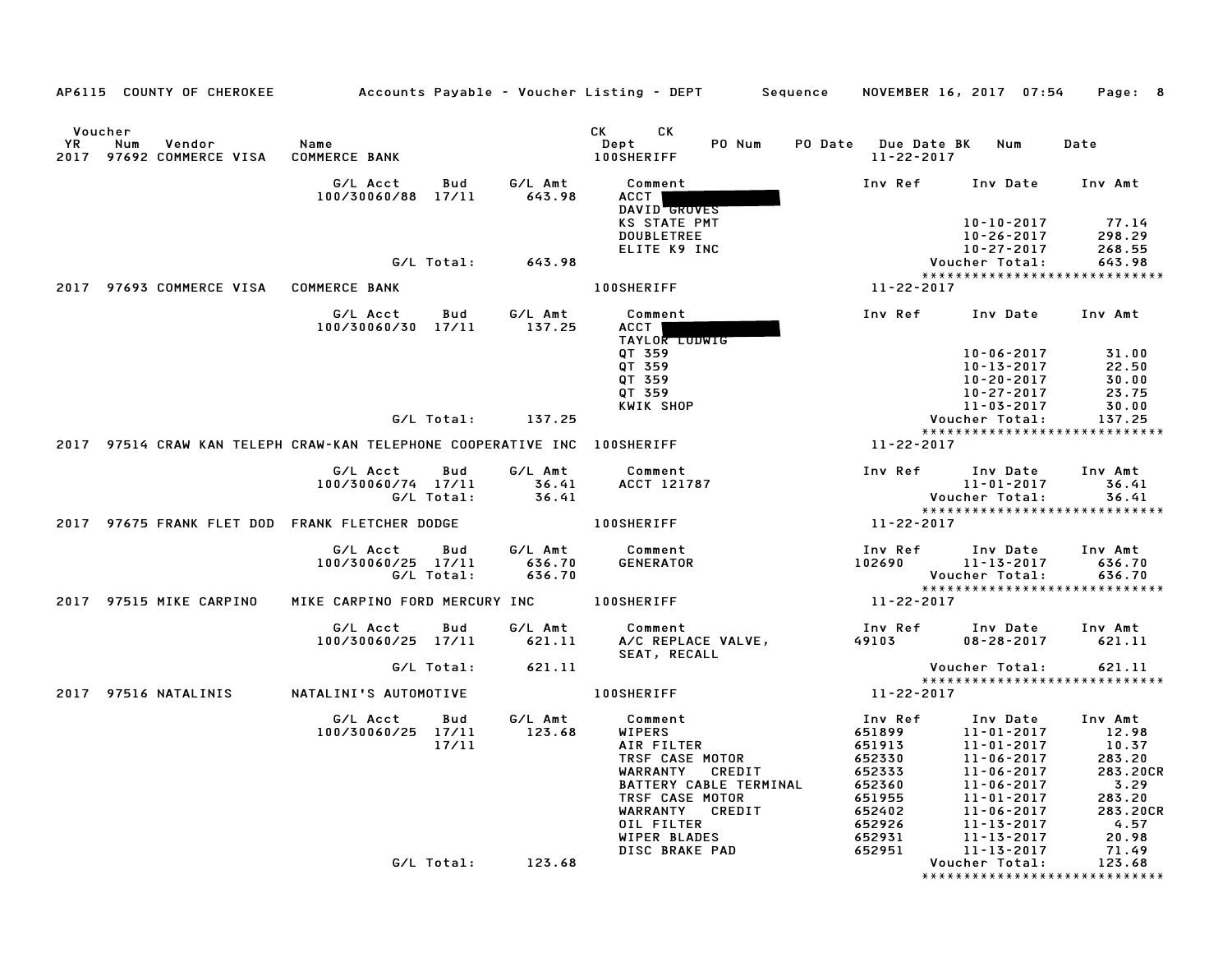| AP6115 COUNTY OF CHEROKEE                                          |                                                      |                             | Accounts Payable – Voucher Listing – DEPT         Sequence                                                                                                                                                                                                                         | NOVEMBER 16, 2017 07:54                 |                                                                                          | Page: 9                                                    |
|--------------------------------------------------------------------|------------------------------------------------------|-----------------------------|------------------------------------------------------------------------------------------------------------------------------------------------------------------------------------------------------------------------------------------------------------------------------------|-----------------------------------------|------------------------------------------------------------------------------------------|------------------------------------------------------------|
| Voucher<br>YR.<br>Num<br>Vendor<br>2017 97517 PEI                  | Name<br>PERSONNEL EVALUATION INC.                    |                             | CK and the set of the set of the set of the set of the set of the set of the set of the set of the set of the set of the set of the set of the set of the set of the set of the set of the set of the set of the set of the se<br><b>CK</b><br>PO Num<br>Dept<br><b>100SHERIFF</b> | PO Date Due Date BK<br>$11 - 22 - 2017$ | Num                                                                                      | Date                                                       |
|                                                                    | G/L Acct<br>Bud<br>100/30060/76 17/11<br>G/L Total:  | G/L Amt<br>20.00<br>20.00   | Comment<br>PEP BILLING                                                                                                                                                                                                                                                             | Inv Ref<br>25364                        | Inv Date<br>10-31-2017<br>Voucher Total:                                                 | Inv Amt<br>20.00<br>20.00<br>***************************** |
| 2017 97518 SOUTHERN UNIFOR SOUTHERN UNIFORM & EQUIPMENT 100SHERIFF |                                                      |                             |                                                                                                                                                                                                                                                                                    | 11-22-2017                              |                                                                                          |                                                            |
|                                                                    | G/L Acct<br>Bud<br>100/30060/22 17/11                | G/L Amt<br>576.58           | Comment<br>NAMETAG<br>SCREEN PRINT, SEW EMBLEM<br>DUTY MAXX, TROUSER, HEM                                                                                                                                                                                                          | Inv Ref<br>59145<br>59295<br>59298      | Inv Date<br>$10 - 30 - 2017$<br>11-02-2017<br>11-02-2017                                 | Inv Amt<br>34.70<br>119.98<br>421.90                       |
|                                                                    | G/L Total:                                           | 576.58                      |                                                                                                                                                                                                                                                                                    |                                         | Voucher Total:                                                                           | 576.58<br>*****************************                    |
| 2017 97513 TOSHIBA                                                 | TOSHIBA FINANCIAL SERVICES 100SHERIFF                |                             |                                                                                                                                                                                                                                                                                    | 11-22-2017                              |                                                                                          |                                                            |
|                                                                    | G/L Acct<br>Bud<br>100/30060/83 17/11<br>G/L Total:  | G/L Amt<br>391.78<br>391.78 | Comment<br>AGREEMENT/COPIER                                                                                                                                                                                                                                                        | Inv Ref<br>21573280                     | Inv Date<br>10-31-2017<br>Voucher Total:                                                 | Inv Amt<br>391.78<br>391.78                                |
| 2017 97519 VITAL                                                   | VITAL SIGNS                                          |                             | <b>100SHERIFF</b>                                                                                                                                                                                                                                                                  | 11-22-2017                              |                                                                                          | *****************************                              |
|                                                                    | G/L Acct<br>Bud                                      | G/L Amt<br>225.00           | Comment                                                                                                                                                                                                                                                                            | Inv Ref                                 | Inv Date                                                                                 | Inv Amt                                                    |
|                                                                    | 100/30060/25 17/11<br>G/L Total:                     | 225.00                      | REPLACEMENT SIDE/TRUCK                                                                                                                                                                                                                                                             | 6267A                                   | 10-27-2017<br>Voucher Total:                                                             | 225.00<br>225.00<br>*****************************          |
|                                                                    |                                                      |                             |                                                                                                                                                                                                                                                                                    | <b>DEPT</b>                             | Total:                                                                                   | 4019.27                                                    |
| 2017 97688 COMMERCE VISA                                           | <b>COMMERCE BANK</b>                                 |                             | 100911                                                                                                                                                                                                                                                                             | 11-22-2017                              |                                                                                          |                                                            |
|                                                                    | G/L Acct<br>Bud<br>100/30190/81 17/11                | G/L Amt<br>196.44           | Comment<br>ACCT  <br>REBECCA BRASSART                                                                                                                                                                                                                                              | Inv Ref                                 | Inv Date                                                                                 | Inv Amt                                                    |
|                                                                    |                                                      | $G/L$ Total: 196.44         | <b>PANERA BREAD</b><br>SQ THE BURGER STAND<br>PHILLIPS 66<br>DOUBLETREE BY HILTON                                                                                                                                                                                                  |                                         | $10 - 17 - 2017$<br>$10 - 19 - 2017$<br>$10 - 20 - 2017$<br>10-21-2017<br>Voucher Total: | 9.90<br>10.72<br>20.81<br>155.01<br>196.44                 |
|                                                                    |                                                      |                             |                                                                                                                                                                                                                                                                                    |                                         |                                                                                          | *****************************                              |
| 2017 97520 CORPORATE                                               | CORPORATE BUSINESS SYSTEMS                           | 103                         |                                                                                                                                                                                                                                                                                    | <b>DEPT</b><br>11-22-2017               | Total:                                                                                   | 196.44                                                     |
|                                                                    | G/L Acct<br><b>Bud</b><br>103/30103/89<br>G/L Total: | G/L Amt<br>46.00<br>46.00   | Comment<br>CONTRACT CHARGES                                                                                                                                                                                                                                                        | Inv Ref<br>1603929                      | Inv Date<br>11-01-2017<br>Voucher Total:                                                 | Inv Amt<br>46.00<br>46.00<br>***************************** |
|                                                                    |                                                      |                             |                                                                                                                                                                                                                                                                                    | <b>DEPT</b>                             | Total:                                                                                   | 46.00                                                      |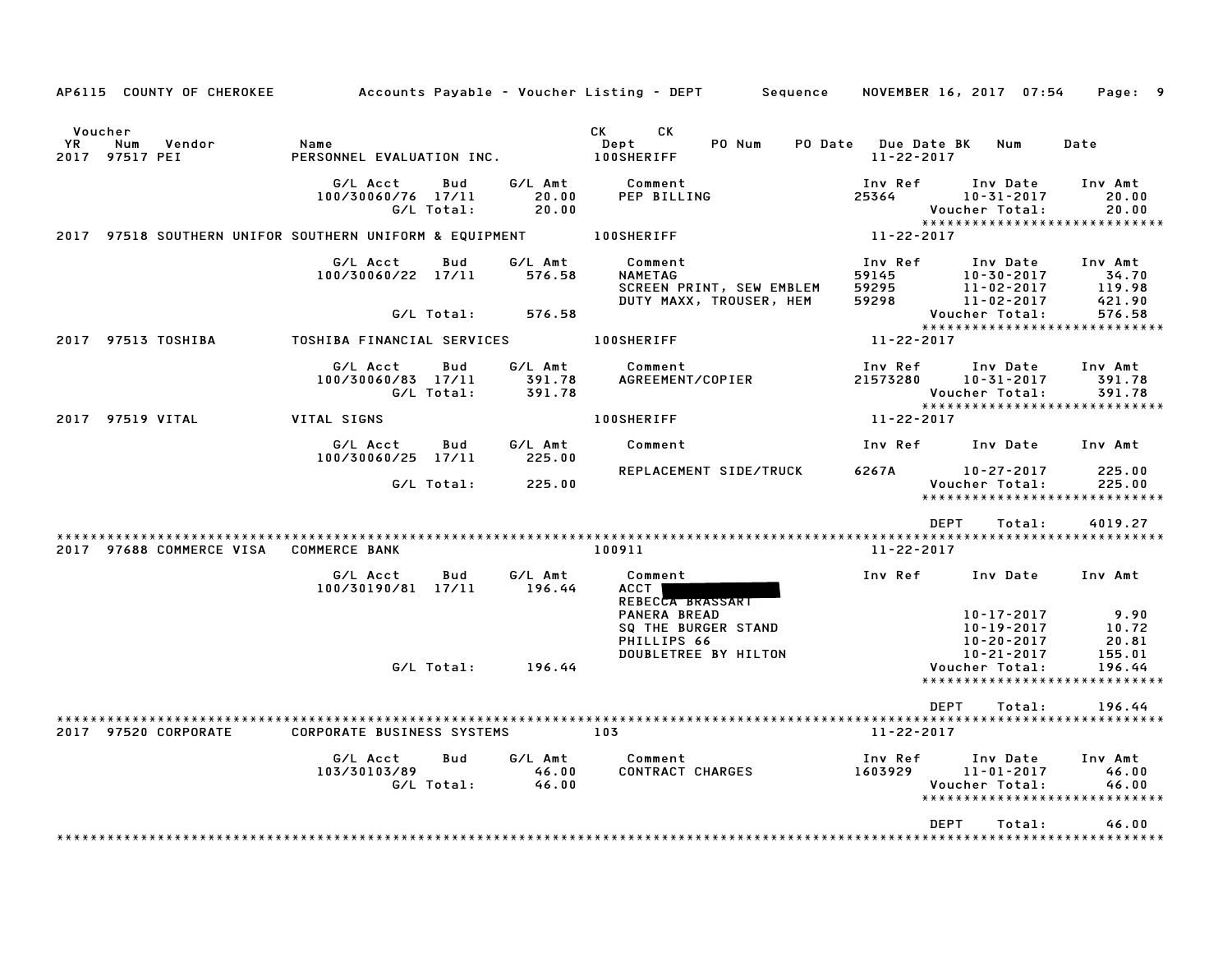|                                                                           |                                                                                        |                                                                              | AP6115 COUNTY OF CHEROKEE Accounts Payable - Voucher Listing - DEPT Sequence NOVEMBER 16, 2017 07:54                                                                                    |                                       |                                                                                                                   | Page: 10                    |
|---------------------------------------------------------------------------|----------------------------------------------------------------------------------------|------------------------------------------------------------------------------|-----------------------------------------------------------------------------------------------------------------------------------------------------------------------------------------|---------------------------------------|-------------------------------------------------------------------------------------------------------------------|-----------------------------|
| Voucher<br>YR Num Vendor – Name<br>2017 97487 ANDERSON, R – RNEAL ANDERSO |                                                                                        |                                                                              |                                                                                                                                                                                         | PO Date Due Date BK Num<br>11-22-2017 | <b>CK</b>                                                                                                         | CK<br>Date                  |
|                                                                           | G/L Acct<br>110/30110/86 17/11 40.00<br>110/30110/73 17/11 168.00<br>6/L Total: 208.00 | <b>Bud</b>                                                                   | G/L Amt Comment<br>Comment Inv Ref Inv Date Inv Amt<br>CELL PHONE STIPEND 11-22-2017 40.00<br>MILEAGE 11-22-2017 168.00<br>Voucher Total: 208.00<br>110HWY 11-22-2017 110HWY 11-22-2017 |                                       |                                                                                                                   |                             |
| 2017 97471 APPLE APPLEMARKET                                              |                                                                                        |                                                                              |                                                                                                                                                                                         |                                       |                                                                                                                   |                             |
|                                                                           | G/L Total:                                                                             | G/L Acct Bud G/L Amt Comment<br>25.68                                        | 110/30110/42 17/11 25.68 CLEANER, FORKS, COFFEE FIL 36070165 10-25-2017 25.68                                                                                                           |                                       | Inv Ref Inv Date Inv Amt<br>Voucher Total:                                                                        | 25.68                       |
| 2017 97477 BLEVINS BLEVINS ASPHALT CONSTRUCTION CO INC 110HWY             |                                                                                        |                                                                              |                                                                                                                                                                                         | $11 - 22 - 2017$                      |                                                                                                                   |                             |
|                                                                           | G/L Acct                                                                               | Bud<br>110/30110/34 17/11 173.22<br>G/L Total: 173.22                        | G/L Amt Comment<br>COLD MIX                                                                                                                                                             |                                       | 1.1, 1991<br>1992 10-30-2017 11-08-2017<br>1999 11-08-2017 12:599 11-08-2017<br>2017 173.22<br>2018 173.22        |                             |
|                                                                           |                                                                                        |                                                                              |                                                                                                                                                                                         |                                       | ******************************                                                                                    |                             |
| 2017 97472 CHAMPLIN TIRE CHAMPLIN TIRE RECYCLING INC 110HWY               |                                                                                        |                                                                              |                                                                                                                                                                                         | $11 - 22 - 2017$                      |                                                                                                                   |                             |
|                                                                           | G/L Total:                                                                             | 1914.35                                                                      |                                                                                                                                                                                         |                                       | Inv Ref Inv Date Inv Amt<br>120151 10-31-2017 1914.35<br>Voucher Total: 1914.35<br>****************************** |                             |
| 2017 97474 CHRIS HILL CHRIS HILL                                          |                                                                                        |                                                                              | 110HWY                                                                                                                                                                                  | 11-22-2017                            |                                                                                                                   |                             |
|                                                                           |                                                                                        | G/L Acct Bud G/L Amt Comment<br>110/30110/79 17/11 40.00<br>G/L Total: 40.00 | MIRROR                                                                                                                                                                                  | Vouc<br>*****<br>11-22-2017           | Voucher Total:                                                                                                    |                             |
| 2017 97483 CINTAS 0855                                                    | CINTAS CORP                                                                            |                                                                              | 110HWY                                                                                                                                                                                  |                                       |                                                                                                                   |                             |
|                                                                           | G/L Total:                                                                             | 22.53                                                                        | 6/L Acct Bud G/L Amt Comment Inv Ref Inv Date Inv Amt<br>110/30110/89 17/11 22.53 ORGANIZED AND REFILL CABINE 8403391822 10-27-2017 22.53<br>22.53 COLOR COLOR                          |                                       | Voucher Total:<br>******************************                                                                  | 22.53                       |
| 2017 97484 CITY OF COLUMB CITY OF COLUMBUS                                |                                                                                        |                                                                              | 110HWY                                                                                                                                                                                  | 11-22-2017                            |                                                                                                                   |                             |
|                                                                           | G/L Acct<br>110/30110/72 17/11 110.00<br>G/L Total:                                    | Bud<br>110.00                                                                | G/L Amt Comment<br>110.00 GARBAGE                                                                                                                                                       |                                       | Inv Ref Inv Date Inv Amt<br>08-88010-00 10-05-2017 110.00<br>Voucher Total:<br>*****************************      | 110.00                      |
| 2017 97470 CLEAN 6 CLEAN THE UNIFORM CO JOPLIN 110HWY                     |                                                                                        |                                                                              |                                                                                                                                                                                         | 11-22-2017                            |                                                                                                                   |                             |
|                                                                           |                                                                                        |                                                                              | y Aucl Bud G/LAmt Comment Inversion of the Date<br>110/30110/42 17/11 102.69 MAT, AIR FRESH, SOAP 21242785 11–06–2017<br>G/LTotal: 102.69                                               |                                       | *****************************                                                                                     | Inv Amt<br>102.69<br>102.69 |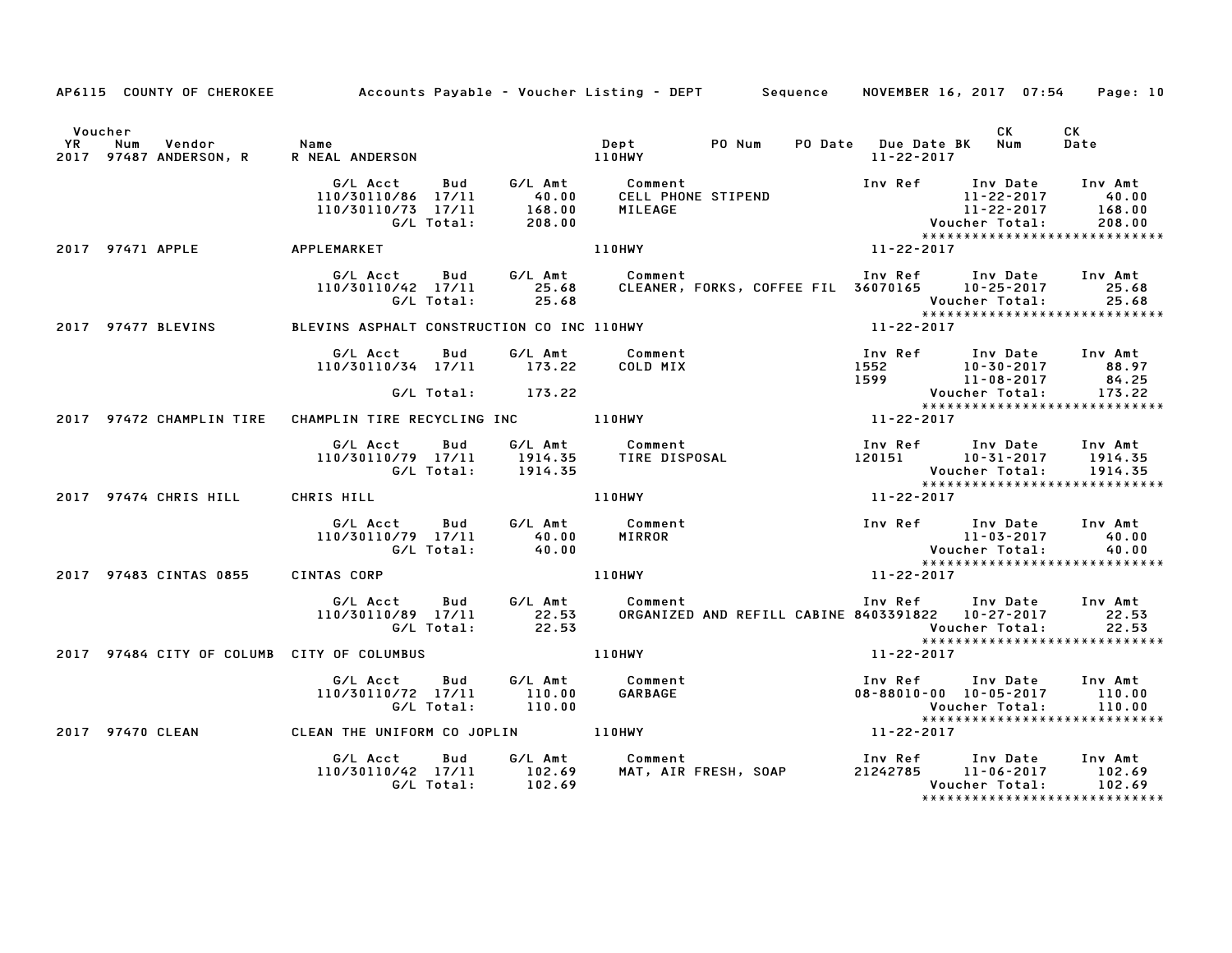|                      | AP6115 COUNTY OF CHEROKEE Accounts Payable - Voucher Listing - DEPT Sequence NOVEMBER 16, 2017 07:54 Page: 11 |                                              |                   |                               |                                                         |                         |                                                                                              |                                                                 |                                                                          |
|----------------------|---------------------------------------------------------------------------------------------------------------|----------------------------------------------|-------------------|-------------------------------|---------------------------------------------------------|-------------------------|----------------------------------------------------------------------------------------------|-----------------------------------------------------------------|--------------------------------------------------------------------------|
| Voucher<br><b>YR</b> | Num<br>Vendor<br>2017 97486 COLLINS, P                                                                        | Name<br>PATRICK W COLLINS 110HWY             |                   |                               | Dept PO Num                                             |                         | PO Date Due Date BK Num<br>11-22-2017                                                        | CK                                                              | CK<br>Date                                                               |
|                      |                                                                                                               | G/L Acct<br>110/30110/86 17/11<br>G/L Total: |                   | Bud G/L Amt<br>40.00<br>40.00 | Comment<br>CELL PHONE STIPEND                           |                         | Inv Ref Inv Date                                                                             | 11-22-2017                                                      | Inv Amt<br>40.00<br>Voucher Total: 40.00<br>**************************** |
|                      | 2017 97464 FABICK                                                                                             | JOHN FABICK TRACTOR CO                       |                   |                               | $110$ HWY                                               |                         | 11-22-2017                                                                                   |                                                                 |                                                                          |
|                      |                                                                                                               | G/L Acct<br>110/30110/79 17/11               | Bud               | G/L Amt<br>410.11             | Comment<br>SEAL KIT<br><b>PART</b>                      | REPROGRAM TRANS CONTROL | Inv Ref<br>SI00085511 10-31-2017 333.38<br>PIJ000328007 10-31-2017<br>PIJ00327933 10-30-2017 | Inv Date Inv Amt                                                | 41.81<br>34.92                                                           |
|                      |                                                                                                               |                                              | G/L Total:        | 410.11                        |                                                         |                         |                                                                                              | Voucher Total:                                                  | 410.11                                                                   |
|                      | 2017 97466 FARMERS                                                                                            | FARMERS COOPERATIVE ASSOCIATION 110HWY       |                   |                               |                                                         |                         | 11-22-2017                                                                                   |                                                                 | ******************************                                           |
|                      |                                                                                                               | G/L Acct<br>110/30110/79 17/11               | Bud               | G/L Amt<br>4.74               | Comment<br>COMMENT<br>COLD SHUT                         | HANDLE 14" BALLPEIN     | Inv Ref      Inv Date<br>213917 10-23-2017 .75<br>215025                                     | 11-07-2017                                                      | Inv Amt<br>3.99                                                          |
|                      |                                                                                                               | G/L Total:                                   |                   | 4.74                          |                                                         |                         |                                                                                              | Voucher Total:                                                  | 4.74<br>*****************************                                    |
|                      | 2017 97485 FLEETPRIDE                                                                                         | FLEETPRIDE                                   |                   |                               | 110HWY                                                  |                         | 11-22-2017                                                                                   |                                                                 |                                                                          |
|                      |                                                                                                               | G/LAcct Bud G/LAmt<br>110/30110/79 17/11     |                   | 203.00                        | Comment<br><b>PARTS</b><br><b>FILTER</b><br>SERVICE FEE |                         | Inv Ref Inv Date<br>87814065<br>86646484                                                     | $09 - 27 - 2017$ 160.96<br>08-30-2017 39.04<br>$08 - 30 - 2017$ | Inv Amt<br>39.04<br>3.00                                                 |
|                      |                                                                                                               |                                              | G/L Total: 203.00 |                               |                                                         |                         |                                                                                              | Voucher Total:                                                  | 203.00<br>*****************************                                  |
|                      | 2017 97542 FROST OIL                                                                                          | FROST OIL COMPANY                            |                   |                               | <b>110HWY</b>                                           |                         | 11-22-2017                                                                                   |                                                                 |                                                                          |
|                      |                                                                                                               | G/L Acct<br>110/30110/32 17/11<br>G/L Total: | <b>Bud</b>        | G/L Amt<br>123.77<br>123.77   | Comment                                                 |                         | Inv Ref Inv Date<br>AIR 1 DIESEL EXHAUST FLUID 0131470-IN 11-07-2017                         | Voucher Total:                                                  | Inv Amt<br>123.77<br>123.77                                              |
|                      | 2017 97543 GENERAL MACHINE GENERAL MACHINERY OF PITTSBURG 110HWY                                              |                                              |                   |                               |                                                         |                         | 11-22-2017                                                                                   |                                                                 |                                                                          |
|                      |                                                                                                               | G/L Acct<br>110/30110/79 17/11<br>G/L Total: | Bud               | 6.60<br>6.60                  | G/L Amt Comment<br><b>PART</b>                          |                         | Inv Ref Inv Date<br>528053                                                                   | 11-08-2017<br>Voucher Total:                                    | Inv Amt<br>6.60<br>6.60                                                  |
|                      | 2017 97681 JENKINS DIESEL JENKINS DIESEL POWER INC                                                            |                                              |                   |                               | 110HWY                                                  |                         | 11-22-2017                                                                                   |                                                                 | *****************************                                            |
|                      |                                                                                                               | G/L Acct<br>110/30110/79 17/11               | Bud<br>G/L Total: | G/L Amt<br>362.81<br>362.81   | Comment<br><b>PARTS</b>                                 |                         | Inv Ref     Inv Date<br>359561                                                               | 11-08-2017<br>Voucher Total:                                    | Inv Amt<br>362.81<br>362.81<br>*****************************             |
|                      | 2017 97680 KANSASLAND                                                                                         | KANSASLAND TIRE OF PITTSBURG 110HWY          |                   |                               |                                                         |                         | 11-22-2017                                                                                   |                                                                 |                                                                          |
|                      |                                                                                                               | G/L Acct<br>110/30110/33 17/11<br>G/L Total: | Bud               | G/L Amt<br>1166.90<br>1166.90 | Comment<br>TIRES                                        |                         | Inv Ref      Inv Date<br>175974                                                              | $11 - 13 - 2017$<br>Voucher Total:                              | Inv Amt<br>1166.90<br>1166.90<br>*****************************           |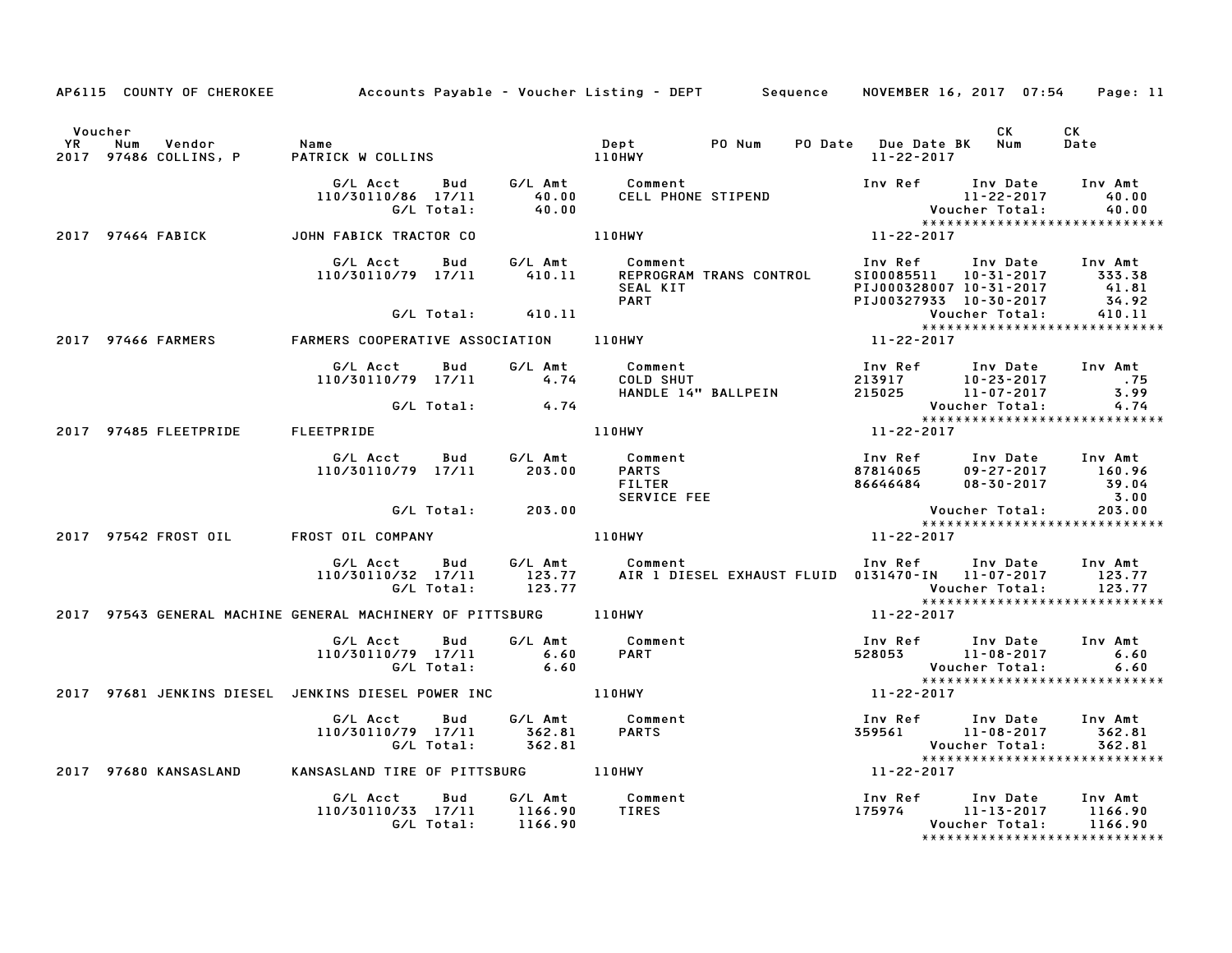|                      |     |                                                                                                                  |                                                |                     | AP6115 COUNTY OF CHEROKEE Accounts Payable - Voucher Listing - DEPT Sequence NOVEMBER 16, 2017 07:54 Page: 12                                                                                                                                          |            |                                                                                                                                                                                                                                                                                                                       |                                                                            |
|----------------------|-----|------------------------------------------------------------------------------------------------------------------|------------------------------------------------|---------------------|--------------------------------------------------------------------------------------------------------------------------------------------------------------------------------------------------------------------------------------------------------|------------|-----------------------------------------------------------------------------------------------------------------------------------------------------------------------------------------------------------------------------------------------------------------------------------------------------------------------|----------------------------------------------------------------------------|
|                      |     |                                                                                                                  |                                                |                     |                                                                                                                                                                                                                                                        |            |                                                                                                                                                                                                                                                                                                                       |                                                                            |
| Voucher<br><b>YR</b> | Num | Vendor<br>Pept 110HWY<br>2017 97541 MIDWEST MINERAL MIDWEST MINERALS 2017 97541 MIDWEST MINERAL MIDWEST MINERALS | Name                                           |                     | Dept PO Num                                                                                                                                                                                                                                            | 11-22-2017 | CK<br>PO Date Due Date BK Num                                                                                                                                                                                                                                                                                         | CK<br>Date                                                                 |
|                      |     |                                                                                                                  |                                                |                     |                                                                                                                                                                                                                                                        |            |                                                                                                                                                                                                                                                                                                                       |                                                                            |
|                      |     |                                                                                                                  |                                                | G/L Total: 13210.55 |                                                                                                                                                                                                                                                        |            | Voucher Total: 13210.55                                                                                                                                                                                                                                                                                               |                                                                            |
|                      |     |                                                                                                                  |                                                |                     | G/L Total: 13210.55<br>***** Vouc<br>2017 97473 MULBERRY MULBERRY LIMESTONE QUARRY CO 110HWY 11-22-2017                                                                                                                                                |            | ******************************                                                                                                                                                                                                                                                                                        |                                                                            |
|                      |     |                                                                                                                  |                                                |                     | 6/L Acct Bud 6/L Amt Comment<br>110/30110/35 17/11 1902.64 LIME STONE AB-3 21504 10-31-2017 1902.64<br>6/L Total: 1902.64 LIME STONE AB-3 21504 Voucher Total: 1902.64<br>NICIPAL INDUSTRIAL SUPPLY 110HWY 11-22-2017<br>11-22-2017                    |            |                                                                                                                                                                                                                                                                                                                       |                                                                            |
|                      |     | 2017 97685 MUNICIPAL MUNICIPAL INDUSTRIAL SUPPLY 110HWY                                                          |                                                |                     |                                                                                                                                                                                                                                                        |            |                                                                                                                                                                                                                                                                                                                       |                                                                            |
|                      |     |                                                                                                                  | 110/30110/79 17/11 267.78<br>G/L Total: 267.78 |                     | G/L Acct Bud G/L Amt Comment<br><b>PARTS</b>                                                                                                                                                                                                           |            | 1nv Ref 1nv Date 1nv Amt<br>2894 - 11-09-2017 - 267.78<br>- 12-2017 - Mousham Tatal<br>$x_1x_2x_3x_4x_5x_6x_7x_8x_8x_9x_1x_2x_3x_4x_4x_5x_6x_7x_8x_7x_8x_7x_8x_7x_8x_7x_8x_7x_8x_9x_1x_2x_2x_0x_7x_8x_9x_1x_2x_2x_0x_7x_8x_9x_1x_2x_3x_4x_5x_7x_8x_8x_9x_9x_1x_2x_3x_4x_5x_6x_7x_8x_8x_9x_1x_2x_3x_4x_4x_5x_6x_7x_8x$ |                                                                            |
|                      |     | 2017 97468 NATALINIS NATALINI'S AUTOMOTIVE 110HWY                                                                |                                                |                     |                                                                                                                                                                                                                                                        |            |                                                                                                                                                                                                                                                                                                                       |                                                                            |
|                      |     |                                                                                                                  |                                                |                     | 47ALINI'S AUIUMUIIVE<br>110/30110/79 17/11 464.43<br>CUL CHENNER SERVICE BOKLN<br>CUL CHENNER REMOVER<br>CUL OF WHEEL 14<br>CUL OF WHEEL 14<br>CUL OF MEER PROVER<br>CUL OF MEEL 14<br>CUL OF MEEL 14<br>CUL OF MEEL 14<br>HOSE END<br>HOSE END<br>HOS |            |                                                                                                                                                                                                                                                                                                                       |                                                                            |
|                      |     |                                                                                                                  |                                                |                     |                                                                                                                                                                                                                                                        |            |                                                                                                                                                                                                                                                                                                                       |                                                                            |
|                      |     |                                                                                                                  |                                                |                     |                                                                                                                                                                                                                                                        |            |                                                                                                                                                                                                                                                                                                                       | $\begin{array}{r} 162.52 \\ 162.54 \\ 5.94 \\ 4.24 \\ \hline\n\end{array}$ |
|                      |     |                                                                                                                  |                                                |                     |                                                                                                                                                                                                                                                        |            |                                                                                                                                                                                                                                                                                                                       |                                                                            |
|                      |     |                                                                                                                  |                                                |                     |                                                                                                                                                                                                                                                        |            |                                                                                                                                                                                                                                                                                                                       |                                                                            |
|                      |     | 2017 97469 NATALINIS NATALINI'S AUTOMOTIVE 110HWY                                                                |                                                |                     |                                                                                                                                                                                                                                                        |            | *****************************                                                                                                                                                                                                                                                                                         |                                                                            |
|                      |     |                                                                                                                  |                                                |                     | G/L Acct         Bud            G/L Amt              Comment<br>110/30110/79    17/11            282.09         HOSE,  THERMOSTAT                                                                                                                      |            |                                                                                                                                                                                                                                                                                                                       |                                                                            |
|                      |     |                                                                                                                  |                                                |                     | FITTING<br>FITTING                                                                                                                                                                                                                                     |            | 100 Ref 100 Date 100 Amt<br>10-31-2017 21.60<br>51798 10-31-2017 2.19<br>51788 10-31-2017 3.99<br>51808 10-31-2017 2.52                                                                                                                                                                                               |                                                                            |
|                      |     |                                                                                                                  |                                                |                     | FITTING<br>HOSE, FITTING<br>CLAMP                                                                                                                                                                                                                      |            |                                                                                                                                                                                                                                                                                                                       | 89.91<br>11.49                                                             |
|                      |     |                                                                                                                  |                                                |                     | <b>PART</b>                                                                                                                                                                                                                                            |            |                                                                                                                                                                                                                                                                                                                       | 12.98<br>49.31                                                             |
|                      |     |                                                                                                                  |                                                |                     | HOSE<br>DIESEL WATER REMOVER<br>HOSE<br>HOSE END<br>GREASE FITTING                                                                                                                                                                                     |            |                                                                                                                                                                                                                                                                                                                       | 11.98<br>$25.21$<br>40.44                                                  |
|                      |     |                                                                                                                  |                                                |                     |                                                                                                                                                                                                                                                        |            |                                                                                                                                                                                                                                                                                                                       | 10.47                                                                      |
|                      |     |                                                                                                                  |                                                | G/L Total: 282.09   |                                                                                                                                                                                                                                                        |            | Voucher Total:<br>*****************************                                                                                                                                                                                                                                                                       | 282.09                                                                     |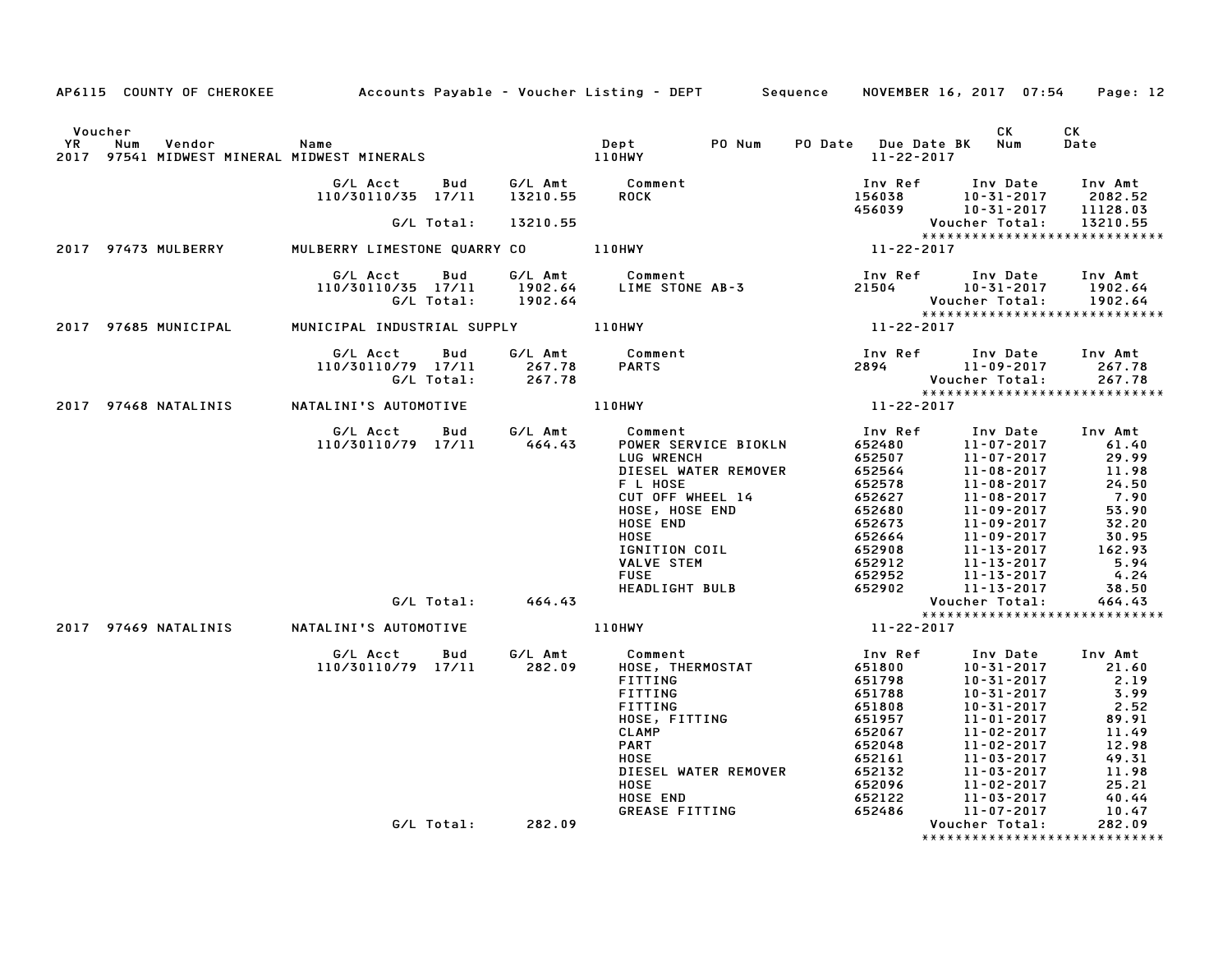|                      |                                            |                                                                     |                                  | AP6115 COUNTY OF CHEROKEE Accounts Payable - Voucher Listing - DEPT Sequence             | NOVEMBER 16, 2017 07:54                                                    | Page: 13                                                         |
|----------------------|--------------------------------------------|---------------------------------------------------------------------|----------------------------------|------------------------------------------------------------------------------------------|----------------------------------------------------------------------------|------------------------------------------------------------------|
| Voucher<br><b>YR</b> | Vendor<br>Num<br>2017 97476 O'MALLEY       | Name                                                                |                                  | PO Num                                                                                   | CK<br>PO Date Due Date BK Num<br>11-22-2017                                | CK<br>Date                                                       |
|                      |                                            | G/L Acct<br>Bud<br>110/30110/79 17/11                               | 128.72                           | G/L Amt Comment<br>0-RING KIT, SLEEVE<br>INJECTION NOZZL                                 | Inv Ref Inv Date<br>S32035 11-01-2017<br>S32036 11-01-2017                 | Inv Amt<br>48.24<br>80.48                                        |
|                      |                                            | G/L Total: 128.72                                                   |                                  |                                                                                          | Voucher Total:                                                             | 128.72                                                           |
|                      | 2017 97478 SAFETY                          |                                                                     |                                  |                                                                                          | $11 - 22 - 2017$                                                           | *****************************                                    |
|                      |                                            | G/L Acct<br>Bud<br>110/30110/42 17/11                               | G/L Amt<br>331.30                | Comment<br>SHOP TOWELS<br>DISPOSABLE GLOVES 17-112531 11-01-2017                         | Inv Ref<br>17-102425B 11-01-2017 314.65                                    | Inv Date Inv Amt<br>16.65                                        |
|                      |                                            | G/L Total: 331.30                                                   |                                  |                                                                                          | Voucher Total:                                                             | 331.30                                                           |
|                      | 2017 97467 SAFETY-KLEEN                    | SAFETY-KLEEN SYSTEMS                                                |                                  | <b>110HWY</b>                                                                            | 11-22-2017                                                                 | *****************************                                    |
|                      |                                            | G/L Acct<br>Bud<br>110/30110/79 17/11<br>G/L Total:                 | 288.00<br>288.00                 | G/L Amt Comment<br>SOLVENT                                                               | Inv Ref Inv Date<br>11-07-2017<br>Voucher Total:<br>****************       | Inv Amt<br>288.00<br>288.00                                      |
|                      |                                            | 2017 97537 TEETER'S TEETER'S ASPHALT & MATERIALS 110HWY             |                                  |                                                                                          | 11-22-2017                                                                 | *****************************                                    |
|                      |                                            | G/L Acct<br>Bud<br>110/30110/39 17/11<br>G/L Total:                 | 2997.45<br>2997.45               |                                                                                          | Voucher Total:                                                             | 2997.45<br>2997.45                                               |
|                      |                                            | 2017 97538 TEETER'S TEETER'S ASPHALT & MATERIALS 110HWY             |                                  |                                                                                          | $11 - 22 - 2017$                                                           | *****************************                                    |
|                      |                                            | G/L Acct<br>Bud<br>110/30110/38 17/11<br>110/30110/40<br>G/L Total: | 28780.35<br>28780.34<br>57560.69 | G/L Amt Comment<br>28780.35 QUAKER RI<br>QUAKER RD ASPHALT PAT<br>QUAKER RD ASPHALT CORY |                                                                            | Inv Amt<br>28780.35<br>28780.34<br>57560.69                      |
|                      | 2017 97682 TEETER'S                        |                                                                     |                                  |                                                                                          | 11-22-2017                                                                 | *****************************                                    |
|                      |                                            | Bud<br>G/L Acct<br>110/30110/39 17/11<br>G/L Total:                 | 57750.78                         | G/L Amt Comment<br>57750.78 LOSTINE                                                      | Inv Ref Inv Date<br>6988<br>11-10-2017<br>Voucher Total:                   | Inv Amt<br>57750.78<br>57750.78<br>***************************** |
|                      | 2017 97463 TEETER'S PAVING TEETER'S PAVING |                                                                     |                                  | 110HWY                                                                                   | 11-22-2017                                                                 |                                                                  |
|                      |                                            | G/L Acct<br>Bud<br>110/30110/39 17/11<br>G/L Total:                 | 12953.50                         | G/L Amt Comment<br>12953.50 ASPHALT L<br>ASPHALT LOSTINE RD                              | Voucher Total:                                                             | Inv Amt<br>12953.50<br>12953.50                                  |
|                      |                                            | 2017 97475 TRUE VALUE COL TRUE VALUE COLUMBUS                       |                                  | 110HWY                                                                                   | 11-22-2017                                                                 | *****************************                                    |
|                      |                                            | G/L Acct<br>Bud<br>110/30110/79 17/11                               | 10.56                            | G/L Amt Comment<br><b>KEY</b><br>COUPLING                                                | Inv Ref<br>A328551 10-31-2017<br>Assess 10-31-2017<br>Total:<br>10-31-2017 | Inv Date Inv Amt<br>5.07<br>5.49                                 |
|                      |                                            | G/L Total: 10.56                                                    |                                  |                                                                                          | Voucher Total:                                                             | 10.56<br>*****************************                           |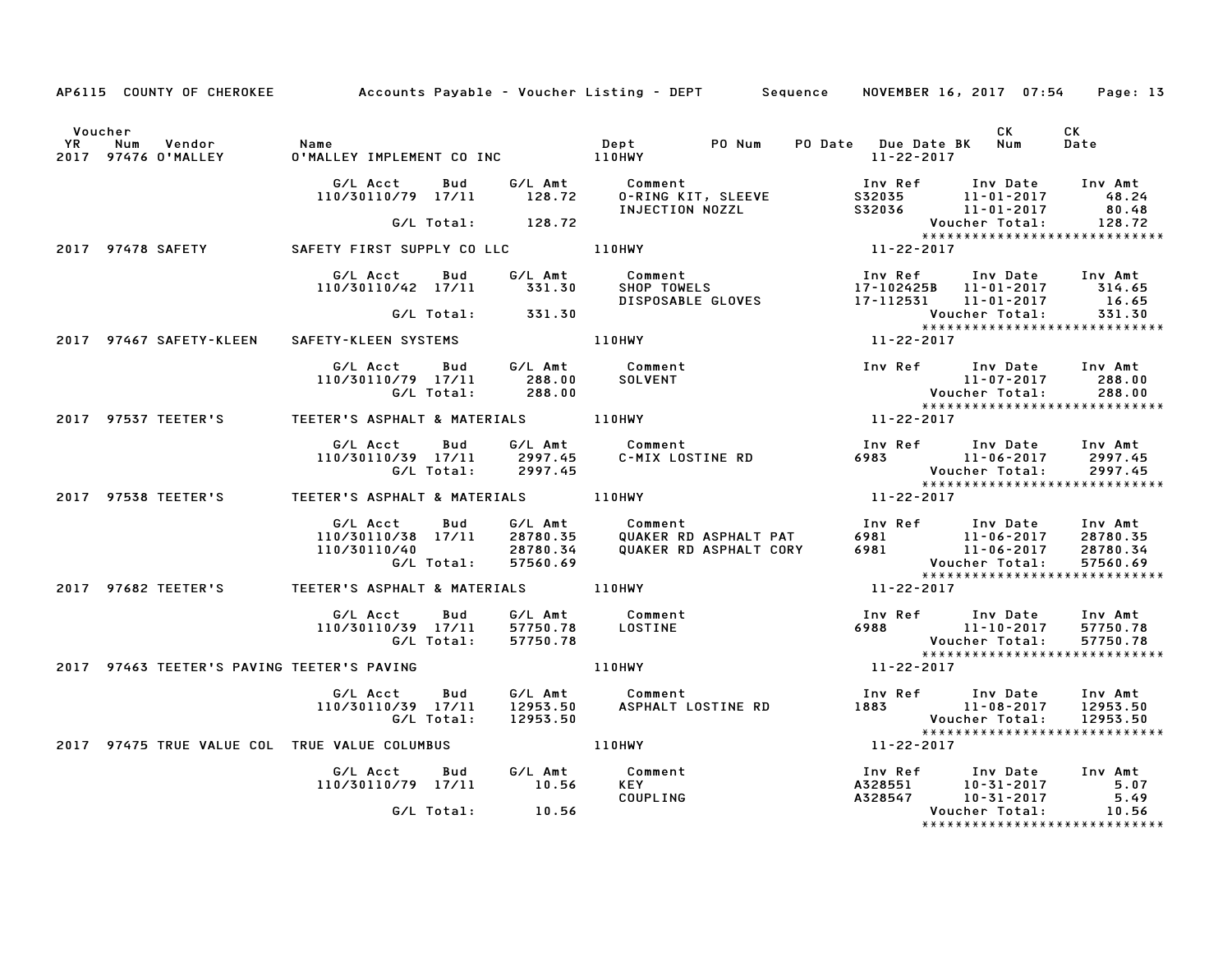|                      |                |                          |                                                                                   |                   |                   | AP6115 COUNTY OF CHEROKEE Accounts Payable – Voucher Listing – DEPT Sequence NOVEMBER 16, 2017 07:54 Page: 14 |                                             |                                                                           |                           |
|----------------------|----------------|--------------------------|-----------------------------------------------------------------------------------|-------------------|-------------------|---------------------------------------------------------------------------------------------------------------|---------------------------------------------|---------------------------------------------------------------------------|---------------------------|
| Voucher<br><b>YR</b> | Num            | Vendor                   | Name<br>2017 97481 VIA CHRISTI OCC VIA CHRISTI OCCUPATIONAL HEALTH 110HWY         |                   |                   | Dept<br>PO Num                                                                                                | PO Date Due Date BK Num<br>$11 - 22 - 2017$ | CK .                                                                      | CK<br>Date                |
|                      |                |                          | G/L Acct<br>110/30110/89 17/11 25.00                                              | Bud<br>G/L Total: | G/L Amt<br>25.00  | Comment<br>RANDOM POOL FEE                                                                                    | Inv Ref<br>5433                             | Inv Date<br>11-01-2017<br>Voucher Total:<br>***************************** | Inv Amt<br>25.00<br>25.00 |
|                      |                |                          |                                                                                   |                   |                   |                                                                                                               |                                             | <b>DEPT</b><br>Total:                                                     | 153087.89                 |
|                      | 2017 97648 B-3 |                          | <b>B-3 CONSTRUCTION INC</b>                                                       |                   |                   | <b>140HEALTH</b>                                                                                              | 11-22-2017                                  |                                                                           |                           |
|                      |                |                          | G/L Acct<br>140/30140/92 17/11                                                    | Bud               | G/L Amt<br>20.02  | Comment<br>HEALTH DEPT                                                                                        |                                             | Inv Ref      Inv Date     Inv Amt                                         |                           |
|                      |                |                          |                                                                                   | G/L Total:        | 20.02             | DUMPING/BROKEN FURNITURE                                                                                      |                                             | 134365 11-03-2017<br>Voucher Total:                                       | 20.02<br>20.02            |
|                      |                | 2017 97649 CHEROKEE NEWS | CHEROKEE COUNTY NEWS-ADVOCATE 140HEALTH                                           |                   |                   |                                                                                                               | 11-22-2017                                  | *****************************                                             |                           |
|                      |                |                          | G/L Acct                                                                          | Bud               | G/L Amt           | Comment                                                                                                       |                                             | Inv Ref      Inv Date                                                     | Inv Amt                   |
|                      |                |                          | 140/30140/75 17/11                                                                |                   | 58.05             | HEALTH DEPT<br>DRIVE THRU FLU SHOT AD                                                                         | 300083455                                   | $09 - 27 - 2017$                                                          | 58.05                     |
|                      |                |                          |                                                                                   | G/L Total:        | 58.05             |                                                                                                               |                                             | Voucher Total:<br>******************************                          | 58.05                     |
|                      |                | 2017 97650 COLUMBUS      | CITY OF COLUMBUS                                                                  |                   |                   | <b>140HEALTH</b>                                                                                              | 11-22-2017                                  |                                                                           |                           |
|                      |                |                          | G/L Acct<br>140/30140/72 17/11                                                    | Bud               | G/L Amt<br>55.00  | Comment<br>HEALTH DEPT                                                                                        |                                             | Inv Ref Inv Date Inv Amt                                                  |                           |
|                      |                |                          |                                                                                   | G/L Total:        | 55.00             | ACCT 07-17240-00                                                                                              |                                             | 10-27-2017<br>Voucher Total:                                              | 55.00<br>55.00            |
|                      |                |                          | 2017 97652 CRAW KAN TELEPH CRAW-KAN TELEPHONE COOPERATIVE INC 140HEALTH           |                   |                   |                                                                                                               | 11-22-2017                                  | *****************************                                             |                           |
|                      |                |                          | G/L Acct<br>140/30140/76 17/11                                                    | Bud               | G/L Amt<br>22.45  | Comment<br>HEALTH DEPT                                                                                        |                                             | Inv Ref Inv Date                                                          | Inv Amt                   |
|                      |                |                          |                                                                                   | G/L Total:        | 22.45             | ACCT 129793                                                                                                   |                                             | 11-01-2017<br>Voucher Total:                                              | 22.45<br>22.45            |
|                      |                |                          | 2017 97651 CRAWFORD HEALTH CRAWFORD COUNTY HEALTH DEPT __________________________ |                   |                   |                                                                                                               | 11-22-2017                                  | *****************************                                             |                           |
|                      |                |                          |                                                                                   |                   |                   |                                                                                                               |                                             |                                                                           |                           |
|                      |                |                          | G/L Acct<br>140/30140/82 17/11                                                    | Bud               | G/L Amt<br>570.46 | Comment<br>WIC PROGRAM<br><b>CONTRACTED SERIVES</b>                                                           |                                             | Inv Ref Inv Date<br>10-31-2017 570.46                                     | Inv Amt                   |
|                      |                |                          |                                                                                   | G/L Total:        | 570.46            | CLINICS                                                                                                       |                                             | Voucher Total:                                                            | 570.46                    |
|                      |                |                          | 2017 97655 FIRST CHRISTIAN FIRST CHRISTIAN CHURCH PARSONS 140HEALTH               |                   |                   |                                                                                                               | 11-22-2017                                  | *****************************                                             |                           |
|                      |                |                          | G/L Acct                                                                          | Bud               | G/L Amt           | Comment                                                                                                       |                                             | Inv Ref Inv Date                                                          | Inv Amt                   |
|                      |                |                          | 140/30140/87 17/11                                                                |                   | 260.00            | WIC PROGRAM<br><b>BUILDING RENTAL</b>                                                                         |                                             | 11-13-2017                                                                | 260.00                    |
|                      |                |                          |                                                                                   | G/L Total:        | 260.00            | NOV 14, 15, 29 & 30                                                                                           |                                             | Voucher Total:<br>******************************                          | 260.00                    |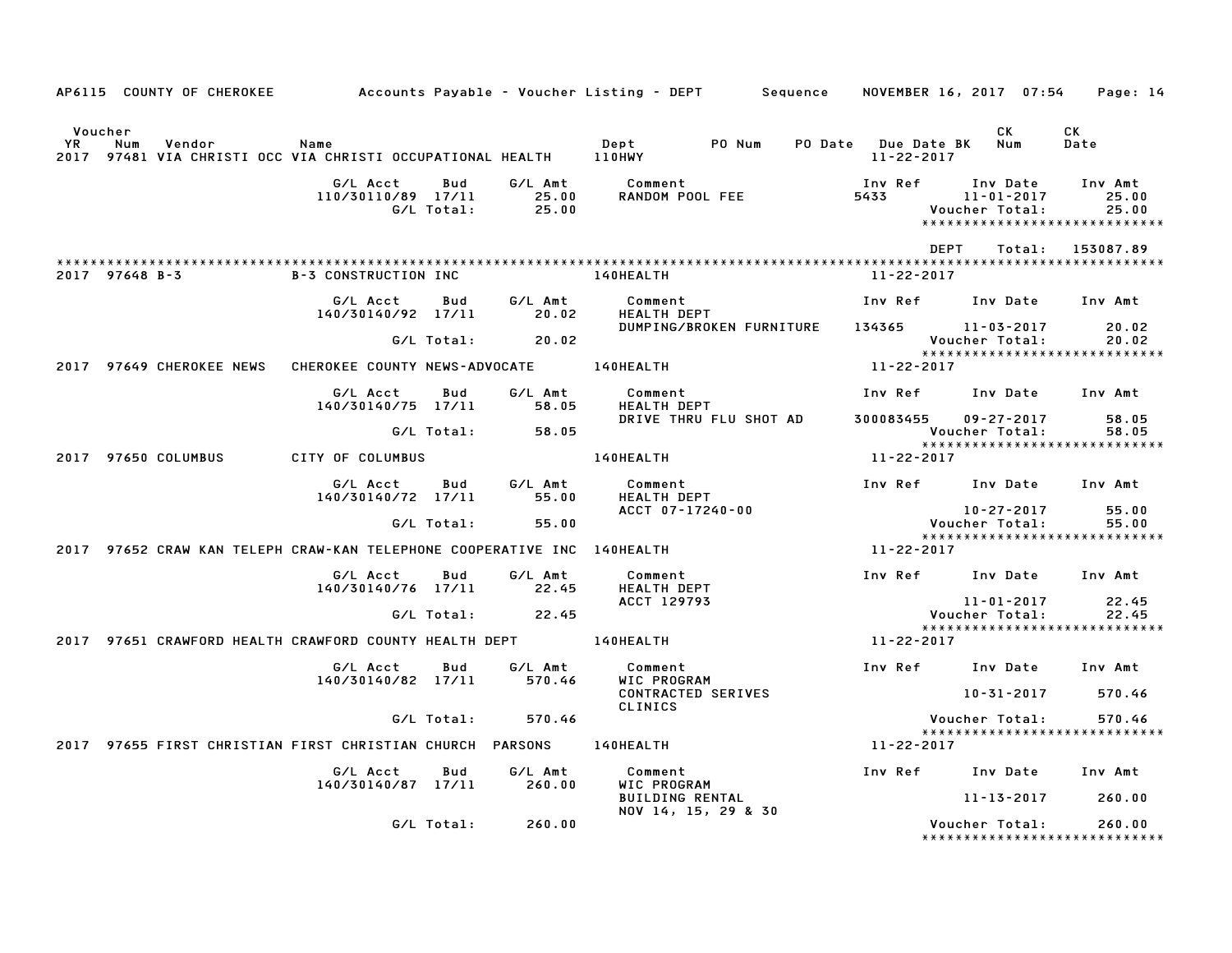|         | AP6115 COUNTY OF CHEROKEE         Accounts Payable – Voucher Listing – DEPT     Sequence   NOVEMBER 16, 2017 07:54 |                                        |            |                    |                                                                     |                  |                  |                                                                        | Page: 15         |
|---------|--------------------------------------------------------------------------------------------------------------------|----------------------------------------|------------|--------------------|---------------------------------------------------------------------|------------------|------------------|------------------------------------------------------------------------|------------------|
| Voucher |                                                                                                                    |                                        |            |                    |                                                                     |                  | 11-22-2017       | CK<br>PO Date Due Date BK Num                                          | CK<br>Date       |
|         |                                                                                                                    | G/L Acct Bud                           |            | G⁄L Amt            | Comment                                                             |                  |                  | Inv Ref Inv Date Inv Amt                                               |                  |
|         |                                                                                                                    | 140/30140/87 17/11                     |            | 200.00             | WIC PROGRAM<br><b>WIL FRUGRAM</b><br>BUILDING RENTAL<br>NOV 20 & 28 |                  |                  | $11 - 13 - 2017$                                                       | 200.00           |
|         |                                                                                                                    |                                        | G/L Total: | 200.00             |                                                                     |                  |                  | Voucher Total:<br>*****************************                        | 200.00           |
|         | 2017 97653 GLAXO 6LAXOSMITHKLINE PHARMACEUTICALS 140HEALTH                                                         |                                        |            |                    |                                                                     |                  | 11-22-2017       |                                                                        |                  |
|         |                                                                                                                    | G/L Acct<br>140/30140/43 17/11 1294.50 | Bud        |                    | G/L Amt Comment<br><b>HEALTH DEPT</b>                               |                  |                  | Inv Ref      Inv Date     Inv Amt                                      |                  |
|         |                                                                                                                    |                                        |            | G/L Total: 1294.50 | ENGERIX-B                                                           |                  |                  | 34298314 10-30-2017 1294.50<br>Voucher Total: 1294.50                  |                  |
|         | 2017 97656 ISOLVED                                                                                                 | <b>ISOLVED</b>                         |            |                    | <b>140HEALTH</b>                                                    |                  | $11 - 22 - 2017$ | *****************************                                          |                  |
|         |                                                                                                                    | G/L Acct                               | Bud        | G/L Amt            | Comment                                                             |                  |                  | Inv Ref Inv Date Inv Amt                                               |                  |
|         |                                                                                                                    | 140/30140/21 17/11 295.00              |            |                    | HEALTH DEPT                                                         |                  |                  | TIME CLOCK SOFTWARE SUPPORT 90071079 11-01-2017                        | 295.00           |
|         |                                                                                                                    |                                        |            | G/L Total: 295.00  |                                                                     |                  |                  | Voucher Total:<br>*****************************                        | 295.00           |
|         | 2017 97657 MANZER, J                                                                                               | DR JONATHAN MANZER                     |            |                    | 140HEALTH                                                           | $11 - 22 - 2017$ |                  |                                                                        |                  |
|         |                                                                                                                    | G/L Acct<br>140/30140/82 17/11         | Bud        | 100.00             | G/L Amt Comment<br>FEALTH DEPT                                      |                  |                  | Inv Ref Inv Date Inv Amt                                               |                  |
|         |                                                                                                                    |                                        |            | G/L Total: 100.00  |                                                                     |                  |                  | CONTRACTED PHYSCIAN SERVICE 11-13-2017<br>Voucher Total:               | 100.00<br>100.00 |
|         | 2017 97658 MCCARTYS OFFICE MCCARTY'S OFFICE MACHINES INC 140HEALTH                                                 |                                        |            |                    |                                                                     |                  | 11-22-2017       | *****************************                                          |                  |
|         |                                                                                                                    |                                        |            |                    |                                                                     |                  |                  |                                                                        |                  |
|         |                                                                                                                    | G/L Acct<br>140/30140/21 17/11         | Bud        | G/L Amt<br>28.28   | Comment<br>WIC PROGRAM                                              |                  |                  | Inv Ref Inv Date Inv Amt                                               |                  |
|         |                                                                                                                    |                                        |            | G/L Total: 28.28   |                                                                     |                  |                  | Voucher Total:                                                         | 28.28<br>28.28   |
|         |                                                                                                                    |                                        |            |                    |                                                                     |                  | 11-22-2017       | ******************************                                         |                  |
|         |                                                                                                                    | G/L Acct                               | Bud        | G/L Amt            | Comment                                                             |                  |                  | Inv Ref Inv Date Inv Amt                                               |                  |
|         |                                                                                                                    | 140/30140/82 17/11                     |            | 99.00              | <b>HEALTH DEPT</b>                                                  |                  |                  |                                                                        |                  |
|         |                                                                                                                    |                                        |            | G/L Total: 99.00   |                                                                     |                  |                  | MO BIOHAZARD WASTE DISPOSAL W105092 11-09-2017 99.00<br>Voucher Total: | 99.00            |
|         | 2017 97660 OSWEGO CHURCH                                                                                           | OSWEGO CHRISTIAN CHURCH 140HEALTH      |            |                    |                                                                     |                  | $11 - 22 - 2017$ | ******************************                                         |                  |
|         |                                                                                                                    | G/L Acct                               | Bud        |                    | G/L Amt Comment                                                     |                  |                  | Inv Ref Inv Date Inv Amt                                               |                  |
|         |                                                                                                                    | 140/30140/87 17/11 200.00              |            |                    | WIC PROGRAM                                                         |                  |                  |                                                                        |                  |
|         |                                                                                                                    |                                        |            |                    | <b>BUILDING RENTAL</b><br>NOV 16 & 21                               |                  |                  | 11-13-2017                                                             | 200.00           |
|         |                                                                                                                    |                                        | G/L Total: | 200.00             |                                                                     |                  |                  | Voucher Total:<br>*******************************                      | 200.00           |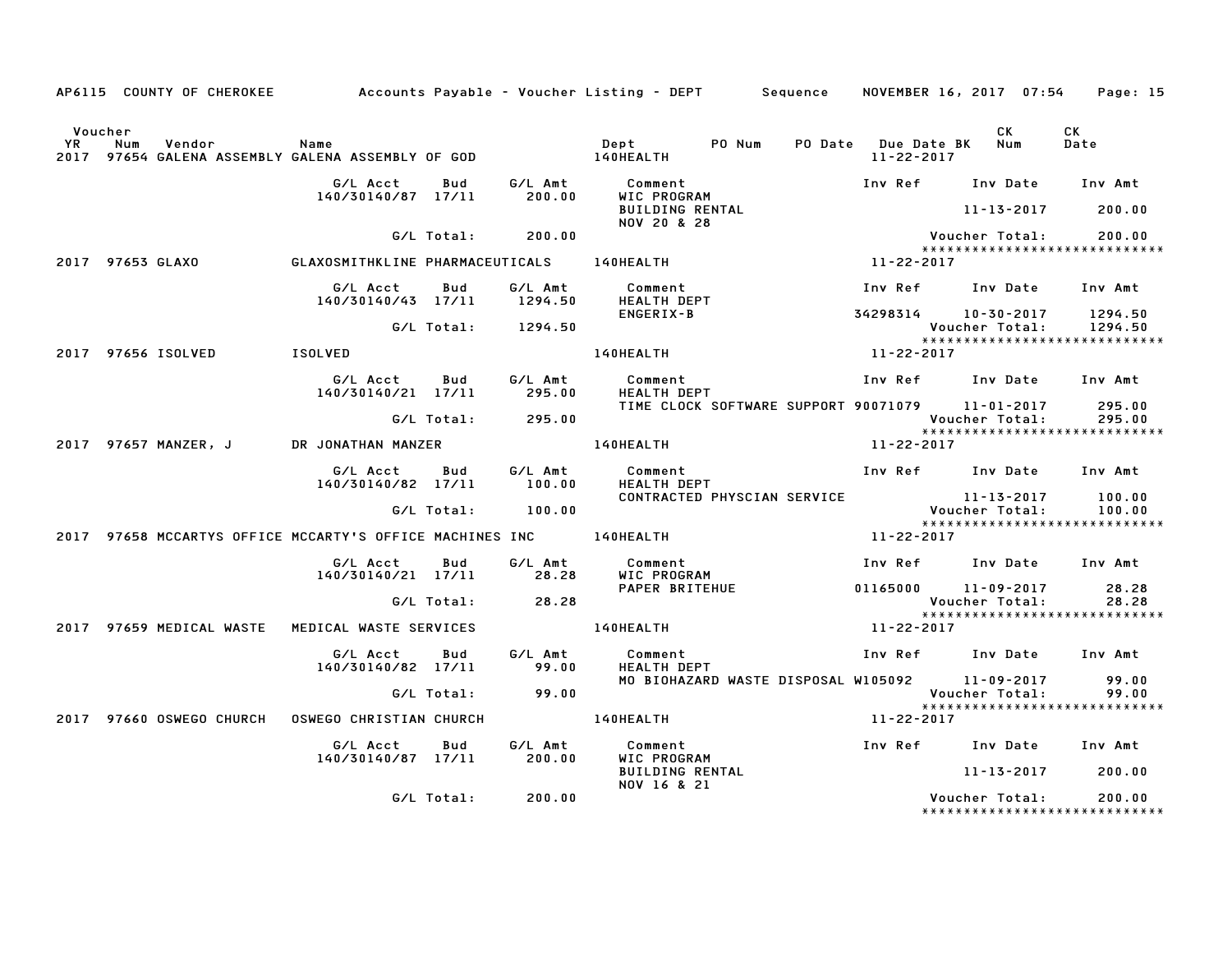|         |                                       |                                   |                    | AP6115 COUNTY OF CHEROKEE Accounts Payable - Voucher Listing - DEPT Sequence                                                                                                                                                  |                                              | NOVEMBER 16, 2017 07:54 | Page: 16                                          |
|---------|---------------------------------------|-----------------------------------|--------------------|-------------------------------------------------------------------------------------------------------------------------------------------------------------------------------------------------------------------------------|----------------------------------------------|-------------------------|---------------------------------------------------|
| Voucher |                                       |                                   |                    |                                                                                                                                                                                                                               |                                              | CK                      | <b>CK</b><br>Date                                 |
|         |                                       |                                   |                    |                                                                                                                                                                                                                               |                                              |                         |                                                   |
|         |                                       |                                   |                    | PREVNAR DOSES 9320671056 11-06-2017 5073.15<br><b>DISCOUNT</b>                                                                                                                                                                |                                              |                         | 101.01CR                                          |
|         |                                       |                                   | G/L Total: 4972.14 |                                                                                                                                                                                                                               |                                              |                         | *****************************                     |
|         | 2017 97662 STRONGHOLD STRONGHOLD DATA |                                   |                    |                                                                                                                                                                                                                               |                                              |                         |                                                   |
|         |                                       |                                   |                    | G/L Acct Bud G/L Amt Comment Inv Ref Inv Date Inv Amt<br>140/30140/21 17/11 100.00 HEALTH DEPT                                                                                                                                |                                              |                         |                                                   |
|         |                                       |                                   | G/L Total: 100.00  | AGMT: OFFSITE DATA STORAGE 24608 11-01-2017 100.00                                                                                                                                                                            |                                              | Voucher Total:          | 100.00                                            |
|         |                                       |                                   |                    | 140HEALTH 11-22-2017                                                                                                                                                                                                          |                                              |                         | *****************************                     |
|         |                                       |                                   |                    | G/L Acct Bud G/L Amt Comment Inv Ref Inv Date Inv Amt<br>140/30140/25 17/11 233.72 HEALTH DEPT<br>6/L Total: 233.72 FUEL PURCHASES 51797905 10–31–2017 233.72                                                                 |                                              |                         |                                                   |
|         |                                       |                                   |                    |                                                                                                                                                                                                                               | Voucher Total:                               |                         | ******************************                    |
|         |                                       |                                   |                    |                                                                                                                                                                                                                               | 11-22-2017                                   |                         |                                                   |
|         |                                       |                                   |                    | 6/L Acct Bud G/L Amt Comment Inv Ref Inv Date Inv Amt<br>160/30160/23 17/11 28.94 F00D/DRINKS 36070208 11-06-2017 28.94<br>6/L Total: 28.94 All 28.94 Voucher Total: 28.94<br>ENDA LAYERS 160ELECT 11-22-2017                 |                                              |                         | *****************************                     |
|         |                                       |                                   |                    | 2017 97575 AYERS, B BRENDA LAYERS FOR THE MANUSCRIPE OF THE RESONAL AREA SERIES AND RESONANCE OF THE RESONANCE OF THE SERIES OF THE SERIES OF THE SERIES OF THE SERIES OF THE SERIES OF THE SERIES OF THE SERIES OF THE SERIE |                                              |                         |                                                   |
|         |                                       |                                   |                    | G/L Acct Bud G/L Amt Comment Inv Ref Inv Date Inv Amt I60/30160/80 17/11 300.00<br>160/30160/80 17/11 300.00 SUPERVISING JUDGE 11-13-2017 300.00<br>6/L Total: 300.00 6/L Total: 300.00                                       |                                              |                         | 300.00<br>300.00<br>***************************** |
|         | 2017 97563 BAXTER COMM                | BAXTER SPRINGS COMM BLDG 160ELECT |                    |                                                                                                                                                                                                                               | $11 - 22 - 2017$                             |                         |                                                   |
|         |                                       |                                   |                    | G/L Acct Bud G/L Amt Comment<br>160/30160/87 17/11 50.00 BUILDING RENTAL<br>G/L Total: 50.00                                                                                                                                  | Inv Ref Inv Date Inv Amt<br>11-13-2017 50.00 |                         |                                                   |
|         | 2017 97576 BENNETT, S SARAH BENNETT   |                                   |                    | 160ELECT                                                                                                                                                                                                                      | $11 - 22 - 2017$                             |                         |                                                   |
|         |                                       |                                   |                    |                                                                                                                                                                                                                               |                                              |                         | 250.00<br>250.00<br>***************************** |
|         | 2017 97577 BOECKMAN, K                | KATHY BOECKMAN                    |                    | 160ELECT 11-22-2017                                                                                                                                                                                                           |                                              |                         |                                                   |
|         |                                       |                                   |                    | G/L Acct Bud G/L Amt Comment<br>160/30160/80 17/11 250.00 ELECTION WORK!<br>G/L Total: 250.00                                                                                                                                 |                                              | Voucher Total:          | 250.00<br>250.00                                  |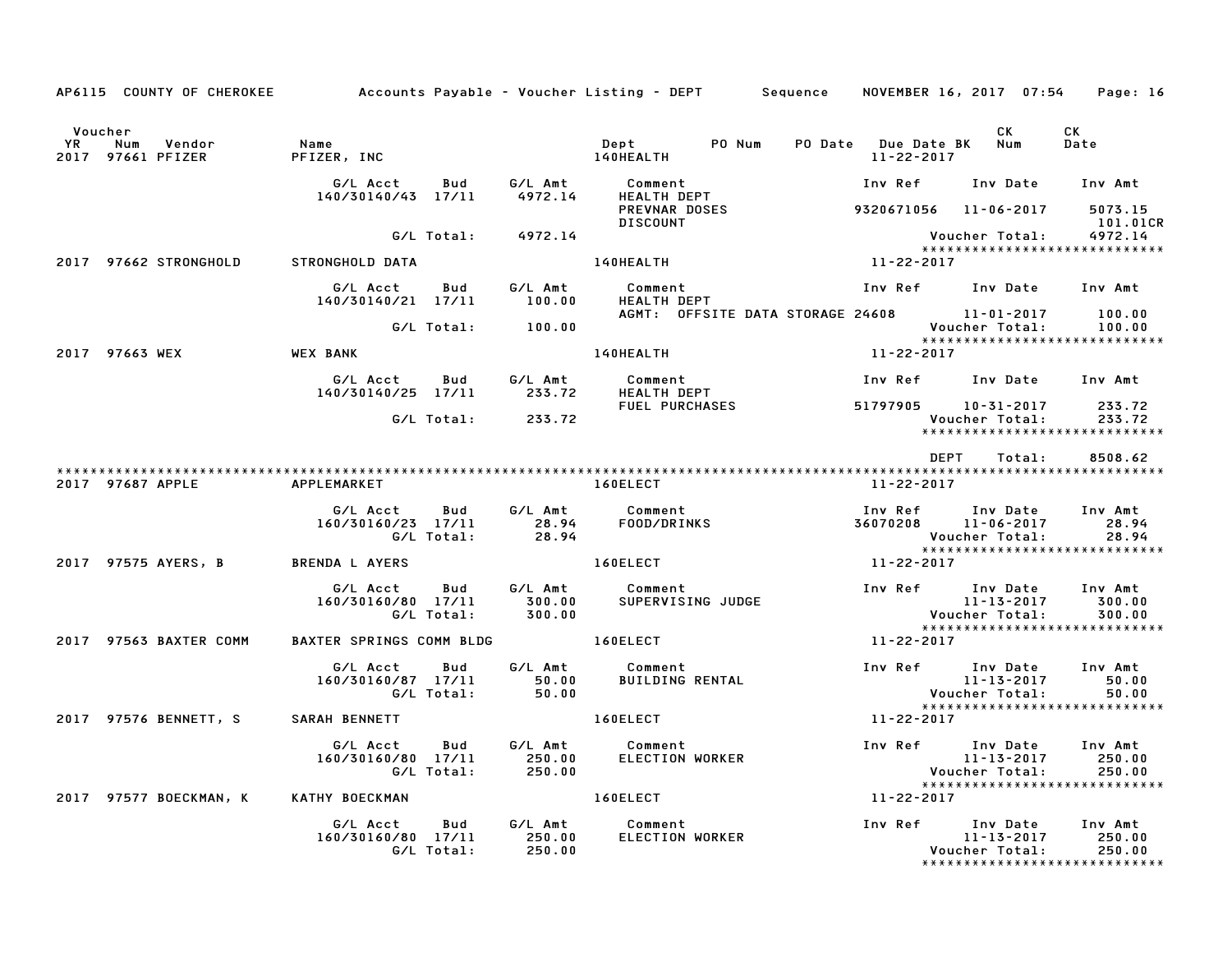|                                                            | AP6115 COUNTY OF CHEROKEE Accounts Payable – Voucher Listing – DEPT Sequence NOVEMBER 16, 2017 07:54 Page: 17                                               |                                                                                                     |                  |                  |                                                                        |                                                                                                           |
|------------------------------------------------------------|-------------------------------------------------------------------------------------------------------------------------------------------------------------|-----------------------------------------------------------------------------------------------------|------------------|------------------|------------------------------------------------------------------------|-----------------------------------------------------------------------------------------------------------|
| Voucher<br>www.com vendor<br>2017 97578 BRANNON, J JOY LEA |                                                                                                                                                             |                                                                                                     |                  |                  |                                                                        | CK<br>Date                                                                                                |
|                                                            | G/L Acct Bud G/L Amt Comment<br>160/30160/80 17/11 250.00 ELECTION WORKER<br>G/L Total: 250.00                                                              |                                                                                                     |                  |                  |                                                                        | Inv Ref Inv Date Inv Amt<br>11-13-2017 250.00<br>Voucher Total: 250.00<br>******************************  |
|                                                            | 2017 97553 BURGER, A ANGELA BURGER                                                                                                                          | 160ELECT And the set of the set of the set of the set of the set of the set of the set of the set o | $11 - 22 - 2017$ |                  |                                                                        |                                                                                                           |
|                                                            | G/L Acct  Bud  G/L Amt  Comment<br>160/30160/80  17/11  275.00  ELECTION WORKER<br>G/L Total:  275.00                                                       |                                                                                                     |                  |                  |                                                                        | *****************************                                                                             |
|                                                            | 2017 97579 BURTON, AL ALICIA N BURTON 160ELECT 160ELECT 11-22-2017                                                                                          |                                                                                                     |                  |                  |                                                                        |                                                                                                           |
|                                                            | G/L Acct  Bud  G/L Amt  Comment<br>160/30160/80  17/11  275.00  ELECTION WORKER<br>G/L Total:  275.00                                                       |                                                                                                     |                  |                  |                                                                        |                                                                                                           |
|                                                            | 2017 97580 CAREY, D DEBORAH M CAREY                                                                                                                         | 160ELECT NOTES                                                                                      |                  | $11 - 22 - 2017$ |                                                                        |                                                                                                           |
|                                                            | G/L Acct Bud G/L Amt Comment Inv Ref Inv Date Inv Amt<br>160/30160/80 17/11 275.00 ELECTION WORKER 10-13-2017 275.00<br>6/L Total: 275.00 6/L Total: 275.00 |                                                                                                     |                  |                  |                                                                        |                                                                                                           |
| 2017 97581 CARTER, AS ASHTON CARTER                        |                                                                                                                                                             | <b>160ELECT</b>                                                                                     | $11 - 22 - 2017$ |                  |                                                                        |                                                                                                           |
|                                                            | G/L Acct  Bud  G/L Amt  Comment<br>160/30160/80  17/11  350.00  ELECTION WORKER<br>G/L Total:  350.00                                                       |                                                                                                     |                  |                  |                                                                        | Inv Ref Inv Date Inv Amt<br>11-13-2017 350.00<br>Voucher Total: 350.00<br>******************************* |
| 2017 97582 CASSELL, S SHERRY CASSELL                       |                                                                                                                                                             | 160ELECT                                                                                            |                  | 11-22-2017       |                                                                        |                                                                                                           |
|                                                            | G/L Acct        Bud          G/L Amt            Comment<br>160/30160/80    17/11           300.00        ELECTION  JUDGE<br>G/L Total: 300.00               |                                                                                                     |                  |                  | 11-13-2017 300.00<br>11-13-2017<br>:Voucher Total<br>:                 | 300.00<br>*****************************                                                                   |
| 2017 97583 CATER, C                                        | <b>CAROLINE A CATER</b>                                                                                                                                     | 160ELECT                                                                                            |                  | 11-22-2017       |                                                                        |                                                                                                           |
|                                                            | G/L Acct  Bud  G/L Amt  Comment<br>160/30160/80  17/11  250.00  ELECTION<br>G/L Total:  250.00                                                              | <b>ELECTION WORKER</b>                                                                              |                  |                  | Inv Ref Inv Date Inv Amt<br>11-13-2017 250.00<br>Voucher Total: 250.00 | *****************************                                                                             |
| 2017 97560 CENTER                                          | CENTER CHRISTIAN CHURCH 160ELECT                                                                                                                            |                                                                                                     | $11 - 22 - 2017$ |                  |                                                                        |                                                                                                           |
|                                                            | G/L Acct Bud G/L Amt Comment<br>160/30160/87 17/11 50.00 BUILDING RENTAL<br>G/L Total: 50.00                                                                |                                                                                                     |                  |                  | Inv Ref Inv Date Inv Amt<br>11-13-2017 50.00<br>Voucher Total: 50.00   | 50.00<br>50.00                                                                                            |
|                                                            | 2017 97544 CHENEY, P PAULA R CHENEY                                                                                                                         | 160ELECT NOTES                                                                                      |                  | 11-22-2017       |                                                                        |                                                                                                           |
|                                                            | G/L Acct<br>160/30160/73 17/11 212.93 MILEAGE/ELECTION<br>G/L Total: 212.93 MILEAGE/ELECTION                                                                | Bud G/L Amt Comment                                                                                 |                  |                  | Inv Ref Inv Date Inv Amt<br>11-13-2017 212.93<br>Voucher Total:        | 212.93<br>*****************************                                                                   |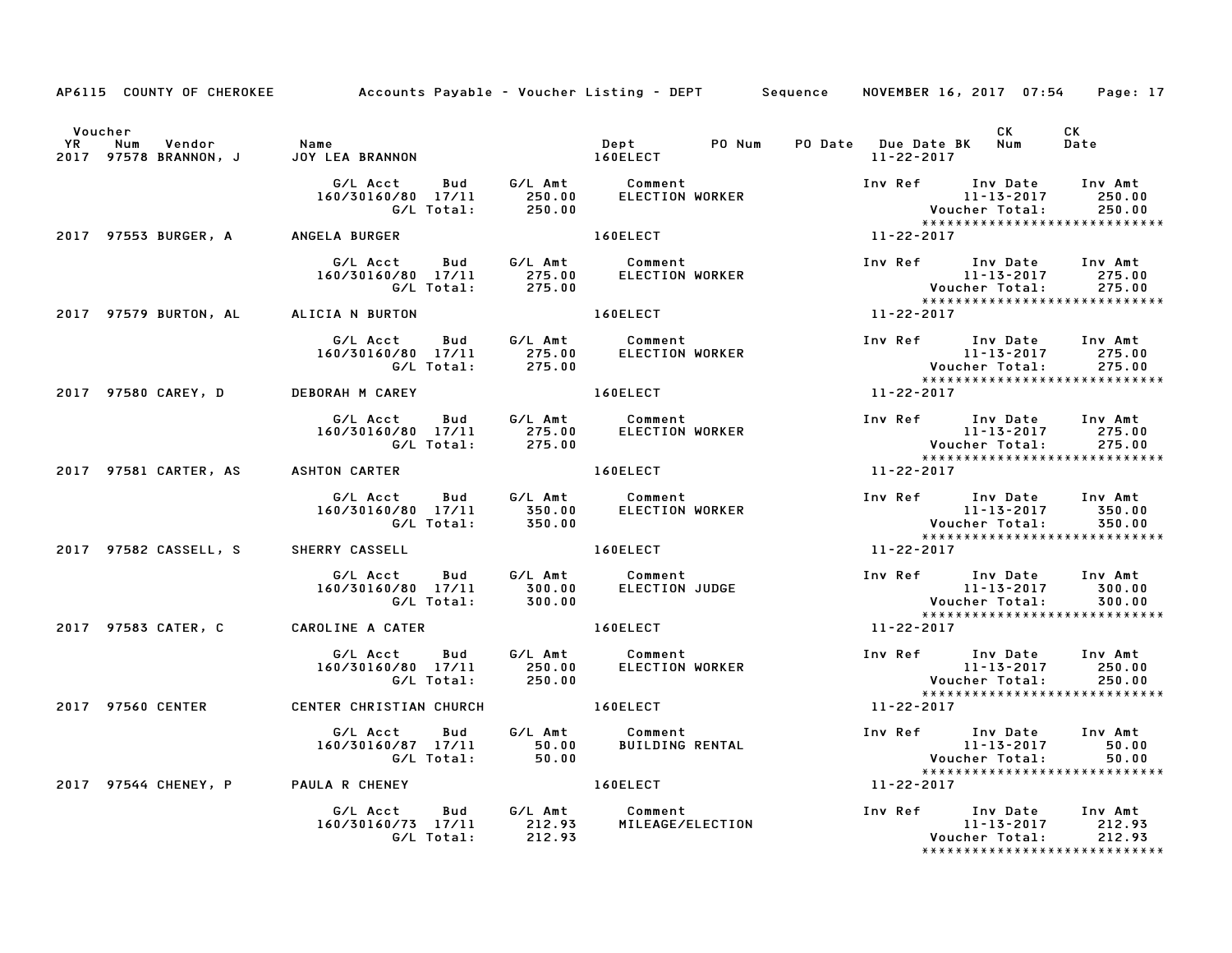|         | AP6115 COUNTY OF CHEROKEE                                       |                                                         |                                                                                                            | Accounts Payable – Voucher Listing – DEPT Sequence NOVEMBER 16, 2017 07:54 Page: 18                                                                                                                                                  |                  |                                                                                                                |                                                                                   |
|---------|-----------------------------------------------------------------|---------------------------------------------------------|------------------------------------------------------------------------------------------------------------|--------------------------------------------------------------------------------------------------------------------------------------------------------------------------------------------------------------------------------------|------------------|----------------------------------------------------------------------------------------------------------------|-----------------------------------------------------------------------------------|
| Voucher | num vendor – Name<br>2017 97545 CHENEY, SE – SETH CH            | SETH CHENEY<br>SETH CHENEY MEDICINE RESERVED AND RELECT |                                                                                                            | PO Num<br>Dept                                                                                                                                                                                                                       |                  | CK<br>PO Date Due Date BK Num<br>11-22-2017                                                                    | CK<br>Date                                                                        |
|         |                                                                 |                                                         |                                                                                                            | G/L Acct Bud G/L Amt Comment<br>160/30160/80 17/11 275.00 ELECTION WORKER<br>G/L Total: 275.00                                                                                                                                       |                  | Inv Ref Inv Date Inv Amt<br>$11 - 13 - 2017$                                                                   | 275.00                                                                            |
|         | 2017 97584 CLARK, M G MARLENE CLARK                             |                                                         |                                                                                                            | <b>160ELECT</b>                                                                                                                                                                                                                      | $11 - 22 - 2017$ |                                                                                                                |                                                                                   |
|         |                                                                 |                                                         | G/L Acct Bud G/L Amt Comment<br>160/30160/80 17/11 300.00<br>G/L Total: 300.00                             |                                                                                                                                                                                                                                      |                  | 11-13-2017 300.00<br>Voucher Total: 300.00<br>********************************                                 |                                                                                   |
|         | 2017 97686 COMMERCE VISA COMMERCE BANK                          |                                                         |                                                                                                            | 160ELECT                                                                                                                                                                                                                             | $11 - 22 - 2017$ |                                                                                                                |                                                                                   |
|         |                                                                 |                                                         |                                                                                                            | G/L Acct Bud G/L Amt Comment<br>160/30160/23 17/11 25.07 ACCT 0000-1003-7232<br>160/30160/28 17/11 90.24 RODNEY EDMONDSON<br>100/30330/26 17/11 299.00 DOLLAR GENERAL<br>PRO WARE<br>ACCT 0000-1003-7232                             |                  | Inv Ref Inv Date Inv Amt                                                                                       | 10-11-2017 25.07<br>10-17-2017 299.00<br>10-23-2017 90.24<br>oucher Total: 414.31 |
|         |                                                                 |                                                         | G/L Total:<br>414.31                                                                                       |                                                                                                                                                                                                                                      |                  |                                                                                                                | 414.31<br>*****************************                                           |
|         | 2017 97585 DAVOLT, A ANITA M DAVOLT AND AND ANN ANN AN AIGELECT |                                                         |                                                                                                            |                                                                                                                                                                                                                                      | $11 - 22 - 2017$ |                                                                                                                |                                                                                   |
|         |                                                                 |                                                         | G/L Acct Bud G/L Amt Comment<br>160/30160/80 17/11 250.00<br>G/L Total: 250.00                             | ELECTION WORKER                                                                                                                                                                                                                      |                  | Inv Ref Inv Date Inv Amt                                                                                       |                                                                                   |
|         | 2017 97549 EDMONDSON, G                                         | GAIL M EDMONDSON 160ELECT                               |                                                                                                            |                                                                                                                                                                                                                                      | $11 - 22 - 2017$ |                                                                                                                |                                                                                   |
|         |                                                                 |                                                         | G/L Acct Bud G/L Amt Comment<br>160/30160/80 17/11 100.00<br>G/L Total: 100.00                             | ELECTION WORKER                                                                                                                                                                                                                      |                  |                                                                                                                |                                                                                   |
|         | 2017 97522 EDMONDSON, R                                         | RODNEY D EDMONDSON 160ELECT                             |                                                                                                            |                                                                                                                                                                                                                                      |                  | 11-22-2017                                                                                                     |                                                                                   |
|         |                                                                 |                                                         | G/L Acct  Bud  G/L Amt  Comment<br>160/30160/73  17/11  104.86  MILEAGE/EI<br>G/L Total:  104.86           | MILEAGE/ELECTION                                                                                                                                                                                                                     |                  | Inv Ref Inv Date Inv Amt<br>11-08-2017 104.86<br>Voucher Total: 104.86<br>******************************       |                                                                                   |
|         | 2017 97523 ELECT SYSTEMS ELECTION SYSTEMS & SOFTWARE 160ELECT   |                                                         |                                                                                                            |                                                                                                                                                                                                                                      |                  | 11-22-2017                                                                                                     |                                                                                   |
|         |                                                                 | G/L Total:                                              | G/L Acct  Bud  G/L Amt  Comment<br>160/30160/21  17/11  5616.37  BALLOTS<br>G/L Total:  5616.37<br>5616.37 |                                                                                                                                                                                                                                      |                  | Inv Ref      Inv Date    Inv Amt<br>1023963        11-02-2017      5616.37<br>Voucher Total:<br>Youcher Total: | 5616.37<br>*****************************                                          |
|         |                                                                 |                                                         |                                                                                                            |                                                                                                                                                                                                                                      |                  | $11 - 22 - 2017$                                                                                               |                                                                                   |
|         |                                                                 |                                                         |                                                                                                            | G/L Acct     Bud     G/L Amt        Comment                         Inv Ref     Inv Date     Inv Amt<br>160/30160/21 17/11     2457.50     LAYOUT CHARGE,                    1022597     10–20–2017     2457.50<br>6/L Total:     24 |                  |                                                                                                                | *****************************                                                     |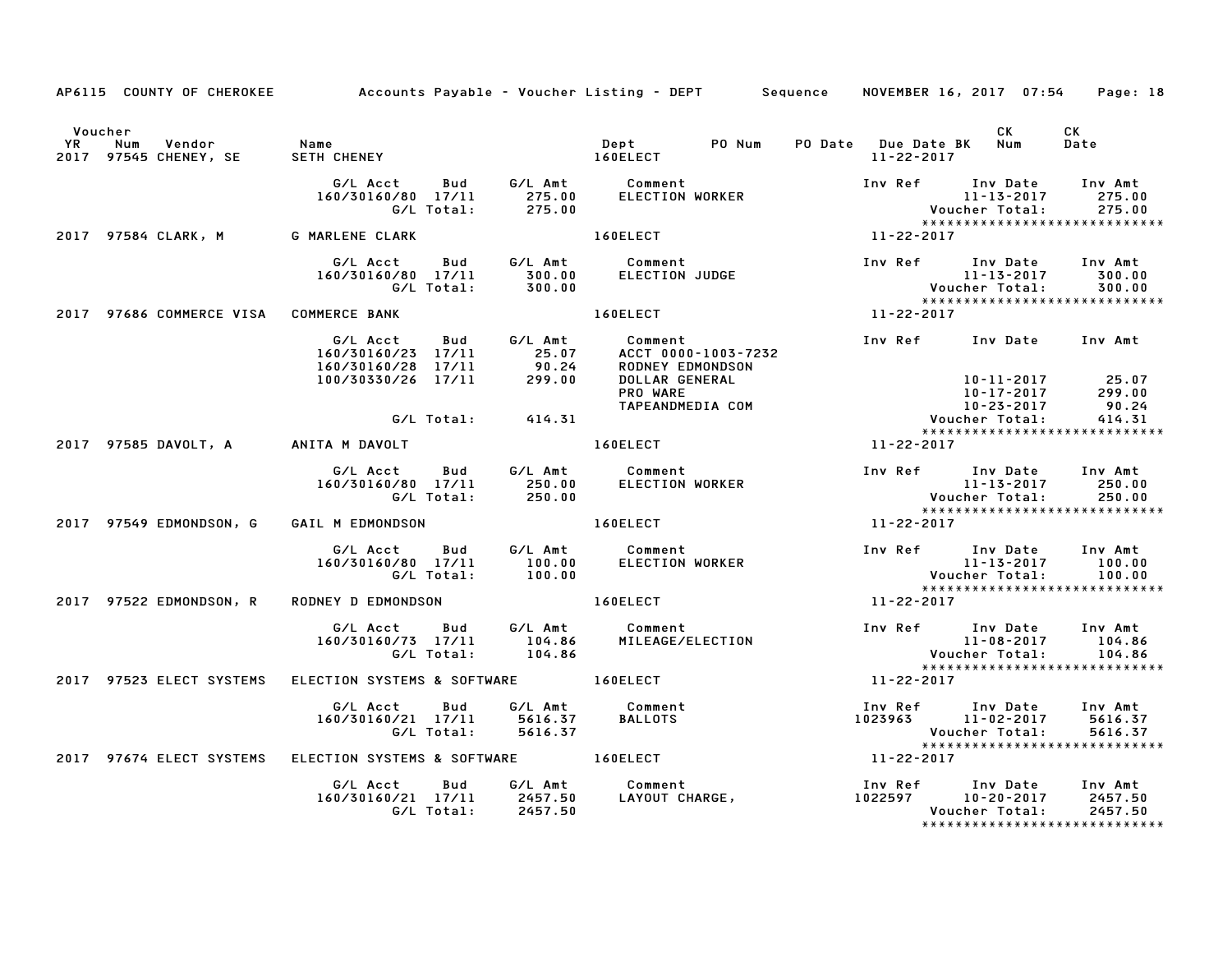|                                  | AP6115 COUNTY OF CHEROKEE Accounts Payable - Voucher Listing - DEPT Sequence NOVEMBER 16, 2017 07:54 Page: 19                                                                                                                      |                                 |                  |                   |                                                                                                           |
|----------------------------------|------------------------------------------------------------------------------------------------------------------------------------------------------------------------------------------------------------------------------------|---------------------------------|------------------|-------------------|-----------------------------------------------------------------------------------------------------------|
| Voucher                          | YR Num Vendor – Name<br>2017 97586 ESTRADA, L – LINDA K ESTRADA – – – – 160ELECT                                                                                                                                                   |                                 | 11-22-2017       |                   | CK<br>Date                                                                                                |
|                                  | G/L Acct Bud G/L Amt Comment<br>160/30160/80 17/11 250.00 ELECTION WORKER<br>G/L Total: 250.00                                                                                                                                     |                                 |                  |                   | Inv Ref Inv Date Inv Amt<br>11-13-2017 250.00<br>Voucher Total: 250.00<br>******************************  |
|                                  | 2017 97587 FORREST, J JOYCE COLLEEN FORREST 160ELECT                                                                                                                                                                               |                                 | $11 - 22 - 2017$ |                   |                                                                                                           |
|                                  | 6/L Acct Bud G/L Amt Comment Inv Ref Inv Date Inv Amt<br>160/30160/80 17/11 250.00 ELECTION WORKER 11-13-2017 250.00<br>6/L Total: 250.00 160ELECT 101<br>RIL FRAZIER 11-22-2017 11-22-2017<br>2017 97588 FRAZIER, A APRIL FRAZIER |                                 |                  |                   | *****************************                                                                             |
|                                  |                                                                                                                                                                                                                                    |                                 |                  |                   |                                                                                                           |
|                                  | G/L Acct  Bud  G/L Amt  Comment<br>160/30160/80  17/11  300.00  SUPERVISING JUDGE<br>G/L Total:  300.00                                                                                                                            |                                 |                  |                   | Inv Ref Inv Date Inv Amt<br>11-13-2017 500.00<br>Voucher Total: 500.00<br>******************************* |
|                                  | 2017 97589 FRAZIER, T TAYLOR FRAZIER                                                                                                                                                                                               | 160ELECT NO                     | $11 - 22 - 2017$ |                   |                                                                                                           |
|                                  | G/L Acct Bud G/L Amt Comment Inv Ref Inv Date Inv Amt<br>160/30160/80 17/11 250.00 ELECTION WORKER 11-13-2017 250.00<br>  G/L Total: 250.00 250.00 C/L Total: 250.00                                                               |                                 |                  |                   |                                                                                                           |
|                                  | 2017 97590 FREEMAN, B BONNIE FREEMAN NO MANUSCRIPT 160ELECT                                                                                                                                                                        |                                 | $11 - 22 - 2017$ |                   |                                                                                                           |
|                                  | G/L Acct  Bud  G/L Amt  Comment<br>160/30160/80  17/11  250.00  ELECTION WORKER<br>G/L Total:  250.00                                                                                                                              |                                 |                  |                   | Inv Ref Inv Date Inv Amt<br>11-13-2017 250.00<br>Voucher Total: 250.00<br>******************************  |
|                                  | 2017 97591 FREEMAN, L LORI ANN FREEMAN LORING THE LORELECT                                                                                                                                                                         |                                 | 11-22-2017       |                   |                                                                                                           |
|                                  | G/L Acct  Bud  G/L Amt  Comment<br>160/30160/80  17/11  300.00  ELECTION WORKER<br>G/L Total: 300.00                                                                                                                               |                                 |                  | 11-13-2017 300.00 | 300.00<br>*****************************                                                                   |
| 2017 97592 FRENCH, J JONA FRENCH |                                                                                                                                                                                                                                    | 160ELECT                        | 11-22-2017       |                   |                                                                                                           |
|                                  | G/L Acct Bud G/L Amt Comment<br>160/30160/80 17/11 350.00 ELECTION WORKER<br>G/L Total: 350.00                                                                                                                                     |                                 |                  |                   |                                                                                                           |
|                                  | 2017 97573 FRENCH, JO JOREE FRENCH                                                                                                                                                                                                 | 160ELECT And The Local Services | $11 - 22 - 2017$ |                   | *****************************                                                                             |
|                                  | G/L Acct  Bud  G/L Amt  Comment<br>160/30160/80  17/11  275.00  ELECTION WORKER<br>G/L Total:  275.00                                                                                                                              |                                 |                  |                   | Inv Ref Inv Date Inv Amt<br>11-13-2017 275.00<br>Voucher Total: 275.00<br>******************************* |
|                                  | 2017 97593 FRENCH, K KENNEDEE FRENCH                                                                                                                                                                                               | 160ELECT                        | 11-22-2017       |                   |                                                                                                           |
|                                  | G/L Acct  Bud  G/L Amt  Comment<br>160/30160/80  17/11  325.00  SUPERVISING  JUDGE<br>G/L Total:  325.00                                                                                                                           |                                 |                  | Voucher Total:    | 325.00<br>*****************************                                                                   |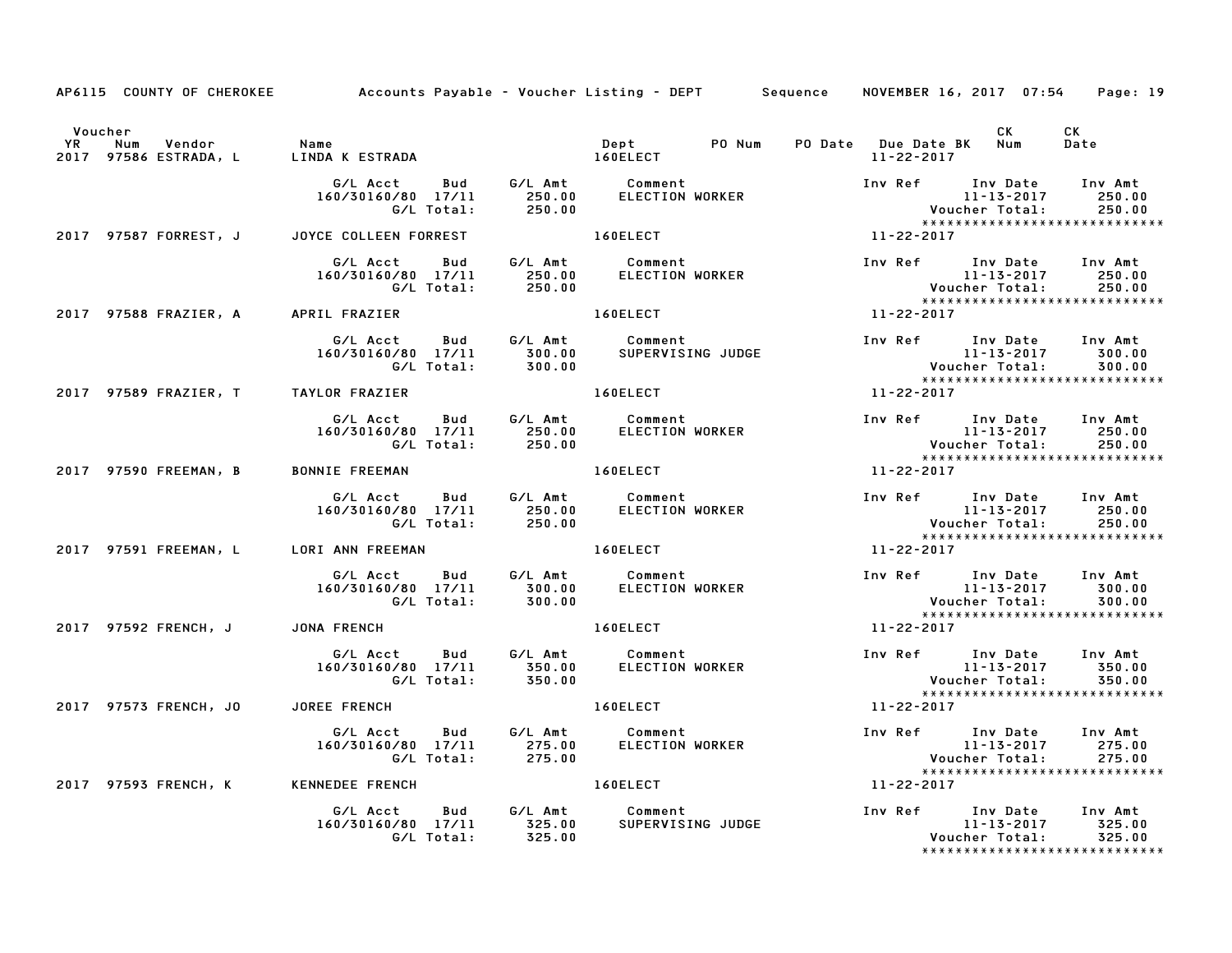|                                                                    | AP6115 COUNTY OF CHEROKEE Accounts Payable – Voucher Listing – DEPT Sequence                                                                                 |                                                                                                                |                  | NOVEMBER 16, 2017 07:54                                                                                 | Page: 20                                                                                                  |
|--------------------------------------------------------------------|--------------------------------------------------------------------------------------------------------------------------------------------------------------|----------------------------------------------------------------------------------------------------------------|------------------|---------------------------------------------------------------------------------------------------------|-----------------------------------------------------------------------------------------------------------|
| Voucher<br>YR Num Vendor - Name<br>2017 97564 GALENA HALL - GALENA |                                                                                                                                                              | Dept PO Num                                                                                                    |                  | CK <sub>2</sub><br>PO Date Due Date BK Num                                                              | CK<br>Date                                                                                                |
|                                                                    | GALENA CITY HALL 160ELECT                                                                                                                                    |                                                                                                                | 11-22-2017       |                                                                                                         |                                                                                                           |
|                                                                    |                                                                                                                                                              |                                                                                                                |                  |                                                                                                         | Inv Ref Inv Date Inv Amt<br>11-13-2017 50.00<br>Voucher Total: 50.00<br>******************************    |
|                                                                    | 2017 97568 GODFREY, H HEATHER GODFREY                                                                                                                        | 160ELECT And The Team of the Team of the Team of the Team of the Team of the Team of the Team of the Team of t | $11 - 22 - 2017$ |                                                                                                         |                                                                                                           |
|                                                                    | G/L Acct  Bud  G/L Amt  Comment<br>160/30160/80  17/11  250.00  ELECTION WORKER<br>G/L Total:  250.00                                                        |                                                                                                                |                  |                                                                                                         | *****************************                                                                             |
|                                                                    | 2017 97555 GODFREY, M MEAGAN GODFREY                                                                                                                         | 160ELECT 11-22-2017                                                                                            |                  |                                                                                                         |                                                                                                           |
|                                                                    | G/L Acct Bud G/L Amt Comment<br>160/30160/80 17/11 275.00 ELECTION WORKER<br>G/L Total: 275.00                                                               |                                                                                                                |                  |                                                                                                         | Inv Ref Inv Date Inv Amt<br>11-13-2017 275.00<br>Voucher Total: 275.00<br>******************************* |
|                                                                    | 2017 97594 GRANT, CO COLEEN GRANT                                                                                                                            | 160ELECT NOTES                                                                                                 | $11 - 22 - 2017$ |                                                                                                         |                                                                                                           |
|                                                                    | G/L Acct Bud G/L Amt Comment 160/30160/80 17/11 300.00<br>160/30160/80 17/11 300.00 ELECTION WORKER 11-13-2017 300.00<br>6/L Total: 300.00 6/L Total: 300.00 |                                                                                                                |                  |                                                                                                         | ---<br>Voucher Total: 300.00<br>******************************                                            |
| 2017 97595 GRANT, L LINDA GRANT                                    |                                                                                                                                                              | 160ELECT                                                                                                       | $11 - 22 - 2017$ |                                                                                                         |                                                                                                           |
|                                                                    | G/L Acct  Bud  G/L Amt  Comment<br>160/30160/80  17/11  300.00  SUPERVISING JUDGE<br>G/L Total:  300.00                                                      |                                                                                                                |                  |                                                                                                         | Inv Ref Inv Date Inv Amt<br>11-13-2017 300.00<br>Voucher Total: 300.00<br>******************************* |
| 2017 97570 GRUBBS, G                                               | <b>GENEVA L GRUBBS</b>                                                                                                                                       | 160ELECT                                                                                                       | 11-22-2017       |                                                                                                         |                                                                                                           |
|                                                                    | G/L Acct  Bud  G/L Amt  Comment<br>160/30160/80  17/11  275.00  ELECTION WORKER<br>G/L Total: 275.00                                                         |                                                                                                                |                  | Inv Ref Inv Date Inv Amt<br>11-13-2017                                                                  | 275.00<br>275.00<br>*****************************                                                         |
| 2017 97596 HAINES, C CHERYL HAINES                                 |                                                                                                                                                              | 160ELECT                                                                                                       | 11-22-2017       |                                                                                                         |                                                                                                           |
|                                                                    |                                                                                                                                                              |                                                                                                                |                  | Inv Ref       Inv Date     Inv Amt<br>11-13-2017           250.00<br>$11 - 13 - 2017$<br>Voucher Total: | 250.00                                                                                                    |
|                                                                    |                                                                                                                                                              | 160ELECT 11-22-2017                                                                                            |                  |                                                                                                         | *****************************                                                                             |
|                                                                    |                                                                                                                                                              |                                                                                                                |                  | Inv Ref 11-13-2017 Inv Amt<br>11-13-2017 300.00<br>Voucher Total: 300.00                                |                                                                                                           |
|                                                                    | 2017 97598 HALE, P PATRICIA A HALE                                                                                                                           | 160ELECT NOTES                                                                                                 | 11-22-2017       |                                                                                                         |                                                                                                           |
|                                                                    | G/L Acct Bud G/L Amt Comment<br>160/30160/80 17/11 300.00<br>G/L Total: 300.00                                                                               | ELECTION WORKER                                                                                                |                  | Inv Ref Inv Date Inv Amt<br>11-13-2017<br>Voucher Total:                                                | 300.00<br>300.00<br>*****************************                                                         |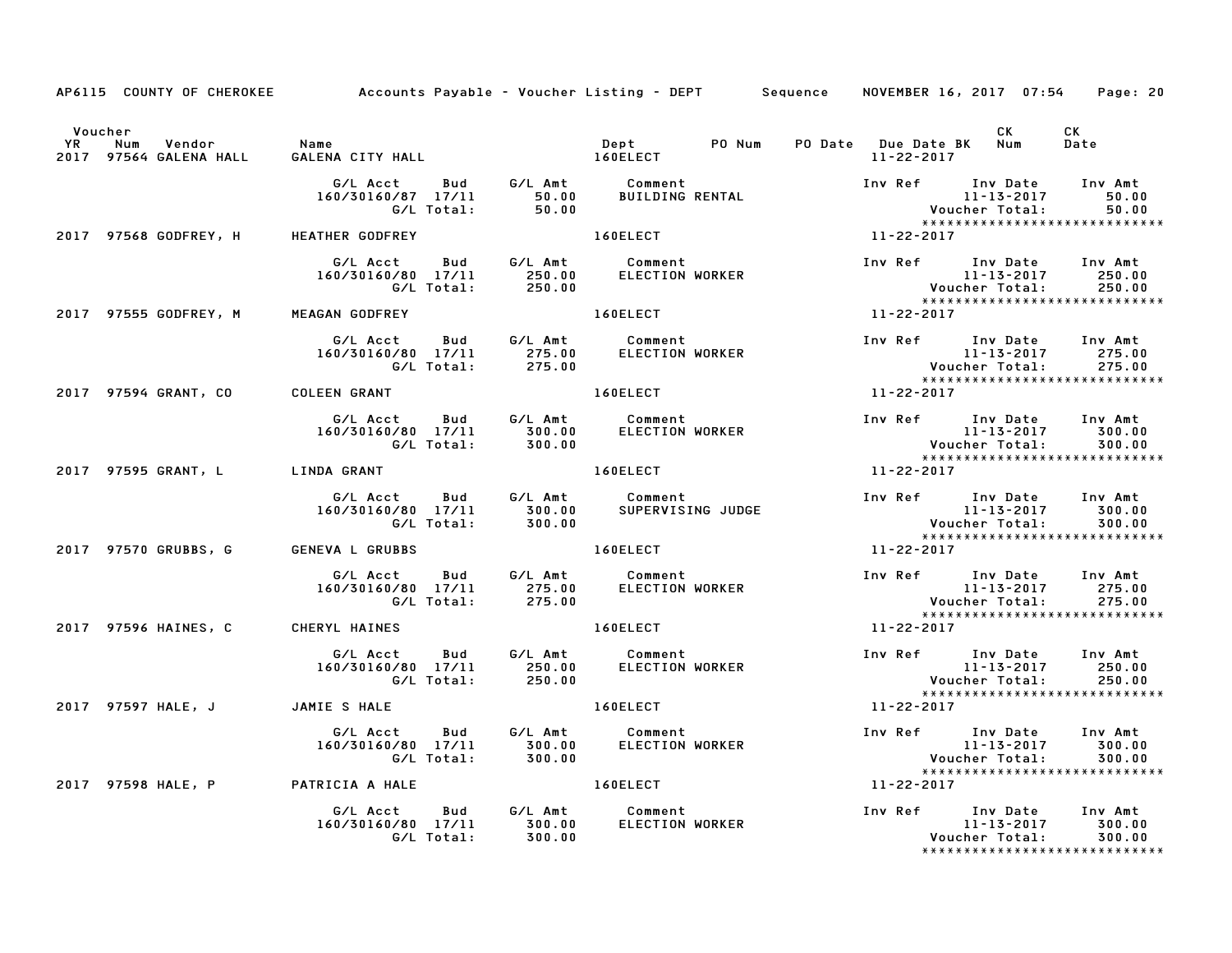|                                        |                                                                                                  |                              | AP6115 COUNTY OF CHEROKEE Accounts Payable – Voucher Listing – DEPT Sequence NOVEMBER 16, 2017 07:54           |                                                                                                                                                          | Page: 21                    |
|----------------------------------------|--------------------------------------------------------------------------------------------------|------------------------------|----------------------------------------------------------------------------------------------------------------|----------------------------------------------------------------------------------------------------------------------------------------------------------|-----------------------------|
| Voucher                                |                                                                                                  |                              | Dept PO Num                                                                                                    | <b>CK</b><br>PO Date Due Date BK Num<br>11-22-2017                                                                                                       | CK<br>Date                  |
|                                        | G/L Total: 300.00                                                                                |                              |                                                                                                                | *****************************                                                                                                                            | 300.00<br>300.00            |
|                                        | 2017 97557 HIBBARD, M MIKE HIBBARD                                                               |                              | 160ELECT                                                                                                       | 11-22-2017                                                                                                                                               |                             |
|                                        |                                                                                                  |                              |                                                                                                                |                                                                                                                                                          |                             |
| 2017 97600 HIBBARD, R                  | RHONDA HIBBARD                                                                                   |                              | 160ELECT                                                                                                       | 11-22-2017                                                                                                                                               |                             |
|                                        |                                                                                                  |                              |                                                                                                                |                                                                                                                                                          |                             |
| 2017 97601 HOLDEN, C CATHY D HOLDEN    |                                                                                                  |                              |                                                                                                                |                                                                                                                                                          |                             |
|                                        | G/L Acct Bud G/L Amt Comment<br>160/30160/80 17/11 300.00 SUPERVISING JUDGE<br>G/L Total: 300.00 |                              |                                                                                                                | Inv Ref Inv Date Inv Amt<br>$11 - 13 - 2017$ 300.00<br>11-13-2017<br>:Voucher Total<br>***************<br>*****************************                  | 300.00                      |
|                                        | 2017 97574 HOUSER, M MAMIE HOUSER                                                                |                              | 160ELECT                                                                                                       | $11 - 22 - 2017$                                                                                                                                         |                             |
|                                        |                                                                                                  |                              |                                                                                                                | 11-15-2017<br>Voucher Total: 250.00<br>******************************                                                                                    |                             |
| 2017 97602 HOWELL, K KATHRYN R HOWELL  |                                                                                                  | <b>Example 2018 160ELECT</b> | $11 - 22 - 2017$                                                                                               |                                                                                                                                                          |                             |
|                                        | G/L Total:                                                                                       | 300.00                       |                                                                                                                | / 1102-215<br>: Voucher Total<br>: × × × × × × × × × × × × × × × × × ×<br>*****************************                                                  | 11-13-2017 300.00<br>300.00 |
| 2017 97603 JOHNSON, LI LINDA D JOHNSON |                                                                                                  |                              | 160ELECT                                                                                                       | 11-22-2017                                                                                                                                               |                             |
|                                        |                                                                                                  |                              |                                                                                                                | Inv Ref Inv Date Inv Amt<br>11-13-2017 250.00<br>11-13-2017<br>: Voucher Total<br>* * * * * * * * * * * * * * * * * * *<br>***************************** | 250.00                      |
| 2017 97604 JONES, RU                   | <b>RUBY J JONES</b>                                                                              |                              | 160ELECT And The Second Second Second Second Second Second Second Second Second Second Second Second Second Se | $11 - 22 - 2017$                                                                                                                                         |                             |
|                                        | G/L Acct Bud G/L Amt Comment<br>160/30160/80 17/11 250.00 WORKER ELECTION<br>G/L Total: 250.00   |                              |                                                                                                                | Inv Ref Inv Date Inv Amt<br>11-13-2017 250.00<br>Voucher Total: 250.00<br>*******************************                                                |                             |
|                                        | 2017 97571 KIRK, B BRIANNE KIRK                                                                  |                              | 160ELECT                                                                                                       | 11-22-2017                                                                                                                                               |                             |
|                                        | G/L Acct<br>160/30160/80 17/11 250.00<br>G/L Total: 250.00                                       |                              | Bud G/L Amt Comment                                                                                            | Voucher Total:<br>*****************************                                                                                                          | 250.00<br>250.00            |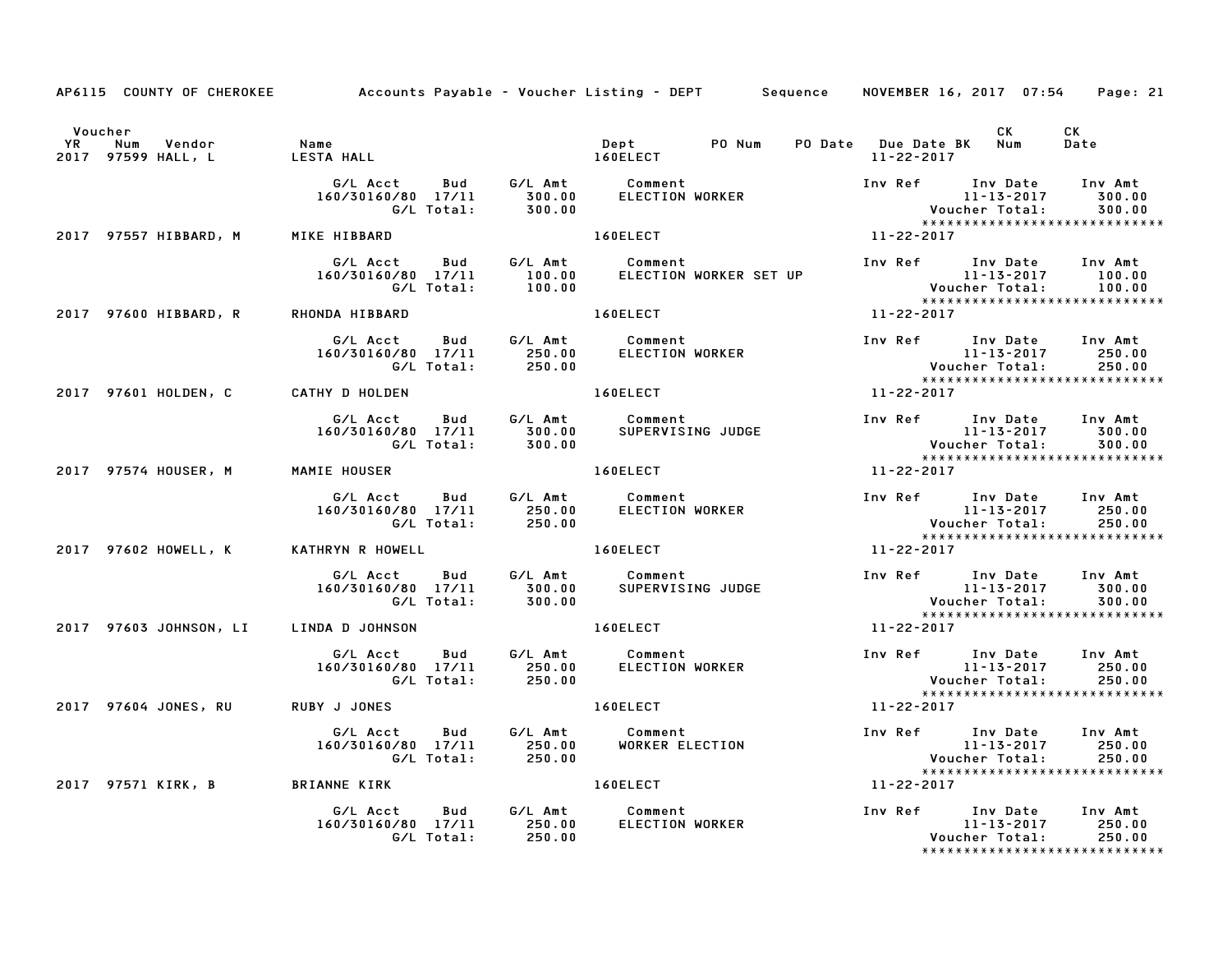|         |                                      | AP6115 COUNTY OF CHEROKEE Accounts Payable - Voucher Listing - DEPT Sequence NOVEMBER 16, 2017 07:54  |                                                                                                                                                                                                                                |                  |                              |                                               | Page: 22                                                                                                  |
|---------|--------------------------------------|-------------------------------------------------------------------------------------------------------|--------------------------------------------------------------------------------------------------------------------------------------------------------------------------------------------------------------------------------|------------------|------------------------------|-----------------------------------------------|-----------------------------------------------------------------------------------------------------------|
| Voucher |                                      |                                                                                                       |                                                                                                                                                                                                                                |                  | 11-22-2017                   | CK<br>PO Date Due Date BK Num                 | CK<br>Date                                                                                                |
|         |                                      |                                                                                                       | 160ELECT<br>Care                                                                                                                                                                                                               |                  |                              |                                               |                                                                                                           |
|         |                                      | 2017 97607 MAIN, K            KAMI NICOLE MAIN                                                        |                                                                                                                                                                                                                                |                  | $11 - 22 - 2017$             |                                               |                                                                                                           |
|         |                                      | G/L Acct Bud G/L Amt Comment<br>160/30160/80 17/11 250.00 WORKER EL<br>G/L Total: 250.00              | Comment Inv Ref Inv Date Inv Amt<br>WORKER ELECTION 11-13-2017 250.00<br>160ELECT 11-22-2017 11-22-2017                                                                                                                        |                  |                              |                                               |                                                                                                           |
|         | 2017 97550 MARLEY, C CAROL J MARLEY  |                                                                                                       |                                                                                                                                                                                                                                |                  |                              |                                               |                                                                                                           |
|         |                                      | G/L Acct Bud G/L Amt Comment<br>160/30160/80 17/11 50.00 ELECTION TRAINING<br>G/L Total: 50.00        |                                                                                                                                                                                                                                |                  |                              | Inv Ref Inv Date Inv Amt                      | 1100 July 1100 July 1100 July 1100 July 113-2017<br>11-22-2017 11-22-2017<br>11-22-2017                   |
|         |                                      | 2017 97608 MCCORKLE, P PATRICIA J MCCORKLE A RESERVATION AND RESERVE TO A RESERVE                     |                                                                                                                                                                                                                                |                  |                              |                                               |                                                                                                           |
|         |                                      | G/L Acct Bud G/L Amt Comment<br>160/30160/80 17/11 300.00 ELECTION WORKER<br>G/L Total: 300.00        | ELECTION WORKER                                                                                                                                                                                                                |                  |                              |                                               | Inv Ref Inv Date Inv Amt<br>11-13-2017 300.00<br>Voucher Total: 300.00<br>******************************* |
|         |                                      | 2017 97609 MCDANIEL, A ASHTIN MCDANIEL                                                                | 160ELECT And the state of the state of the state of the state of the state of the state of the state of the state of the state of the state of the state of the state of the state of the state of the state of the state of t |                  | $11 - 22 - 2017$             |                                               |                                                                                                           |
|         |                                      | 160/30160/80 17/11                                                                                    |                                                                                                                                                                                                                                |                  |                              |                                               | *****************************                                                                             |
|         |                                      | 2017 97610 MCGEORGE, K KELLEY ELLIS MCGEORGE THE LODELECT                                             |                                                                                                                                                                                                                                | $11 - 22 - 2017$ |                              |                                               |                                                                                                           |
|         |                                      | G/L Acct Bud G/L Amt Comment<br>160/30160/80 17/11 275.00 ELECTION WORKER<br>G/L Total: 275.00        |                                                                                                                                                                                                                                |                  |                              |                                               |                                                                                                           |
|         | 2017 97611 METCALF, M MARY K METCALF |                                                                                                       | 160ELECT                                                                                                                                                                                                                       |                  | 11-22-2017                   |                                               |                                                                                                           |
|         |                                      |                                                                                                       | ELECTION WORKER                                                                                                                                                                                                                |                  | 11-13-2017<br>:Voucher Total | Inv Ref Inv Date Inv Amt<br>11-13-2017 300.00 | 300.00                                                                                                    |
|         |                                      |                                                                                                       |                                                                                                                                                                                                                                |                  | 11-22-2017                   |                                               | *****************************                                                                             |
|         |                                      | G/L Acct  Bud  G/L Amt  Comment<br>160/30160/80  17/11  250.00  ELECTION WORKER<br>G/L Total:  250.00 |                                                                                                                                                                                                                                |                  |                              |                                               | *****************************                                                                             |
|         |                                      | 2017 97613 NEWPORT, M MARY L NEWPORT                                                                  | 160ELECT 11-22-2017                                                                                                                                                                                                            |                  |                              |                                               |                                                                                                           |
|         |                                      | G/L Acct Bud G/L Amt Comment<br>160/30160/80 17/11 250.00<br>G/L Total: 250.00                        | ELECTION WORKER                                                                                                                                                                                                                |                  |                              |                                               |                                                                                                           |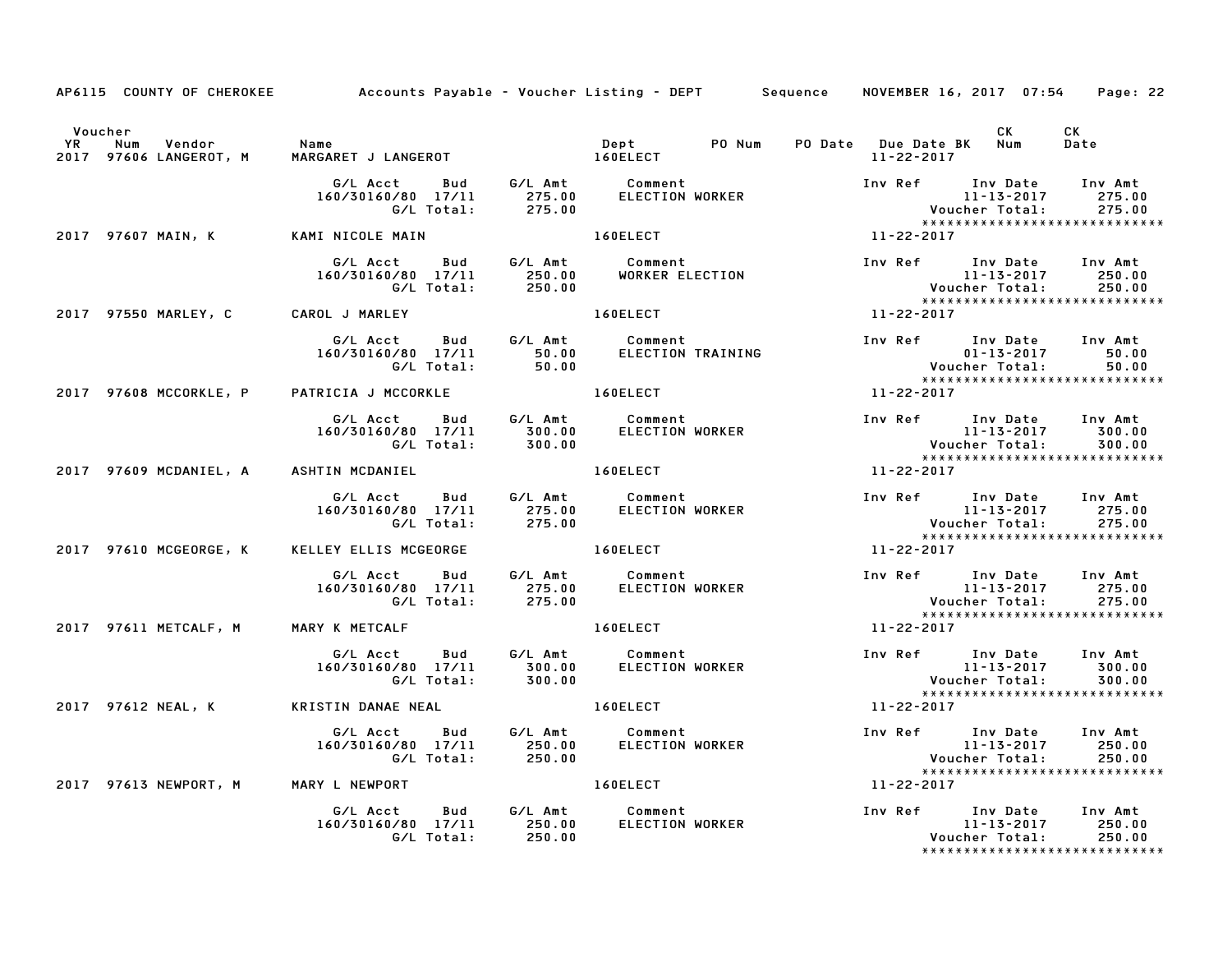|                               | AP6115 COUNTY OF CHEROKEE Accounts Payable – Voucher Listing – DEPT Sequence NOVEMBER 16, 2017 07:54     |         |                                                                                                                                                                                                                                |                  |                  |                                                                                                                                                      | Page: 23                                                                                                                  |
|-------------------------------|----------------------------------------------------------------------------------------------------------|---------|--------------------------------------------------------------------------------------------------------------------------------------------------------------------------------------------------------------------------------|------------------|------------------|------------------------------------------------------------------------------------------------------------------------------------------------------|---------------------------------------------------------------------------------------------------------------------------|
| Voucher                       |                                                                                                          |         | Dept<br>PO Num                                                                                                                                                                                                                 |                  | 11-22-2017       | CK<br>PO Date Due Date BK Num                                                                                                                        | <b>CK</b><br>Date                                                                                                         |
|                               | G/L Acct<br>160/30160/80 17/11<br>G/L Total:                                                             | 250.00  | ELECTION WORKER                                                                                                                                                                                                                |                  |                  | Inv Ref      Inv Date    Inv Amt<br>11-13-2017       250.00                                                                                          |                                                                                                                           |
|                               | 2017 97572 PERRY, A ANGIE PERRY                                                                          |         | <b>160ELECT</b>                                                                                                                                                                                                                |                  | $11 - 22 - 2017$ |                                                                                                                                                      |                                                                                                                           |
|                               |                                                                                                          |         |                                                                                                                                                                                                                                |                  |                  |                                                                                                                                                      |                                                                                                                           |
|                               | 2017 97615 PERRY, J JAY PERRY                                                                            |         | 160ELECT And The Local Contract of the Contract of the Contract of the Contract of the Contract of the Contract of the Contract of the Contract of the Contract of the Contract of the Contract of the Contract of the Contrac |                  |                  |                                                                                                                                                      |                                                                                                                           |
|                               | G/L Acct  Bud  G/L Amt  Comment<br>160/30160/80  17/11  375.00  ELECTION WORKER<br>G/L Total:  375.00    |         |                                                                                                                                                                                                                                |                  |                  |                                                                                                                                                      | Inv Ref Inv Date Inv Amt<br>11-13-2017 375.00<br>Voucher Total: 375.00<br>*********************************<br>11-22-2017 |
|                               | 2017 97569 PERRY, S SHANNON PERRY                                                                        |         | <b>160ELECT</b>                                                                                                                                                                                                                |                  |                  |                                                                                                                                                      |                                                                                                                           |
|                               | G/L Acct  Bud  G/L Amt  Comment<br>160/30160/80  17/11  250.00  SUPERVISING  JUDGE<br>G/L Total:  250.00 |         |                                                                                                                                                                                                                                |                  |                  | Inv Ref Inv Date Inv Amt<br>11-13-2017<br>11-13-2017<br>:Voucher Total<br>***************                                                            | 250.00<br>250.00<br>******************************                                                                        |
| 2017 97546 PERRY, TY TY PERRY |                                                                                                          |         | 160ELECT                                                                                                                                                                                                                       |                  | 11-22-2017       |                                                                                                                                                      |                                                                                                                           |
|                               | 160/30160/80 17/11                                                                                       |         |                                                                                                                                                                                                                                |                  |                  |                                                                                                                                                      |                                                                                                                           |
| 2017 97616 PETERSON, A        | <b>ABBEY PETERSON</b>                                                                                    |         | 160ELECT                                                                                                                                                                                                                       | $11 - 22 - 2017$ |                  |                                                                                                                                                      |                                                                                                                           |
|                               | G/L Acct  Bud  G/L Amt  Comment<br>160/30160/80  17/11  250.00  ELECTION WORKER<br>G/L Total:            | 250.00  | ELECTION WORKER                                                                                                                                                                                                                |                  |                  | Inv Ref       Inv Date     Inv Amt<br>11-13-2017               250.00<br>11-13-2017<br>11-13-2017<br>:Voucher Total<br>***************************** | 250.00<br>250.00                                                                                                          |
| 2017 97554 PETERSON, E        | <b>EMILY PETERSON</b>                                                                                    |         | 160ELECT                                                                                                                                                                                                                       |                  | 11-22-2017       |                                                                                                                                                      |                                                                                                                           |
|                               | G/L Acct<br><b>Bud</b><br>160/30160/80 17/11<br>160/80 17/11 275.00<br>275.00 G/L Total: 275.00          | G/L Amt | <b>Comment</b><br>ELECTION<br>ELECTION WORKER                                                                                                                                                                                  |                  |                  | Inv Ref Inv Date<br>11-13-2017<br>$11 - 13 - 2017$<br>Voucher Total:                                                                                 | Inv Amt<br>275.00<br>275.00                                                                                               |
| 2017 97617 POOR, B            | <b>BARBARA A POOR</b>                                                                                    |         | 160ELECT And The Lines                                                                                                                                                                                                         | $11 - 22 - 2017$ |                  |                                                                                                                                                      |                                                                                                                           |
|                               | G/L Acct Bud G/L Amt Comment<br>160/30160/80 17/11 250.00 ELECTION WORKER<br>G/L Total: 250.00           |         |                                                                                                                                                                                                                                |                  |                  | Inv Ref Inv Date Inv Amt<br>11-13-2017 250.00<br>Voucher Total: 250.00<br>*****************************                                              | 250.00<br>250.00                                                                                                          |
|                               | 2017 97551 RAY, C CHANCE RAY                                                                             |         | 160ELECT And The League                                                                                                                                                                                                        |                  | 11-22-2017       |                                                                                                                                                      |                                                                                                                           |
|                               | G/L Acct<br>160/30160/80 17/11 250.00<br>G/L Total: 250.00                                               |         | Bud G/L Amt Comment<br>ELECTION WORKER                                                                                                                                                                                         |                  |                  | Inv Ref Inv Date Inv Amt<br>11-13-2017<br>Voucher Total:                                                                                             | 250.00<br>250.00<br>*****************************                                                                         |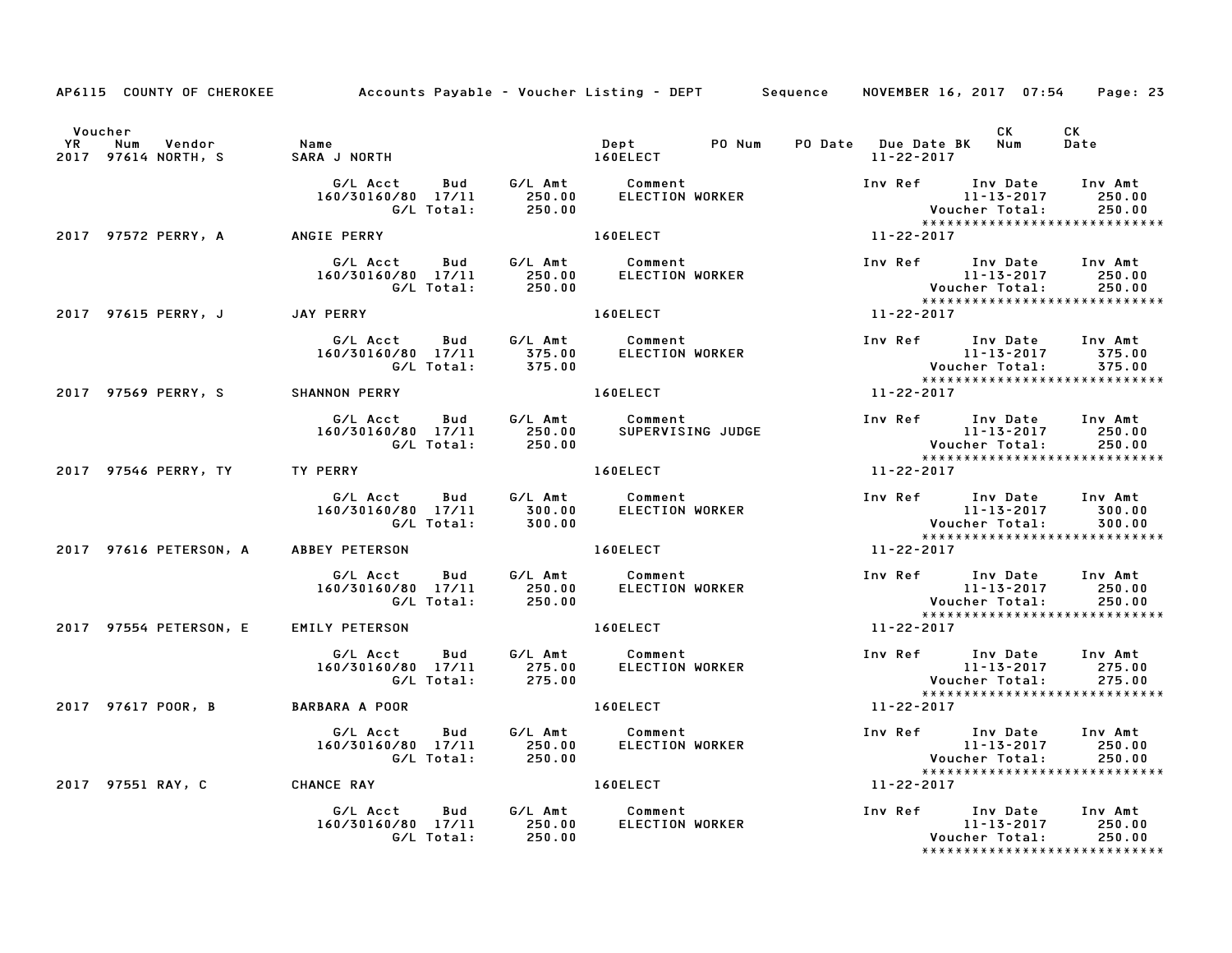|                      |                                       | AP6115 COUNTY OF CHEROKEE Accounts Payable - Voucher Listing - DEPT Sequence                                                        |       |                                   |                  | NOVEMBER 16, 2017 07:54                                                       |                   | Page: 24                                                                                                  |
|----------------------|---------------------------------------|-------------------------------------------------------------------------------------------------------------------------------------|-------|-----------------------------------|------------------|-------------------------------------------------------------------------------|-------------------|-----------------------------------------------------------------------------------------------------------|
| Voucher<br><b>YR</b> | Num Vendor<br>2017 97619 RAY, D       | Name<br>DAYNA LE ANNE RAY<br>DAYNA LE ANNE RAY DELECT                                                                               |       | Dept PO Num<br>1/051567           |                  | PO Date Due Date BK Num<br>11-22-2017                                         | <b>CK</b>         | CK<br>Date                                                                                                |
|                      |                                       | G/L Acct Bud G/L Amt Comment<br>160/30160/80 17/11 325.00 SUPERVISING JUDGE<br>G/L Total: 325.00                                    |       |                                   |                  | Inv Ref      Inv Date     Inv Amt                                             | $11 - 13 - 2017$  | 325.00<br>Voucher Total: 325.00<br>*****************************                                          |
|                      |                                       | 2017 97620 REDDEN, L LAVENE RAYMA REDDEN                                                                                            |       | 160ELECT                          |                  | 11-22-2017                                                                    |                   |                                                                                                           |
|                      |                                       | G/L Acct     Bud     G/L Amt     Comment<br>160/30160/80   17/11         250.00        ELECTION WORKER<br>G/L Total:         250.00 |       |                                   |                  |                                                                               |                   | Inv Ref Inv Date Inv Amt<br>11-13-2017 250.00<br>Voucher Total: 250.00<br>******************************* |
|                      |                                       | 2017 97558 RIVERTON HOUSE RIVERTON HOUSE OF PRAYER CHURCH 160ELECT                                                                  |       |                                   |                  | $11 - 22 - 2017$                                                              |                   |                                                                                                           |
|                      |                                       | G/L Acct Bud<br>160/30160/87 17/11<br>160/87 17/11 50.00<br>G/L Total: 50.00                                                        |       |                                   |                  |                                                                               |                   |                                                                                                           |
|                      |                                       | 2017 97621 ROBINSON, N NILA J ROBINSON                                                                                              |       | <b>160ELECT</b>                   |                  | 11-22-2017                                                                    |                   |                                                                                                           |
|                      |                                       |                                                                                                                                     |       |                                   |                  |                                                                               |                   | *****************************                                                                             |
|                      |                                       | 2017 97622 ROGERS, B BRENDA MAE ROGERS                                                                                              |       | 160ELECT                          |                  | 11-22-2017                                                                    |                   |                                                                                                           |
|                      |                                       | G/L Acct  Bud  G/L Amt  Comment<br>160/30160/80  17/11  325.00  SUPERVISING JUDGE<br>G/L Total:  325.00                             |       |                                   |                  | 11-13-2017<br>: Voucher Total<br>****************                             |                   | 325.00<br>******************************                                                                  |
|                      |                                       | 2017 97566 ROSELAND CITY ROSELAND CITY HALL                                                                                         |       | 160ELECT                          | $11 - 22 - 2017$ |                                                                               |                   |                                                                                                           |
|                      |                                       |                                                                                                                                     |       |                                   |                  | Inv Ref Inv Date Inv Amt                                                      |                   |                                                                                                           |
|                      | 2017 97556 RUDDICK, D DAVID E RUDDICK |                                                                                                                                     |       | 160ELECT                          |                  |                                                                               |                   |                                                                                                           |
|                      |                                       | G/L Acct  Bud  G/L Amt  Comment<br>160/30160/80  17/11  50.00  ELECTION<br>G/L Total:                                               | 50.00 |                                   |                  |                                                                               |                   | ******************************                                                                            |
|                      |                                       | 2017 97623 RUMBLE, E EVELYN JUNE RUMBLE                                                                                             |       | 160ELECT                          |                  | 11-22-2017                                                                    |                   |                                                                                                           |
|                      |                                       | Acct Bud G/LAmt Comment<br>160/80 17/11 250.00 ELECTION WORKER<br>G/L Total: 250.00<br>G/L Acct<br>160/30160/80 17/11               |       |                                   |                  |                                                                               | 11-13-2017 250.00 | *****************************                                                                             |
|                      | 2017 97624 SAPORITO, C CAROL SAPORITO |                                                                                                                                     |       | 160ELECT And The Local Contractor |                  | $11 - 22 - 2017$                                                              |                   |                                                                                                           |
|                      |                                       | G/L Acct<br>160/30160/80 17/11 250.00<br>G/L Total: 250.00                                                                          |       | Bud G/L Amt Comment               | ELECTION WORKER  | Inv Ref Inv Date Inv Amt<br>11-13-2017 250.00<br>150.00 Voucher Total: 250.00 |                   |                                                                                                           |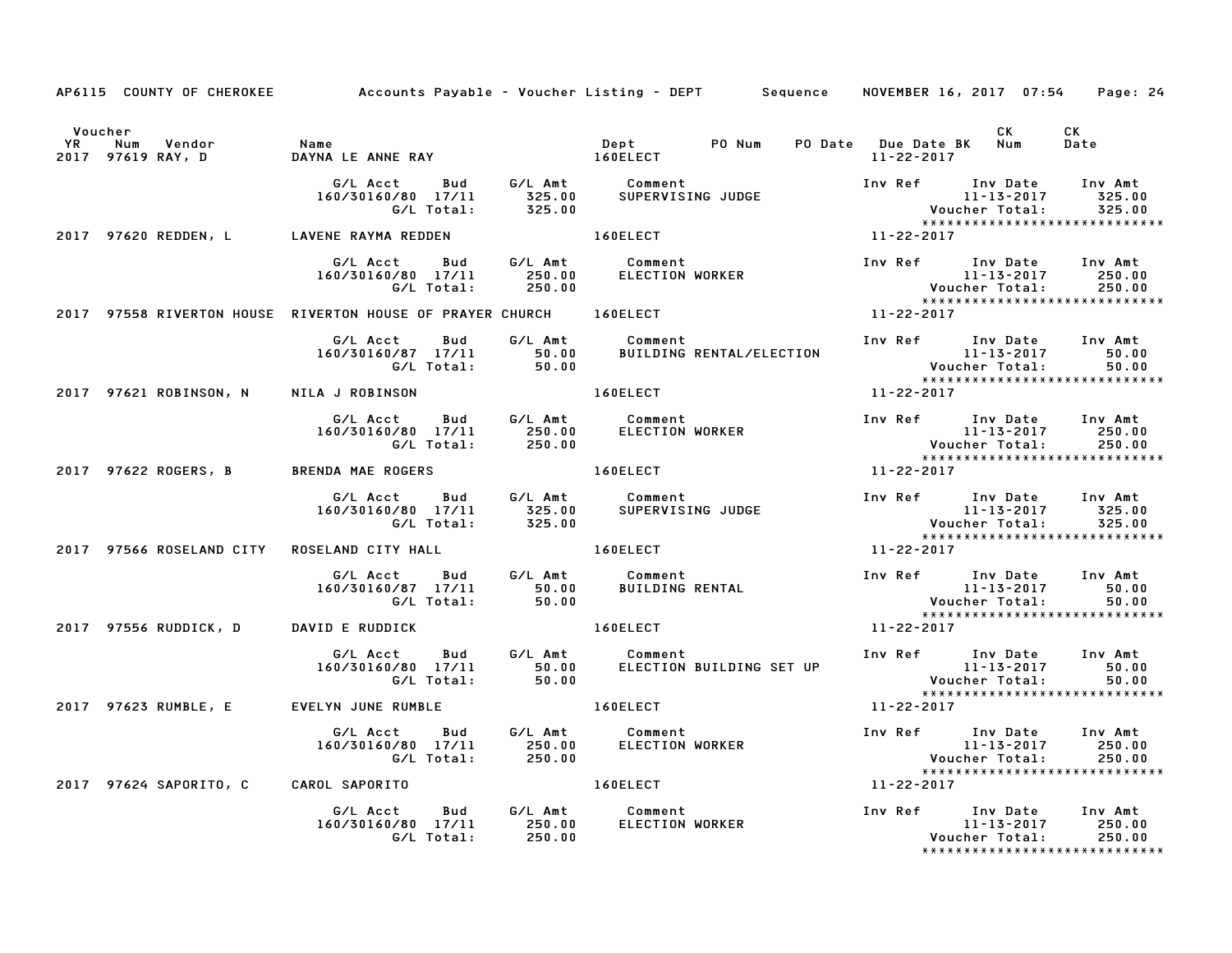|    |                                 | AP6115 COUNTY OF CHEROKEE Accounts Payable – Voucher Listing – DEPT Sequence                         |                                                                                                                                                                                                                                |                          |                  | NOVEMBER 16, 2017 07:54                                                                     | Page: 25                                                                                               |
|----|---------------------------------|------------------------------------------------------------------------------------------------------|--------------------------------------------------------------------------------------------------------------------------------------------------------------------------------------------------------------------------------|--------------------------|------------------|---------------------------------------------------------------------------------------------|--------------------------------------------------------------------------------------------------------|
| YR | Voucher<br>Num Vendor Name      |                                                                                                      | Dept PO Num                                                                                                                                                                                                                    |                          |                  | CK<br>PO Date Due Date BK Num                                                               | CK<br>Date                                                                                             |
|    | 2017 97565 SCAMMON HALL         | SCAMMON CITY HALL 160ELECT                                                                           |                                                                                                                                                                                                                                |                          | 11-22-2017       |                                                                                             |                                                                                                        |
|    |                                 |                                                                                                      |                                                                                                                                                                                                                                |                          |                  |                                                                                             | Inv Ref Inv Date Inv Amt<br>11-13-2017 50.00<br>Voucher Total: 50.00<br>****************************** |
|    | 2017 97625 SHAW, L              | LELIA DIANE SHAW                                                                                     | 160ELECT And the state of the state of the state of the state of the state of the state of the state of the state of the state of the state of the state of the state of the state of the state of the state of the state of t | $11 - 22 - 2017$         |                  |                                                                                             |                                                                                                        |
|    |                                 | G/L Acct Bud G/L Amt Comment<br>160/30160/80 17/11 250.00 ELECTION WORKER<br>G/L Total: 250.00       |                                                                                                                                                                                                                                |                          |                  |                                                                                             | *****************************                                                                          |
|    |                                 | 2017 97626 SHEA, Least LAURIE ANN SHEA                                                               | 160ELECT 11-22-2017                                                                                                                                                                                                            |                          |                  |                                                                                             |                                                                                                        |
|    |                                 | G/L Acct  Bud  G/L Amt  Comment<br>160/30160/80  17/11  250.00  ELECTION WOR<br>G/L Total:  250.00   | ELECTION WORKER                                                                                                                                                                                                                |                          |                  |                                                                                             |                                                                                                        |
|    |                                 | 2017 97627 SHELTON, A ABBY SHELTON                                                                   | 160ELECT AND THE RESIDENCE                                                                                                                                                                                                     |                          |                  |                                                                                             |                                                                                                        |
|    |                                 |                                                                                                      |                                                                                                                                                                                                                                |                          |                  |                                                                                             | 11-13-2017 250.00<br>Voucher Total: 250.00<br>*****************************                            |
|    |                                 | 2017 97628 SHELTON, JA JAMIE ANN SHELTON 160ELECT                                                    |                                                                                                                                                                                                                                | $11 - 22 - 2017$         |                  |                                                                                             |                                                                                                        |
|    |                                 | G/L Acct Bud G/L Amt Comment<br>160/30160/80 17/11 250.00 ELECTION WORKER<br>G/L Total: 250.00       |                                                                                                                                                                                                                                |                          |                  | Inv Ref Inv Date Inv Amt<br>11-13-2017 250.00                                               |                                                                                                        |
|    |                                 |                                                                                                      | 160ELECT                                                                                                                                                                                                                       |                          | $11 - 22 - 2017$ |                                                                                             |                                                                                                        |
|    |                                 | G/L Acct  Bud  G/L Amt  Comment<br>160/30160/80  17/11  250.00  ELECTION WORKER<br>G/L Total: 250.00 |                                                                                                                                                                                                                                |                          |                  | Inv Ref      Inv Date    Inv Amt<br>11-13-2017       250.00<br>11-13-2017<br>:Voucher Total | 250.00<br>*****************************                                                                |
|    | 2017 97630 SOPER, AMY AMY SOPER |                                                                                                      | <b>160ELECT</b>                                                                                                                                                                                                                |                          | 11-22-2017       |                                                                                             |                                                                                                        |
|    |                                 |                                                                                                      | ELECTION WORKER                                                                                                                                                                                                                |                          |                  | Inv Ref Inv Date<br>11-13-2017<br>Voucher Total:<br>xxxxxxxxxxxxxxxxxxxxxxx                 | Inv Amt<br>250.00<br>250.00                                                                            |
|    | 2017 97559 SR CITIZEN           | GALENA SENIOR CITIZEN                                                                                | 160ELECT And The Local Contractor                                                                                                                                                                                              | $11 - 22 - 2017$         |                  |                                                                                             | ******************************                                                                         |
|    |                                 |                                                                                                      |                                                                                                                                                                                                                                |                          |                  | Inv Ref 1nv Date Inv Amt<br>11-13-2017 50.00<br>Voucher Total: 50.00                        | 50.00<br>50.00                                                                                         |
|    |                                 | 2017 97548 SULLIVAN, S SAYDI SULLIVAN                                                                | 160ELECT And the set of the set of the set of the set of the set of the set of the set of the set of the set o                                                                                                                 |                          | 11-22-2017       |                                                                                             |                                                                                                        |
|    |                                 | G/L Acct<br>160/30160/80 17/11 250.00<br>G/L Total: 250.00                                           | Bud G/L Amt Comment<br>ELECTION WORKER                                                                                                                                                                                         | Inv Ref Inv Date Inv Amt |                  | 11-13-2017<br>Voucher Total:                                                                | 250.00<br>250.00<br>*****************************                                                      |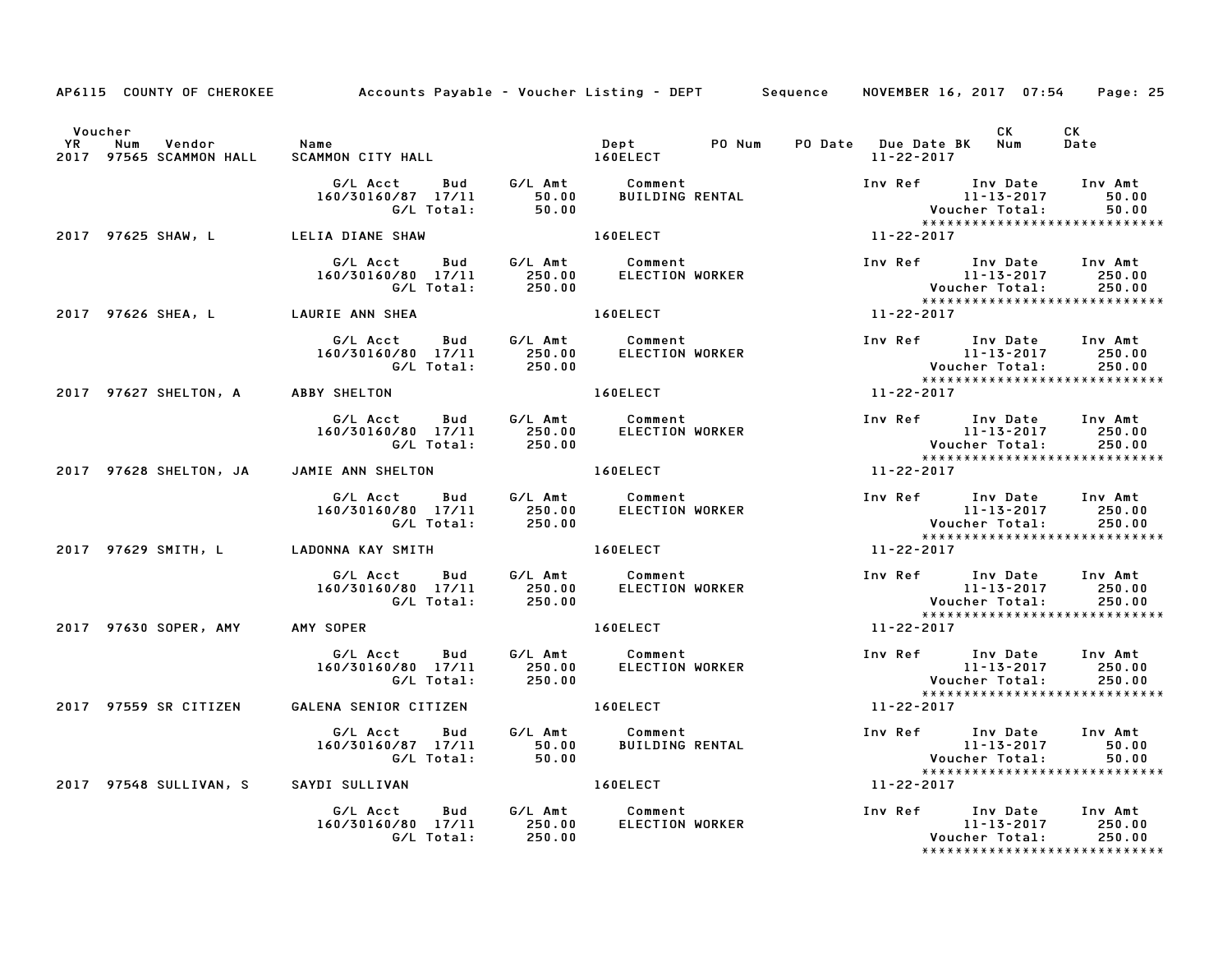|         |                                                          | AP6115 COUNTY OF CHEROKEE Accounts Payable - Voucher Listing - DEPT Sequence NOVEMBER 16, 2017 07:54 Page: 26                                                                                                    |                                                                                                                                                                                                                                |                  |                  |                                                                                                                                                                                                                                                                  |                                                                                                            |
|---------|----------------------------------------------------------|------------------------------------------------------------------------------------------------------------------------------------------------------------------------------------------------------------------|--------------------------------------------------------------------------------------------------------------------------------------------------------------------------------------------------------------------------------|------------------|------------------|------------------------------------------------------------------------------------------------------------------------------------------------------------------------------------------------------------------------------------------------------------------|------------------------------------------------------------------------------------------------------------|
| Voucher | YR Num Vendor - Name<br>2017 97524 TALLY LLC - TALLY LLO | TALLY LLC                                                                                                                                                                                                        | Dept<br>160ELECT                                                                                                                                                                                                               |                  | 11-22-2017       | CK and the set of the set of the set of the set of the set of the set of the set of the set of the set of the set of the set of the set of the set of the set of the set of the set of the set of the set of the set of the se<br>PO Num PO Date Due Date BK Num | CK<br>Date                                                                                                 |
|         |                                                          | G/L Acct Bud G/L Amt Comment Inv Ref Inv Date Inv Amt<br>160/30160/79 17/11 4035.00 EA TABLET SUBSCRIPTIONS 1323 10-01-2017 4035.00<br>G/L Total: 4035.00 6/L Total: 4035.00                                     |                                                                                                                                                                                                                                |                  |                  |                                                                                                                                                                                                                                                                  |                                                                                                            |
|         | 2017 97631 THOMAS, B                                     | <b>BECKIE M THOMAS</b>                                                                                                                                                                                           | 160ELECT                                                                                                                                                                                                                       |                  | $11 - 22 - 2017$ |                                                                                                                                                                                                                                                                  |                                                                                                            |
|         |                                                          | G/L Acct Bud G/L Amt Comment<br>160/30160/80 17/11 250.00 ELECTION WORKER<br>G/L Total: 250.00                                                                                                                   |                                                                                                                                                                                                                                |                  |                  | Inv Ref Inv Date Inv Amt                                                                                                                                                                                                                                         | 11-13-2017 250.00<br>Voucher Total: 250.00<br>******************************                               |
|         |                                                          | 2017 97632 THOMPSON, L LADONNA L THOMPSON 160ELECT                                                                                                                                                               |                                                                                                                                                                                                                                | $11 - 22 - 2017$ |                  |                                                                                                                                                                                                                                                                  |                                                                                                            |
|         |                                                          | G/L Acct Bud G/L Amt Comment Inv Ref Inv Date Inv Amt<br>160/30160/80 17/11 250.00 ELECTION WORKER 11-13-2017 250.00<br>C/L Total: 250.00 6<br>2017 97567 TREASE, M MARCIA K TREASE 160ELECT 160ELECT 11-22-2017 |                                                                                                                                                                                                                                |                  |                  |                                                                                                                                                                                                                                                                  |                                                                                                            |
|         |                                                          |                                                                                                                                                                                                                  |                                                                                                                                                                                                                                |                  |                  |                                                                                                                                                                                                                                                                  |                                                                                                            |
|         |                                                          | G/L Acct  Bud  G/L Amt  Comment<br>160/30160/80  17/11  250.00  SUPERVISING JUDGE<br>G/L Total:  250.00                                                                                                          |                                                                                                                                                                                                                                |                  |                  |                                                                                                                                                                                                                                                                  | Inv Ref Inv Date Inv Amt<br>11-13-2017 250.00<br>Voucher Total: 250.00<br>******************************** |
|         |                                                          | 2017 97633 VICKERS, J JANESSE VICKERS                                                                                                                                                                            | 160ELECT NOTES                                                                                                                                                                                                                 |                  | $11 - 22 - 2017$ |                                                                                                                                                                                                                                                                  |                                                                                                            |
|         |                                                          |                                                                                                                                                                                                                  |                                                                                                                                                                                                                                |                  |                  |                                                                                                                                                                                                                                                                  |                                                                                                            |
|         | 2017 97634 VICKERS, JE                                   | JENNIFER VICKERS 160ELECT                                                                                                                                                                                        | $11 - 22 - 2017$                                                                                                                                                                                                               |                  |                  |                                                                                                                                                                                                                                                                  |                                                                                                            |
|         |                                                          | G/L Acct Bud G/L Amt Comment<br>160/30160/80 17/11 300.00 ELECTION WORKER<br>G/L Total: 300.00                                                                                                                   |                                                                                                                                                                                                                                |                  |                  |                                                                                                                                                                                                                                                                  | Inv Ref Inv Date Inv Amt<br>11-13-2017 300.00<br>Voucher Total: 300.00<br>*******************************  |
|         | 2017 97635 VOGEL, S SHERYLL A VOGEL                      |                                                                                                                                                                                                                  | 160ELECT                                                                                                                                                                                                                       |                  | 11-22-2017       |                                                                                                                                                                                                                                                                  |                                                                                                            |
|         |                                                          | G/L Total: 250.00                                                                                                                                                                                                |                                                                                                                                                                                                                                |                  |                  | 11-13-2017<br>:Voucher Total                                                                                                                                                                                                                                     | 250.00                                                                                                     |
|         |                                                          | 2017 97636 WALDON, V VIVIAN L WALDON                                                                                                                                                                             | 160ELECT And the state of the state of the state of the state of the state of the state of the state of the state of the state of the state of the state of the state of the state of the state of the state of the state of t |                  | 11-22-2017       | ******************************                                                                                                                                                                                                                                   |                                                                                                            |
|         |                                                          |                                                                                                                                                                                                                  |                                                                                                                                                                                                                                |                  |                  |                                                                                                                                                                                                                                                                  |                                                                                                            |
|         |                                                          | 2017 97547 WARSTLER, S SAMI JO WARSTLER 160ELECT 11-22-2017                                                                                                                                                      |                                                                                                                                                                                                                                |                  |                  |                                                                                                                                                                                                                                                                  |                                                                                                            |
|         |                                                          | G/L Acct Bud G/L Amt Comment<br>160/30160/80 17/11 150.00 ELECTION WORKER<br>G/L Total: 150.00                                                                                                                   |                                                                                                                                                                                                                                |                  |                  | Inv Ref Inv Date Inv Amt                                                                                                                                                                                                                                         |                                                                                                            |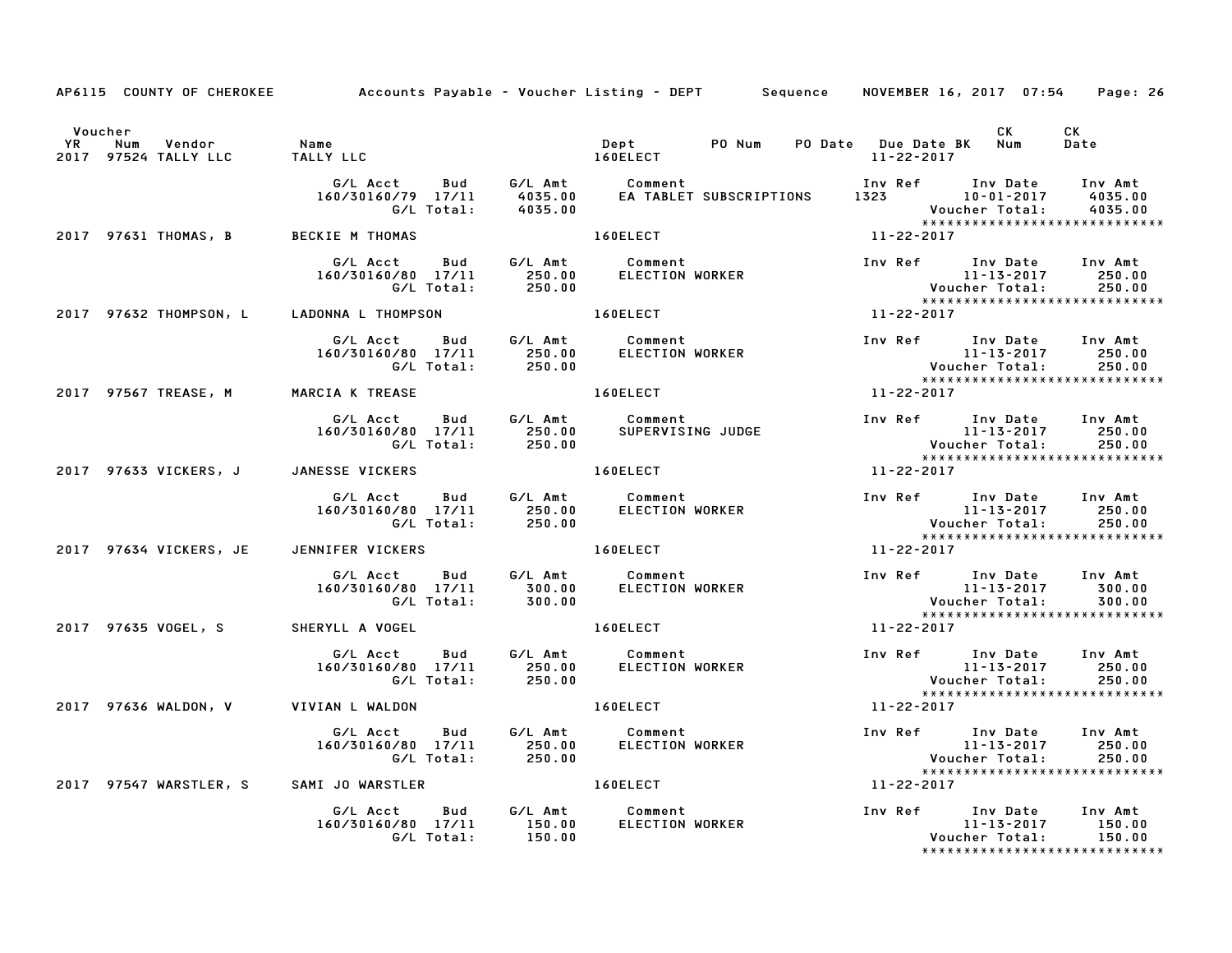| AP6115 COUNTY OF CHEROKEE Accounts Payable - Voucher Listing - DEPT Sequence |                                                                                                       |                  |                                                        |        |                  |                  | NOVEMBER 16, 2017 07:54                                                                                                            | Page: 27                    |
|------------------------------------------------------------------------------|-------------------------------------------------------------------------------------------------------|------------------|--------------------------------------------------------|--------|------------------|------------------|------------------------------------------------------------------------------------------------------------------------------------|-----------------------------|
| Voucher<br><b>YR</b><br>Num Vendor<br>2017 97562 WEIR BLDG                   | Name<br>WEIR CIVIC CLUB BLDG                                                                          |                  | Dept<br>160ELECT                                       | PO Num |                  | 11-22-2017       | CK .<br>PO Date Due Date BK Num                                                                                                    | CK<br>Date                  |
|                                                                              | G/L Acct Bud<br>160/30160/87 17/11<br>G/L Total:                                                      | 50.00<br>50.00   | G/L Amt Comment<br>50.00 BUILDING I<br>BUILDING RENTAL |        |                  |                  | Inv Ref Inv Date<br>11-13-2017<br>Voucher Total:<br>Voucher Total:<br>Voucher Total:                                               | Inv Amt<br>50.00<br>50.00   |
| 2017 97637 WELLS, CI CINDY DAWN WELLS                                        |                                                                                                       |                  | <b>160ELECT</b>                                        |        |                  | 11-22-2017       |                                                                                                                                    |                             |
|                                                                              | G/L Acct Bud G/L Amt Comment<br>160/30160/80 17/11<br>G/L Total:                                      | 300.00<br>300.00 | ELECTION WORKER                                        |        |                  |                  | Inv Ref Inv Date Inv Amt<br>11-13-2017                                                                                             | 300.00                      |
| 2017 97561 WEST MINERAL                                                      | WEST MINERAL VOLUNTEER FIREFIGHTERS 160ELECT                                                          |                  |                                                        |        | $11 - 22 - 2017$ |                  |                                                                                                                                    |                             |
|                                                                              | G/L Acct<br><b>Bud</b><br>$160/30160/87$ $17/11$ $100.00$<br>G/L Total: $100.00$                      | G/L Amt          | Comment<br><b>BUILDING RENTAL</b>                      |        |                  |                  | Inv Ref Inv Date Inv Amt<br>11-13-2017 100.00<br>11-13-2017<br>Voucher Total:<br>*****************************                     | 100.00<br>100.00            |
| 2017 97638 WESTON, L                                                         | LESLIE JO WESTON                                                                                      |                  | 160ELECT <b>New York 160ELECT</b>                      |        |                  | $11 - 22 - 2017$ |                                                                                                                                    |                             |
|                                                                              | G/L Acct Bud G/L Amt Comment<br>160/30160/80 17/11 250.00 ELECTION WORKER<br>G/L Total: 250.00        |                  |                                                        |        |                  |                  | Inv Ref Inv Date Inv Amt<br>11-13-2017 250.00<br>Voucher Total: 250.00<br>*******************************                          |                             |
| 2017 97639 WINLUND, V VICKI WINLUND                                          |                                                                                                       |                  | 160ELECT                                               |        |                  | 11-22-2017       |                                                                                                                                    |                             |
|                                                                              | G/L Acct  Bud  G/L Amt  Comment<br>160/30160/80  17/11  250.00  ELECTION WORKER<br>G/L Total:  250.00 |                  |                                                        |        |                  |                  | Inv Ref       Inv Date     Inv Amt<br>11-13-2017           250.00<br>11-13-2017<br>:Voucher Total<br>***************************** | 250.00                      |
| 2017 97552 WOODCOCK, W                                                       | WESLEY WOODCOCK                                                                                       |                  | 160ELECT                                               |        |                  | 11-22-2017       |                                                                                                                                    |                             |
|                                                                              |                                                                                                       |                  |                                                        |        |                  |                  | Inv Ref       Inv Date     Inv Amt<br>11-13-2017         150.00<br>Voucher Total:<br>*****************************                 | 150.00<br>150.00            |
| 2017 97640 WYCKOFF, T                                                        | TRICIA LEIGH WYCKOFF                                                                                  |                  | 160ELECT <b>New York 160ELECT</b>                      |        |                  | $11 - 22 - 2017$ |                                                                                                                                    |                             |
|                                                                              | 160/30160/80 17/11 275.00<br>G/L Total: 275.00                                                        |                  | ELECTION WORKER                                        |        |                  |                  | Inv Ref 1nv Date Inv Amt<br>11-13-2017 275.00<br>Voucher Total: 275.00<br>*****************************                            |                             |
| 2017 97641 WYCKOFF, W WILLIAM JACOB WYCKOFF 160ELECT                         |                                                                                                       |                  |                                                        |        |                  | 11-22-2017       |                                                                                                                                    |                             |
|                                                                              | 160/30160/80 17/11                                                                                    |                  |                                                        |        |                  |                  | Inv Ref       Inv Date     Inv Amt<br>11-13-2017            275.00<br><b>Voucher Total:</b><br>*****************************       | 275.00                      |
| 2017 97642 ZWAHLEN, JA                                                       | JANET E ZWAHLEN                                                                                       |                  | 160ELECT                                               |        |                  | 11-22-2017       |                                                                                                                                    |                             |
|                                                                              | <b>Bud</b><br>G/L Acct<br>160/30160/80 17/11 250.00<br>G/L Total: 250.00                              |                  | G/L Amt Comment<br>250.00 ELECTION<br>ELECTION WORKER  |        |                  |                  | Inv Ref Inv Date<br>11-13-2017<br>Voucher Total:<br>*****************************                                                  | Inv Amt<br>250.00<br>250.00 |
|                                                                              |                                                                                                       |                  |                                                        |        |                  |                  | <b>DEPT</b><br>Total:                                                                                                              | 35944.91                    |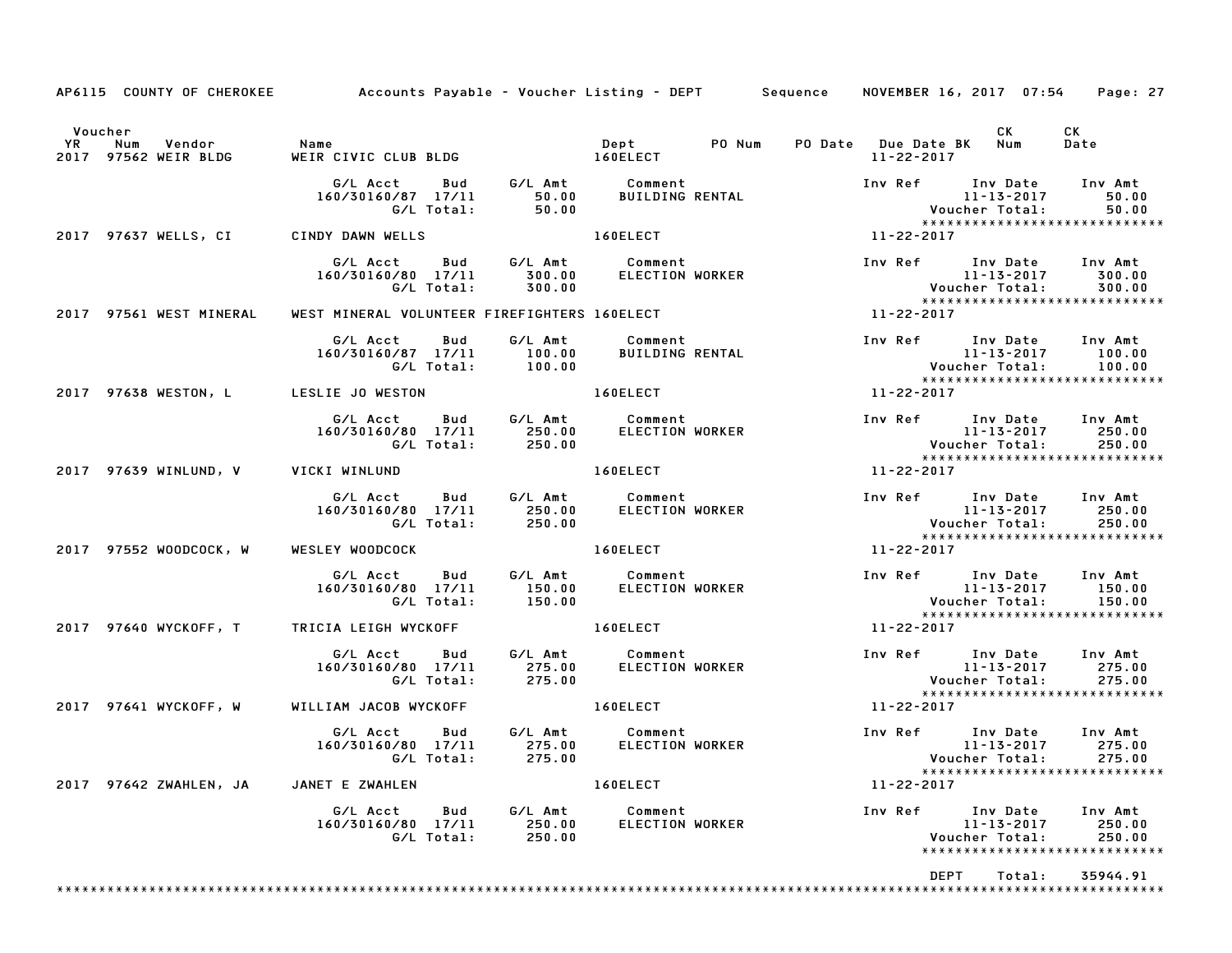|               | AP6115 COUNTY OF CHEROKEE                                            |                                       |                   |                               | Accounts Payable – Voucher Listing – DEPT           Sequence |                                               |                                   | NOVEMBER 16, 2017 07:54                 |                              | Page: 28                                                     |
|---------------|----------------------------------------------------------------------|---------------------------------------|-------------------|-------------------------------|--------------------------------------------------------------|-----------------------------------------------|-----------------------------------|-----------------------------------------|------------------------------|--------------------------------------------------------------|
| Voucher<br>YR | Num<br>Vendor<br>2017 97540 MISSION CONS.                            | Name<br>MISSION CONSTRUCTION CO. INC. |                   |                               | Dept<br>190BRIDGE                                            | PO Num                                        | PO Date Due Date BK<br>11-22-2017 |                                         | CK<br>Num                    | <b>CK</b><br>Date                                            |
|               |                                                                      | G/L Acct<br>190/30190/89 17/11        | Bud               | G/L Amt<br>37960.67           | Comment<br><b>BRIDGE REPLACEMENT</b>                         |                                               | Inv Ref<br>$20 - F7$              |                                         | Inv Date<br>$10 - 25 - 2017$ | Inv Amt<br>37960.67                                          |
|               |                                                                      |                                       | G/L Total:        | 37960.67                      | BRIDGE NO. 20-F7                                             |                                               |                                   | Voucher Total:                          |                              | 37960.67<br>******************************                   |
|               |                                                                      |                                       |                   |                               |                                                              |                                               |                                   | <b>DEPT</b>                             | Total:                       | 37960.67                                                     |
|               | 2017 97645 AT&T 5001                                                 | AT&T                                  |                   |                               | 224911                                                       |                                               | $11 - 22 - 2017$                  |                                         |                              |                                                              |
|               |                                                                      | G/L Acct<br>224/31224/01              | Bud               | G/L Amt<br>900.46             | Comment                                                      | ACCT 316 140 2371 911 6<br>316 140 9942 098 7 | Inv Ref                           | 11-01-2017                              | Inv Date<br>11-01-2017       | Inv Amt<br>254.81<br>645.65                                  |
|               |                                                                      |                                       | G/L Total:        | 900.46                        |                                                              |                                               |                                   | Voucher Total:                          |                              | 900.46<br>*****************************                      |
|               | 2017 97525 CENTURYLINK2961 CENTURYLINK                               |                                       |                   |                               | 224911                                                       |                                               | 11-22-2017                        |                                         |                              |                                                              |
|               |                                                                      | G/L Acct<br>224/31224/01              | Bud<br>G/L Total: | G/L Amt<br>1172.96<br>1172.96 | Comment<br>ACCT 313409961                                    |                                               | Inv Ref                           | Voucher Total:                          | Inv Date<br>$10 - 25 - 2017$ | Inv Amt<br>1172.96<br>1172.96                                |
|               | 2017 97526 CENTURYLINK4786 CENTURYLINK                               |                                       |                   |                               | 224911                                                       |                                               | 11-22-2017                        |                                         |                              | *****************************                                |
|               |                                                                      | G/L Acct<br>224/31224/01              | Bud<br>G/L Total: | G/L Amt<br>400.00<br>400.00   | Comment<br><b>CUSTOMER 2C257200</b>                          |                                               | Inv Ref                           | R102700620 10-27-2017<br>Voucher Total: | Inv Date                     | Inv Amt<br>400.00<br>400.00<br>***************************** |
|               | 2017 97527 COL TEL                                                   | COLUMBUS TELEPHONE COMPANY            |                   |                               | 224911                                                       |                                               | $11 - 22 - 2017$                  |                                         |                              |                                                              |
|               |                                                                      | G/L Acct<br>224/31224/01              | Bud               | G/L Amt<br>1609.03            | Comment<br>ACCT 166<br>173                                   |                                               | Inv Ref                           | 11-01-2017                              | Inv Date<br>11-01-2017       | Inv Amt<br>1102.31<br>506.72                                 |
|               |                                                                      |                                       | G/L Total:        | 1609.03                       |                                                              |                                               |                                   | Voucher Total:                          |                              | 1609.03<br>*****************************                     |
|               | 2017 97528 CRAW KAN TELEPH CRAW-KAN TELEPHONE COOPERATIVE INC 224911 |                                       |                   |                               |                                                              |                                               | $11 - 22 - 2017$                  |                                         |                              |                                                              |
|               |                                                                      | G/L Acct<br>224/31224/01              | Bud               | G/L Amt<br>148.00             | Comment<br>ACCESS SERVICE                                    | 1818SZ10901.017 1818                          | Inv Ref                           | Inv Date                                | 11-01-2017                   | Inv Amt<br>148.00                                            |
|               |                                                                      |                                       | G/L Total:        | 148.00                        |                                                              |                                               |                                   | Voucher Total:                          |                              | 148.00<br>*****************************                      |
|               | 2017 97646 SANDERS, R                                                | <b>RODNEY SANDERS</b>                 |                   |                               | 224911                                                       |                                               | 11-22-2017                        |                                         |                              |                                                              |
|               |                                                                      | G/L Acct<br>100/30210/89 17/11        | Bud               | G/L Amt<br>758.75             | Comment<br><b>GIS TECH SUPPORT</b><br>ARCGIS ONLINE          | OFFSITE GIS DATA SUPPORT                      | Inv Ref<br>20171006               | $11 - 02 - 2017$                        | Inv Date                     | Inv Amt<br>450.00<br>166.25<br>142.50                        |
|               |                                                                      |                                       | G/L Total:        | 758.75                        |                                                              |                                               |                                   | Voucher Total:                          |                              | 758.75<br>*****************************                      |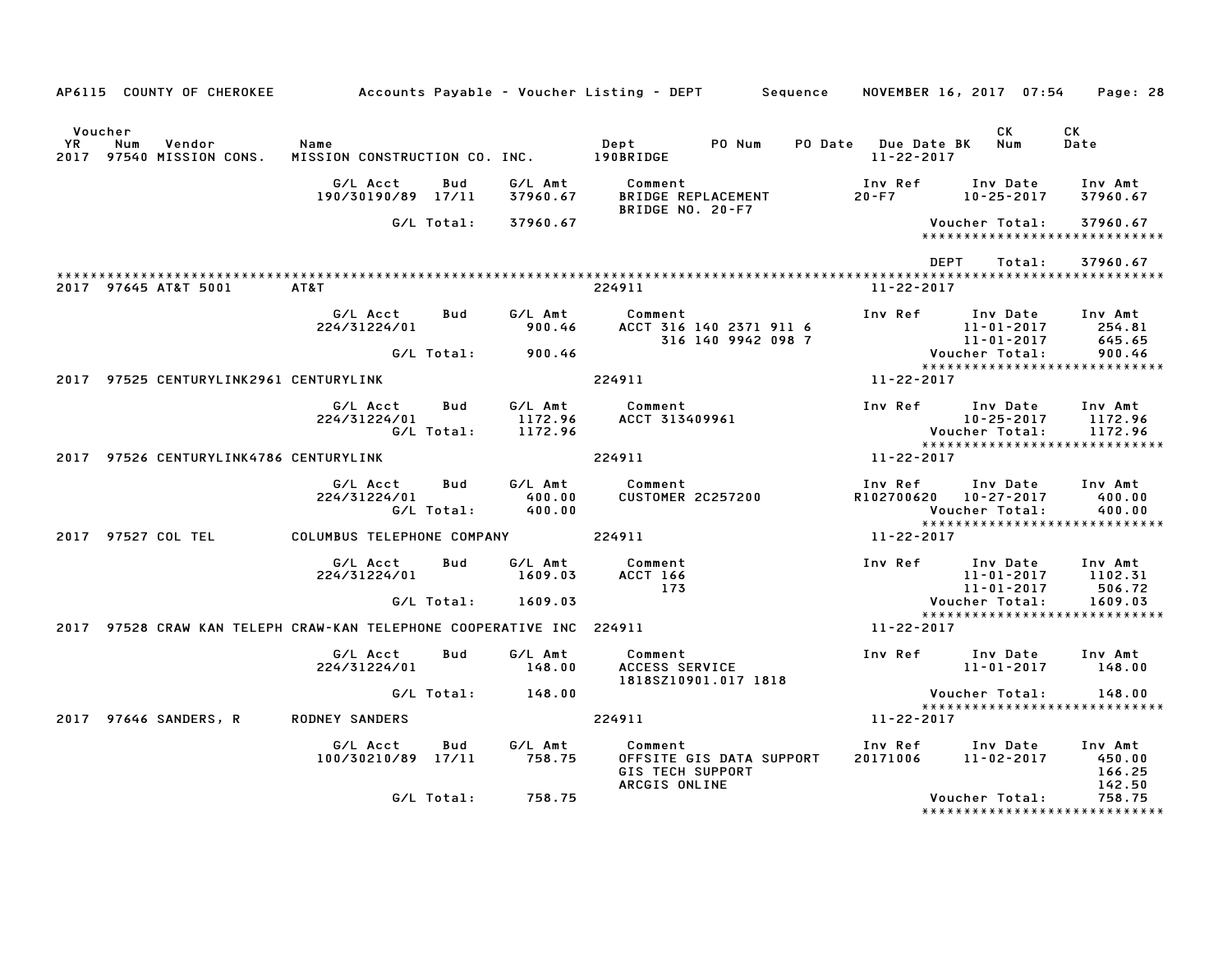| AP6115 COUNTY OF CHEROKEE                                   |                                                      |                            |                               | Accounts Payable – Voucher Listing – DEPT                  | Sequence                           | NOVEMBER 16, 2017 07:54                                                         | Page: 29                      |
|-------------------------------------------------------------|------------------------------------------------------|----------------------------|-------------------------------|------------------------------------------------------------|------------------------------------|---------------------------------------------------------------------------------|-------------------------------|
| Voucher<br>YR.<br>Vendor<br>Num<br>97529 STRONGHOLD<br>2017 | Name<br><b>STRONGHOLD DATA</b>                       |                            |                               | СK<br>CK .<br>Dept<br>PO Num<br>224911                     | <b>PO Date</b><br>$11 - 22 - 2017$ | <b>Due Date BK</b><br>Num                                                       | Date                          |
|                                                             | G/L Acct<br>224/31224/01                             | Bud<br>G/L Total:          | G/L Amt<br>140.63<br>140.63   | Comment<br>NETWORK ISSUES/AFTER HOURS                      | Inv Ref<br>24641                   | Inv Date<br>$11 - 03 - 2017$<br>Voucher Total:<br>***************************** | Inv Amt<br>140.63<br>140.63   |
| 2017 97530 UR                                               | UR SOLUTIONS                                         |                            |                               | 224911                                                     | $11 - 22 - 2017$                   |                                                                                 |                               |
|                                                             | G/L Acct<br>224/31224/01                             | Bud<br>G/L Total:          | G/L Amt<br>95.00<br>95.00     | Comment<br>OFFSITE SUPPORT                                 | Inv Ref<br>20171007                | Inv Date<br>$11 - 02 - 2017$<br>Voucher Total:<br>***************************** | Inv Amt<br>95.00<br>95.00     |
|                                                             |                                                      |                            |                               |                                                            |                                    | <b>DEPT</b><br>Total:                                                           | 5224.83                       |
| 2017 97694 COMMERCE VISA                                    | <b>COMMERCE BANK</b>                                 |                            |                               | <b>230APP</b>                                              | $11 - 22 - 2017$                   |                                                                                 |                               |
|                                                             | G/L Acct<br>230/30230/23 17/11<br>230/30230/77 17/11 | Bud                        | G/L Amt<br>33.17<br>131.74    | Comment<br>ACCT<br>JANE FLETCHER                           | Inv Ref                            | Inv Date                                                                        | Inv Amt                       |
|                                                             |                                                      | G/L Total:                 | 164.91                        | <b>PANERA BREAD</b><br><b>DOUBLETREE</b>                   | $\mathbf{1}$<br>$\mathbf{L}$       | 10-17-2017<br>$10 - 21 - 2017$<br>Voucher Total:                                | 9.90<br>155.01<br>164.91      |
| 2017 97618 ESRI                                             | ENVIRONMENTAL SYSTEMS RESEARCH INST 230APP           |                            |                               |                                                            | 11-22-2017                         | *****************************                                                   |                               |
|                                                             | G/L Acct<br>230/30230/75 17/11                       | Bud<br>G/L Total:          | G/L Amt<br>1400.00<br>1400.00 | Comment<br>MAINTENANCE,                                    | Inv Ref<br>93369872                | Inv Date<br>$11 - 03 - 2017$<br>Voucher Total:                                  | Inv Amt<br>1400.00<br>1400.00 |
| 2017 97672 KANSASLAND                                       | KANSASLAND TIRE OF PITTSBURG                         |                            |                               | <b>230APP</b>                                              | 11-22-2017                         | ****************************                                                    |                               |
|                                                             | G/L Acct<br>230/30230/25                             | Bud<br>17/11<br>G/L Total: | G/L Amt<br>482.68<br>482.68   | Comment<br>4 P205/70R16 TIRES                              | Inv Ref<br>175660                  | Inv Date<br>$10 - 30 - 2017$<br>Voucher Total:<br>***************************** | Inv Amt<br>482.68<br>482.68   |
|                                                             |                                                      |                            |                               |                                                            |                                    | <b>DEPT</b><br>Total:                                                           | 2047.59                       |
| 2017 97643 MERITAIN                                         | MERITAIN HEALTH                                      |                            |                               | 260BENEFITS                                                | 11-22-2017                         |                                                                                 |                               |
|                                                             | G/L Acct<br>260/30260/15 17/11                       | Bud                        | G/L Amt<br>46969.50           | Comment<br>GROUP 02438<br>CHEROKEE COUNTY<br>DECEMBER 2017 | Inv Ref                            | Inv Date<br>$11 - 13 - 2017$                                                    | Inv Amt<br>46969.50           |
|                                                             |                                                      | G/L Total:                 | 46969.50                      |                                                            |                                    | Voucher Total:<br>******************************                                | 46969.50                      |
|                                                             |                                                      |                            |                               |                                                            |                                    | <b>DEPT</b><br>Total:                                                           | 46969.50                      |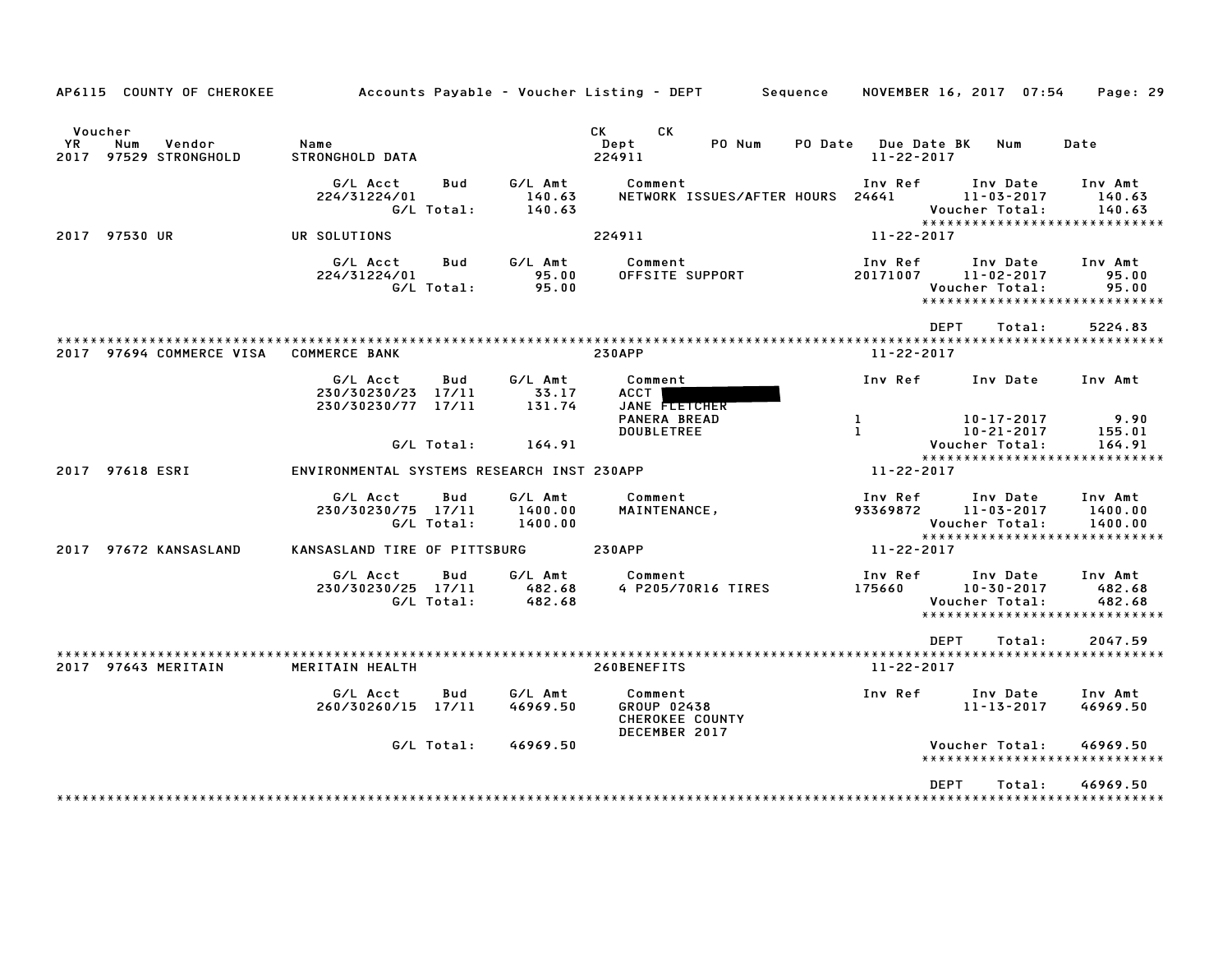|                      |     | AP6115 COUNTY OF CHEROKEE                        |                                           |                   |                             | Accounts Payable – Voucher Listing – DEPT         Sequence     NOVEMBER 16, 2017  07:54 |                                                                   |                                                      | Page: 30                                                     |
|----------------------|-----|--------------------------------------------------|-------------------------------------------|-------------------|-----------------------------|-----------------------------------------------------------------------------------------|-------------------------------------------------------------------|------------------------------------------------------|--------------------------------------------------------------|
| Voucher<br><b>YR</b> | Num | Vendor<br>2017 97531 CENTURYLINK2961 CENTURYLINK | Name                                      |                   |                             | Dept PONum<br>300ELDERLY                                                                | PO Date Due Date BK<br>11-22-2017                                 | CK<br>Num                                            | CK<br>Date                                                   |
|                      |     |                                                  | G/L Acct<br>300/30300/74 17/11            | Bud               | G/L Amt<br>152.69           | Comment<br>ACCT 313355170<br>313571296                                                  | Inv Ref Inv Date                                                  | 11-01-2017<br>11-01-2017                             | Inv Amt<br>76.18<br>76.51                                    |
|                      |     |                                                  |                                           | G/L Total:        | 152.69                      |                                                                                         |                                                                   | Voucher Total:                                       | 152.69<br>******************************                     |
|                      |     | 2017 97532 COLUMBUS                              | CITY OF COLUMBUS                          |                   |                             | <b>300ELDERLY</b>                                                                       | 11-22-2017                                                        |                                                      |                                                              |
|                      |     |                                                  | G/L Acct<br>300/30300/72 17/11            | Bud<br>G/L Total: | 54.56                       | G/L Amt Comment<br>54.56 ACCT 07-48820-01                                               | Inv Ref Inv Date<br>10-27-2017<br>:Voucher Total                  | 10-27-2017                                           | Inv Amt<br>54.56<br>54.56<br>*****************************   |
|                      |     | 2017 97533 GALENA                                | CITY OF GALENA                            |                   |                             | <b>300ELDERLY</b>                                                                       | 11-22-2017                                                        |                                                      |                                                              |
|                      |     |                                                  | G/L Acct<br>300/30300/72 17/11            | Bud<br>G/L Total: | 94.33<br>94.33              | G/L Amt Comment<br><b>ACCT 10006000</b>                                                 | Inv Ref      Inv Date                                             | 10-11-2017<br>Voucher Total:                         | Inv Amt<br>94.33<br>94.33<br>*****************************   |
|                      |     | 2017 97534 KS GAS                                | KANSAS GAS SERVICE                        |                   |                             | 300ELDERLY                                                                              | 11-22-2017                                                        |                                                      |                                                              |
|                      |     |                                                  | G/L Acct<br>300/30300/72 17/11            | Bud<br>17/11      | G/L Amt<br>124.11           | Comment<br>ACCT 510241094 1188724 27<br>510724504 2014982 18<br>510020083 1175382 00    | Inv Ref Inv Date Inv Amt                                          | 11-02-2017<br>11-02-2017<br>11-06-2017<br>11-08-2017 | 46.34<br>33.68<br>44.09                                      |
|                      |     |                                                  |                                           | G/L Total:        | 124.11                      |                                                                                         |                                                                   | Voucher Total:                                       | 124.11<br>*****************************                      |
|                      |     |                                                  |                                           |                   |                             |                                                                                         | DEPT                                                              | Total:                                               | 425.69                                                       |
|                      |     | 2017 97480 CASEYS                                | CASEY'S GENERAL STORES INC 330SEWER       |                   |                             |                                                                                         | 11-22-2017                                                        |                                                      |                                                              |
|                      |     |                                                  | G/L Acct<br>330/30330/30 17/11            | Bud<br>G/L Total: | G/L Amt<br>148.79<br>148.79 | Comment<br><b>FUEL</b>                                                                  | Inv Ref      Inv Date<br>20802                                    | 10-31-2017<br>Voucher Total:                         | Inv Amt<br>148.79<br>148.79<br>***************************** |
|                      |     | 2017 97521 CENTURYLINK2961 CENTURYLINK           |                                           |                   |                             | <b>330SEWER</b>                                                                         | 11-22-2017                                                        |                                                      |                                                              |
|                      |     |                                                  | G/L Acct<br>330/30330/72 17/11            | Bud<br>G/L Total: | G/L Amt<br>177.91<br>177.91 | Comment<br><b>SEWER PHONE</b>                                                           | Inv Ref Inv Date<br>438097159 10-23-2017                          | Voucher Total:                                       | Inv Amt<br>177.91<br>177.91                                  |
|                      |     | 2017 97479 EMPIRE                                | EMPIRE DISTRICT ELECTRIC COMPANY 330SEWER |                   |                             |                                                                                         | 11-22-2017                                                        |                                                      | *****************************                                |
|                      |     |                                                  | G/L Acct<br>330/30330/72 17/11            | Bud               | G/L Amt<br>213.12           | Comment<br><b>ELECTRIC</b>                                                              | Inv Ref<br>$369339 - 68 - 4$ 10-30-2017<br>866807-56-3 10-31-2017 | Inv Date                                             | Inv Amt<br>123.56<br>89.56                                   |
|                      |     |                                                  |                                           | G/L Total:        | 213.12                      |                                                                                         |                                                                   | Voucher Total:                                       | 213.12                                                       |
|                      |     | 2017 97539 LUMANS                                | LUMAN'S LABORATORIES                      |                   |                             | 330SEWER                                                                                | 11-22-2017                                                        |                                                      | *****************************                                |
|                      |     |                                                  | G/L Acct<br>330/30330/89 17/11            | Bud               | G/L Amt<br>202.00           | Comment<br>WASTE WATER COLLECTION &<br>ANALYSIS                                         | Inv Ref<br>36070                                                  | Inv Date<br>11-07-2017                               | Inv Amt<br>202.00                                            |
|                      |     |                                                  |                                           | G/L Total:        | 202.00                      |                                                                                         |                                                                   | Voucher Total:                                       | 202.00<br>*****************************                      |